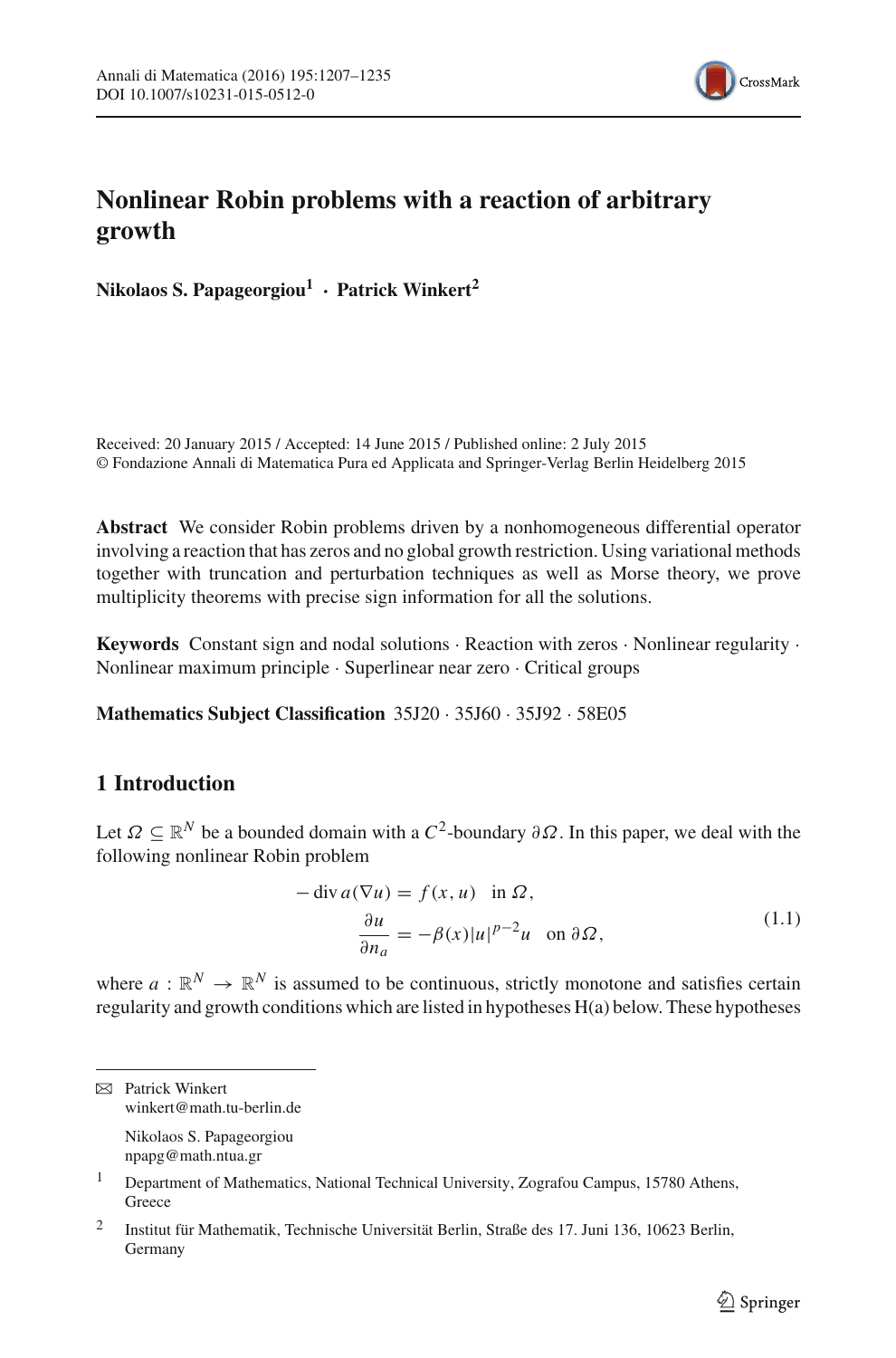are general enough to incorporate various differential operators of interest such as the *p*-Laplacian  $(1 \lt p \lt \infty)$ . However, we stress that the differential operator here is not (*p* − 1)-homogeneous, and this is a source of difficulties in the analysis of problem [\(1.1\)](#page-0-0), in particular in the search for nodal (sign changing) solutions. By  $\frac{\partial u}{\partial n_a}$ , we denote the generalized normal derivative defined by

$$
\frac{\partial u}{\partial n_a} = (a(\nabla u), n)_{\mathbb{R}^N}
$$

with  $n(x)$  being the outward unit normal at  $x \in \partial \Omega$ . We further assume that the reaction  $f: \Omega \times \mathbb{R} \to \mathbb{R}$  is a Carathéodory function; that is,  $x \mapsto f(x, s)$  is measurable for all  $s \in \mathbb{R}$ and  $s \mapsto f(x, s)$  is continuous for a.a.  $x \in \Omega$ . The interesting feature of our work is the fact that we do not impose any global growth condition on  $f(x, \cdot)$ . Instead, we assume that  $f(x, \cdot)$ admits *x*-dependent zeros of constant sign. In the context of Dirichlet equations driven by the *p*-Laplacian, reactions with zeros but having subcritical global growth were considered by Bartsch et al. [\[4\]](#page-28-0) and Iturriaga et al. [\[11\]](#page-28-1). In both papers, the zeros are supposed to be *x* independent, that is, constant functions. For Neumann equations involving the *p*-Laplacian, subcritical nonlinearities with constant zeros have been studied by Aizicovici et al. [\[2](#page-28-2)]. Other works dealing with Robin equations driven by the *p*-Laplacian are those of Zhang et al. [\[28\]](#page-28-3) and Zhang and Xue [\[29\]](#page-28-4), but with stronger hypotheses on the reaction. Finally, we mention the papers of Duchateau [\[7\]](#page-28-5), Lê  $[13]$  and Papageorgiou and Rădulescu  $[20]$  dealing with different types of eigenvalue problems for the Robin *p*-Laplacian.

The aim of this work is to prove multiplicity theorems for problem  $(1.1)$  providing complete sign information of the solutions obtained. We use variational methods based on critical point theory combined with suitable truncation and perturbation techniques along with Morse theory to show that problem  $(1.1)$  has at least three nontrivial solutions whereby two of them have constant sign (one positive, the other negative) and the third one is nodal. To the best of our knowledge, for Robin problems, only Papageorgiou and Rădulescu [\[20\]](#page-28-7) and Winkert [\[26\]](#page-28-8) obtained nodal solutions for a different class of parametric Robin equations driven by the *p*-Laplacian being a  $(p - 1)$ -homogeneous differential operator.

In the next section, for the reader's convenience, we review the main mathematical tools that we will use in the sequel.

#### **2 Mathematical background**

Let *X* be a Banach space with norm  $\|\cdot\|_X$  and denote by  $X^*$  its dual space equipped with the dual norm  $\|\cdot\|_{X^*}$ , that is

$$
\|\xi\|_{X^*} = \sup \{ \langle \xi, v \rangle_{(X^*,X)} : v \in X, \|v\|_X \le 1 \},
$$

where  $\langle \cdot, \cdot \rangle_{(X^*, X)}$  stands for the duality paring of  $(X^*, X)$ .

**Definition 2.1** The functional  $\varphi \in C^1(X)$  fulfills the Palais–Smale condition (the PScondition for short) if the following holds: Every sequence  $(u_n)_{n>1} \subseteq X$  such that  $(\varphi(u_n))_{n\geq1}$ is bounded in  $\mathbb R$  and  $\varphi'(u_n) \to 0$  in  $X^*$  as  $n \to \infty$  admits a strongly convergent subsequence.

<span id="page-1-0"></span>This is a compactness-type condition on the functional  $\varphi$  which compensates the fact that the ambient space *X* need not to be locally compact (*X* is in general infinite dimensional). The PS-condition leads to a deformation theorem which in turn generates the minimax theory for the critical values of  $\varphi$ . One of the main results in this theory is the so-called mountain pass theorem due to Ambrosetti and Rabinowitz [\[3\]](#page-28-9).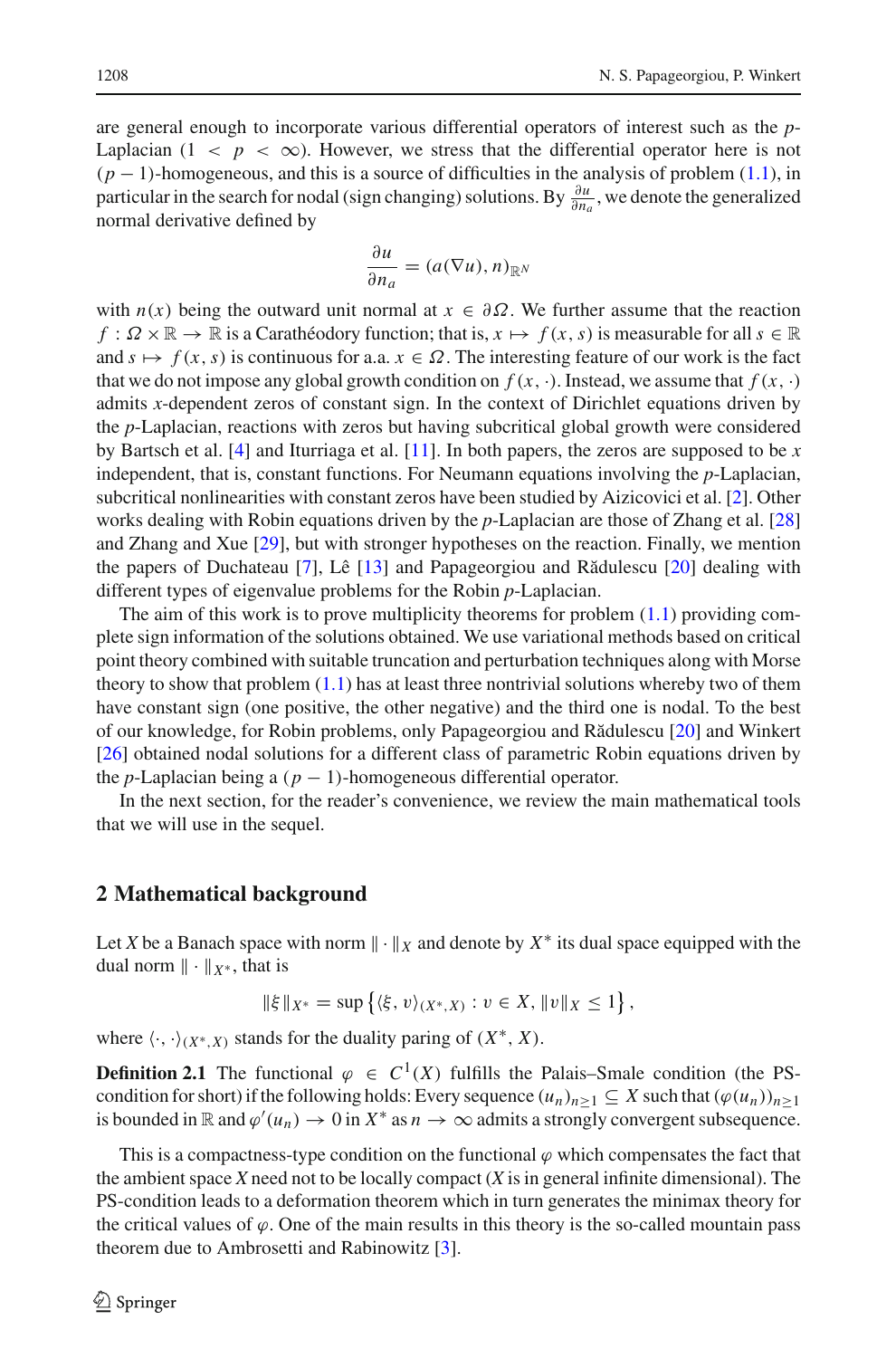**Theorem 2.2** *Let*  $\varphi \in C^1(X)$  *be a functional satisfying the PS-condition and let*  $u_1, u_2 \in C^1(X)$  $X, \|u_2 - u_1\|_X > \rho > 0,$ 

$$
\max{\{\varphi(u_1), \varphi(u_2)\}} < \inf{\{\varphi(u) : \|u - u_1\|_X = \rho\}} =: m_\rho
$$

*and*  $c = \inf_{\gamma \in \Gamma} \max_{0 \le t \le 1} \varphi(\gamma(t))$  *with*  $\Gamma = \{ \gamma \in C([0, 1], X) : \gamma(0) = u_1, \gamma(1) = u_2 \}.$ *Then,*  $c \geq m_o$  *with c being a critical value of*  $\varphi$ *.* 

By  $L^p(\Omega)$  (or  $L^p(\Omega; \mathbb{R}^N)$ ) and  $W^{1,p}(\Omega)$ , we denote the usual Lebesgue and Sobolev spaces with their norms  $\|\cdot\|_p$  and  $\|\cdot\|_{1,p}$ , which is given by

$$
||u||_{1,p} = \left( \|\nabla u\|_p^p + \|u\|_p^p \right)^{\frac{1}{p}} \quad \text{for all } u \in W^{1,p}(\Omega).
$$

The norm of  $\mathbb{R}^N$  is denoted by  $|\cdot|$ , and  $(\cdot, \cdot)_{\mathbb{R}^N}$  stands for the inner product in  $\mathbb{R}^N$ . In addition to the Sobolev space  $W^{1,p}(\Omega)$ , we will also use the ordered Banach space  $C^1(\overline{\Omega})$ with norm  $\|\cdot\|_{C^1(\overline{\Omega})}$  and its positive cone

$$
C^1(\overline{\Omega})_+ = \left\{ u \in C^1(\overline{\Omega}) : u(x) \ge 0 \text{ for all } x \in \overline{\Omega} \right\},\
$$

which has a nonempty interior given by

$$
\operatorname{int}\left(C_0^1(\overline{\Omega})_+\right) = \left\{u \in C^1(\overline{\Omega})_+ : u(x) > 0 \text{ for all } x \in \overline{\Omega}\right\}.
$$

On  $∂Ω$ , we use the  $(N – 1)$ -dimensional Hausdorff (surface) measure denoted by  $σ(·)$ . Then, we can define the Lebesgue spaces  $L^{s}(\partial \Omega)$  with  $1 \leq s \leq \infty$  and norm  $\|\cdot\|_{s} \partial \Omega$ . It is known that there exists a unique linear continuous map  $\gamma_0 : W^{1,p}(\Omega) \to L^p(\partial \Omega)$ , known as the trace map, such that  $\gamma_0(u) = u|_{\partial \Omega}$  for all  $u \in W^{1,p}(\Omega) \cap C(\overline{\Omega})$ . In fact, the mapping  $\gamma_0$  is compact and

<span id="page-2-0"></span>
$$
\operatorname{im} \gamma_0 = W^{\frac{1}{p'}, p}(\partial \Omega), \quad \ker \gamma_0 = W_0^{1, p}(\Omega)
$$

with  $\frac{1}{p} + \frac{1}{p'} = 1$ . From now on, for the sake of notational simplicity, we drop the use of the trace map  $\gamma_0$ . It is understood that all restrictions of the Sobolev functions  $u \in W^{1,p}(\Omega)$  on the boundary  $\partial \Omega$  are defined in the sense of traces.

Next, we introduce our hypotheses on the map  $a(\cdot)$ . To this end, let  $\omega \in C^1(0, +\infty)$  and assume that it satisfies

$$
0 < \hat{c} \le \frac{t\omega'(t)}{\omega(t)} \le c_0 \quad \text{and} \quad c_1 t^{p-1} \le \omega(t) \le c_2 (1 + t^{p-1}) \tag{2.1}
$$

for all  $t > 0$  and with some constants  $c_1, c_2 > 0$ . The hypotheses on  $a : \mathbb{R}^N \to \mathbb{R}^N$  read as follows.

H(a):  $a(\xi) = a_0$  ( $|\xi|$ )  $\xi$  for all  $\xi \in \mathbb{R}^N$  with  $a_0(t) > 0$  for all  $t > 0$  and

(i)  $a_0 \in C^1(0, \infty)$ ,  $t \mapsto ta_0(t)$  is strictly increasing on  $(0, \infty)$ ,  $\lim_{t \to 0^+} ta_0(t) = 0$ , and  $\lim_{t\to 0^+} \frac{ta'_0(t)}{a_0(t)} = c > -1;$ (ii)  $|\nabla a(\xi)| \leq c_3 \frac{\omega(|\xi|)}{|\xi|}$  $\frac{(\sqrt{51})}{|\xi|}$  for all  $\xi \in \mathbb{R}^N \setminus \{0\}$  and some  $c_3 > 0$ ; (iii)  $(\nabla a(\xi) y, y)_{\mathbb{R}^N} \ge \frac{\omega(|\xi|)}{|\xi|} |y|^2$  for all  $\xi \in \mathbb{R}^N \setminus \{0\}$  and all  $y \in \mathbb{R}^N$ .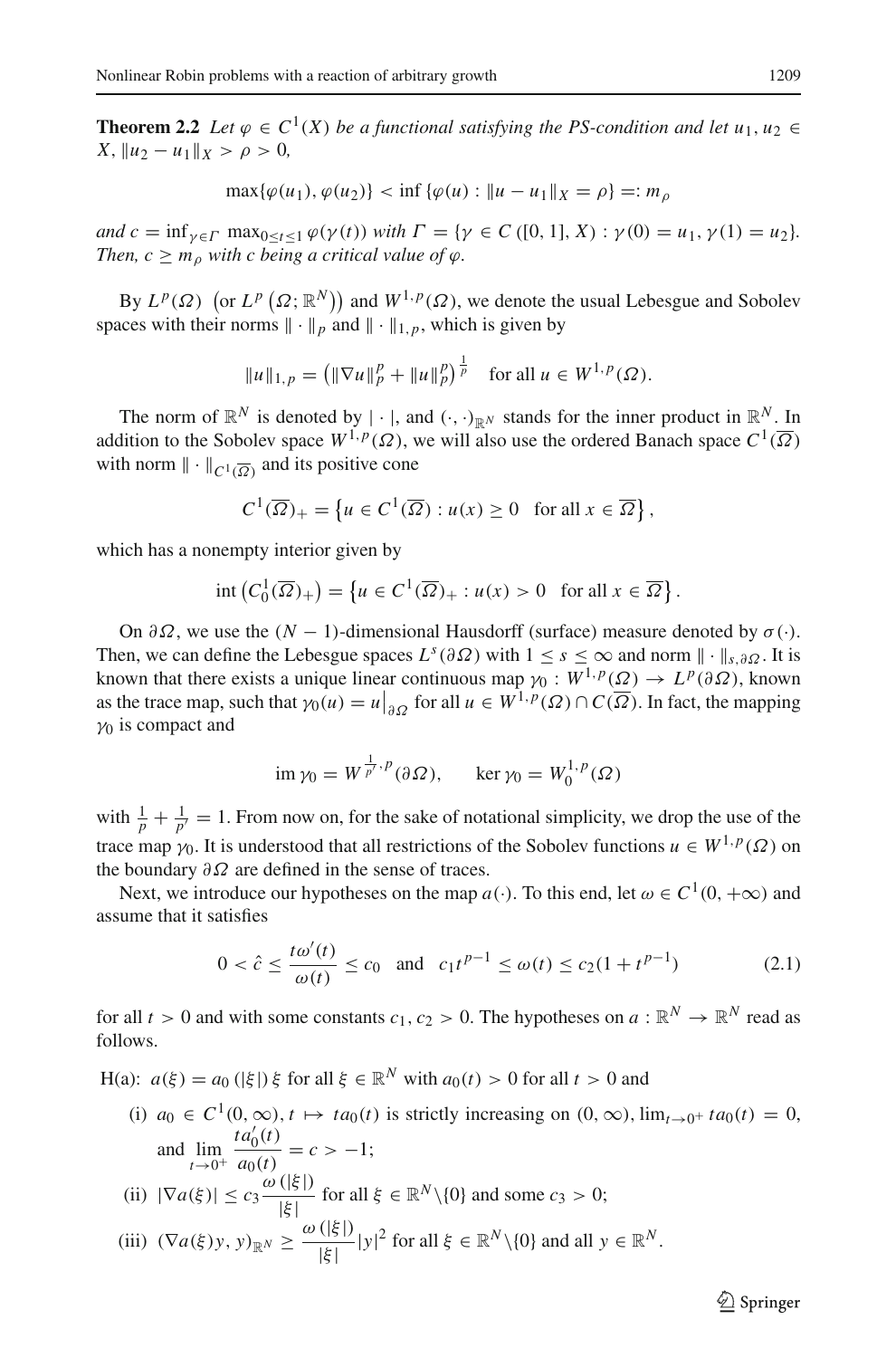(iv) if  $G_0(t) = \int_0^t a_0(s)s \, ds$ , then

$$
pG_0(t) - a_0(t)t^2 \ge 0 \quad \text{for all } t \ge 0
$$

and there exist  $1 < \theta < \zeta \leq p$  and  $\tilde{c}$ ,  $c^* > 0$  such that

$$
t \to G_0\left(t^{\frac{1}{5}}\right)
$$
 is convex on  $\mathbb{R}_+ = [0, +\infty)$ 

and

$$
\lim_{t \to 0^+} \frac{\varsigma G_0(t)}{t^{\varsigma}} = c^*, \qquad a_0(t)t^2 - \theta G_0(t) \ge \tilde{c}t^p \quad \text{for all } t > 0.
$$

*Remark* 2.3 These conditions on  $a(\cdot)$  are motivated by the nonlinear regularity theory of Lieberman [\[14](#page-28-10)] and the nonlinear maximum principles of Pucci and Serrin [\[23\]](#page-28-11). The above hypotheses imply that  $G_0(\cdot)$  is strictly convex and strictly increasing. Let  $G(\xi) = G_0(|\xi|)$ for all  $\xi \in \mathbb{R}^N$ . Then, we have

$$
\nabla G(\xi) = G_0'(|\xi|) \frac{\xi}{|\xi|} = a_0(|\xi|) \xi = a(\xi) \text{ for all } \xi \in \mathbb{R}^N \setminus \{0\}.
$$

Hence,  $G(\cdot)$  is the primitive of  $a(\cdot)$  and of course  $\xi \mapsto G(\xi)$  is convex with  $G(0) = 0$ . It follows that

<span id="page-3-1"></span><span id="page-3-0"></span>
$$
G(\xi) \le (a(\xi), \xi)_{\mathbb{R}^N} \quad \text{for all } \xi \in \mathbb{R}^N. \tag{2.2}
$$

The next lemma is a straightforward consequence of the above hypotheses and summarizes the main properties of the map  $a(\cdot)$ .

**Lemma 2.4** *If hypotheses H(a)(i), (ii), (iii) hold, then*

- *(i) the map*  $\xi \to a(\xi)$  *is continuous, maximal monotone and strictly monotone;*
- $f(i)$   $|a(\xi)| \le c_4 \left(1 + |\xi|^{p-1}\right)$  *for all*  $\xi \in \mathbb{R}^N$  *and some*  $c_4 > 0$ *;*

 $(iii)$   $(a(\xi), \xi)_{\mathbb{R}^N} \ge \frac{c_1}{p-1} |\xi|^p$  *for all*  $\xi \in \mathbb{R}^N$ *.* 

<span id="page-3-2"></span>This lemma together with  $(2.1)$  and  $(2.2)$  leads to the following growth estimates for the primitive  $G(\cdot)$ .

**Corollary 2.5** *If hypotheses H(a) (i), (ii), (iii) hold, then*

$$
\frac{c_1}{p(p-1)}|\xi|^p \le G(\xi) \le c_5 \left(1+|\xi|^p\right) \text{ for all } \xi \in \mathbb{R}^N \text{ and some } c_5 > 0.
$$

*Example 2.6* The following maps  $a : \mathbb{R}^N \to \mathbb{R}^N$  satisfy hypotheses H(a).

(i) Let  $1 < p < \infty$ , and let  $a(\xi) = |\xi|^{p-2}\xi$ . Then,  $a(\cdot)$  represents the well-known *p*-Laplace differential operator defined by

$$
\Delta_p u = \text{div}\left(|\nabla u|^{p-2} \nabla u\right) \quad \text{for all } u \in W^{1,p}(\Omega).
$$

(ii) Let  $1 < q < p < \infty$  and let  $a(\xi) = |\xi|^{p-2}\xi + |\xi|^{q-2}\xi$ . Then,  $a(\cdot)$  becomes the (*p*, *q*)-differential operator defined by

$$
\Delta_p u + \Delta_q u = \text{div}\left(|\nabla u|^{p-2} \nabla u\right) + \text{div}\left(|\nabla u|^{q-2} \nabla u\right)
$$

for all  $u \in W^{1,p}(\Omega)$ . Such differential operators arise in various physical applications (see Papageorgiou and Smyrlis [\[21](#page-28-12)], Papageorgiou and Winkert [\[22\]](#page-28-13) and the references therein).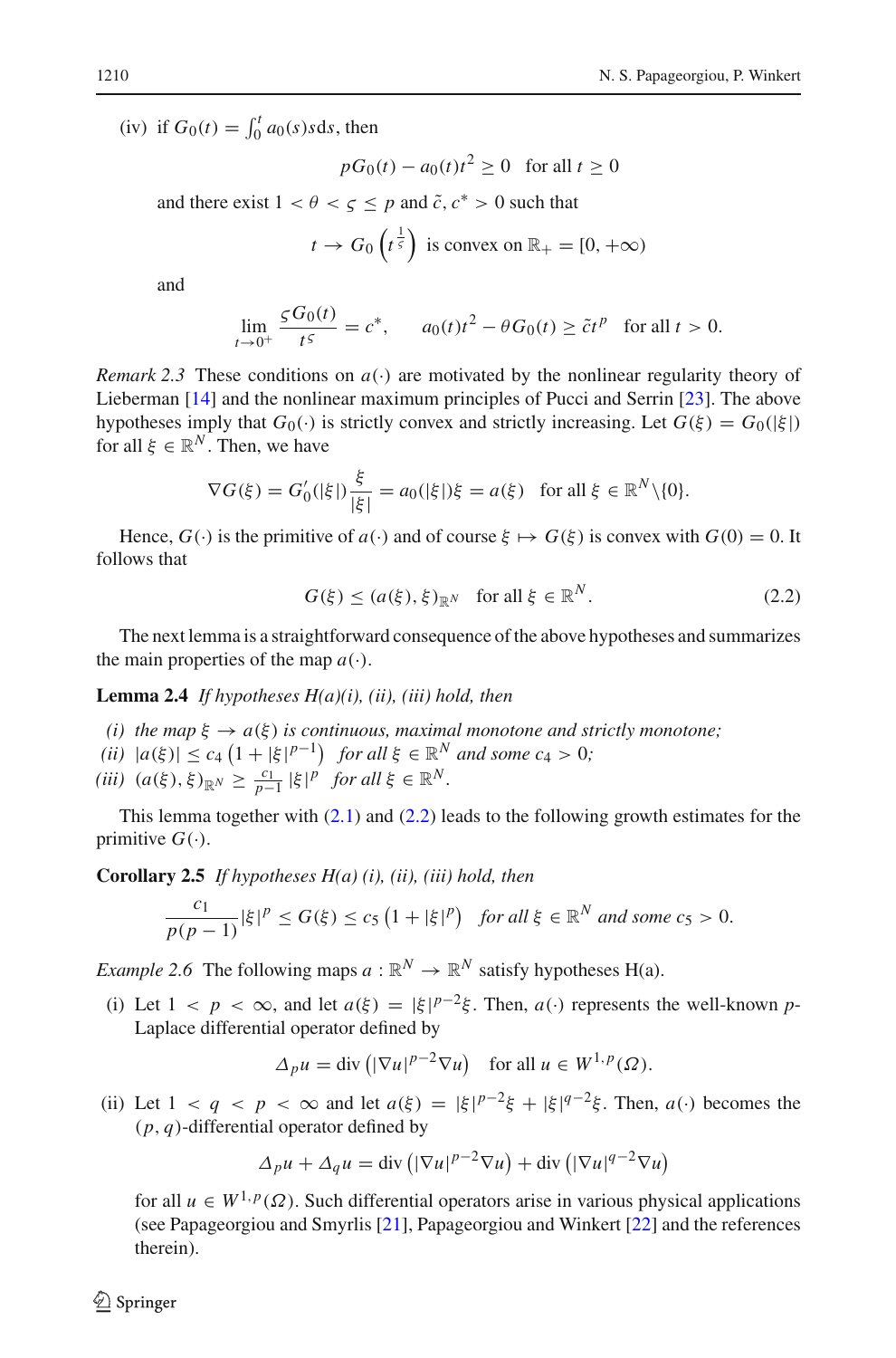(iii) Let  $1 < p < \infty$  and let  $a(\xi) = (1 + |\xi|^2)^{\frac{p-2}{2}} \xi$ . In this case,  $a(\cdot)$  corresponds to the generalized *p*-mean curvature differential operator which is defined by

$$
\operatorname{div}\left[\left(1+|\nabla u|^2\right)^{\frac{p-2}{2}}\nabla u\right] \quad \text{for all } u \in W^{1,p}(\Omega).
$$

(iv) For  $1 < p < \infty$  let  $a(\xi) = |\xi|^{p-2}\xi \left[1 + \frac{1}{1+|\xi|^p}\right]$ . In this case, the primitive  $G_0(\cdot)$  is  $G_0(t) = \frac{1}{p}t^p + \frac{1}{p}$  $\frac{1}{p} \ln (1 + t^p)$  for all  $t \ge 0$ 

and the corresponding differential operator is

$$
\Delta_p u + \operatorname{div}\left(\frac{|\nabla u|^{p-2}\nabla u}{1 + |\nabla u|^p}\right) \quad \text{for all } u \in W^{1,p}(\Omega),
$$

which arises in plasticity theory (see Fuchs and Gongbao [\[8](#page-28-14)]).

Our hypotheses on the boundary weight function  $\beta(\cdot)$  are the following. H( $\beta$ ):  $\beta \in C^{0,\alpha}(\partial \Omega)$  with  $0 < \alpha < 1$  and  $\beta(x) \ge 0$  for all  $x \in \partial \Omega$ .

Let  $f_0: \Omega \times \mathbb{R} \to \mathbb{R}$  be a Carathéodory function satisfying a subcritical growth with respect to  $s \in \mathbb{R}$ , that is

$$
|f_0(x, s)| \le \tilde{a}(x) \left(1 + |s|^{r-1}\right) \quad \text{for a.a. } x \in \Omega \text{ and all } s \in \mathbb{R},
$$

with  $\tilde{a} \in L^{\infty}(\Omega)_{+}$ , and  $1 < r < p^*$ , where  $p^*$  is the critical exponent of p given by

$$
p^* = \begin{cases} \frac{Np}{N-p} & \text{if } p < N, \\ +\infty & \text{if } p \ge N. \end{cases}
$$

Let  $F_0(x, s) = \int_0^s f_0(x, t)dt$ , and let  $\varphi_0 : W^{1, p}(\Omega) \to \mathbb{R}$  be the  $C^1$ -functional defined by

$$
\varphi_0(u) = \int_{\Omega} G(\nabla u) dx + \frac{1}{p} \int_{\partial \Omega} \beta(x) |u|^p d\sigma - \int_{\Omega} F_0(x, u) dx.
$$

The next result can be proved exactly as in Papageorgiou and R $\ddot{\text{add}}$ ulescu [\[20\]](#page-28-7) and Winkert [\[24\]](#page-28-15) based on the regularity results of Lieberman [\[14](#page-28-10)].

<span id="page-4-0"></span>**Theorem 2.7** *If*  $u_0 \in W^{1,p}(\Omega)$  *is a local*  $C^1(\overline{\Omega})$ *-minimizer of*  $\varphi_0$ *; i.e., there exists*  $\rho_0 > 0$ *such that*

$$
\varphi_0(u_0) \le \varphi_0(u_0 + h) \quad \text{for all } h \in C^1(\overline{\Omega}) \text{ with } ||h||_{C^1(\overline{\Omega})} \le \rho_0,
$$

*then,*  $u_0 \in C^{1,\gamma}(\overline{\Omega})$  *for some*  $\gamma \in (0,1)$  *and*  $u_0$  *is also a local*  $W^{1,p}(\Omega)$ *-minimizer of*  $\varphi_0$ *; i.e., there exists*  $\rho_1 > 0$  *such that* 

$$
\varphi_0(u_0) \leq \varphi_0(u_0 + h) \quad \text{for all } h \in W^{1,p}(\Omega) \text{ with } ||h||_{W^{1,p}(\Omega)} \leq \rho_1.
$$

As already mentioned, our approach involves the usage of critical groups (Morse theory). So, let us recall the definition of critical groups. Given  $\varphi \in C^1(X)$  and  $c \in \mathbb{R}$ , we consider the following sets

| $\varphi^{c} = \{u \in X : \varphi(u) \leq c\}$            | (the sublevel set of $\varphi$ at c).           |
|------------------------------------------------------------|-------------------------------------------------|
| $K_{\varphi} = \{u \in X : \varphi'(u) = 0\}$              | (the critical set of $\varphi$ ),               |
| $K_{\varphi}^{c} = \{u \in K_{\varphi} : \varphi(u) = c\}$ | (the critical set of $\varphi$ at the level c). |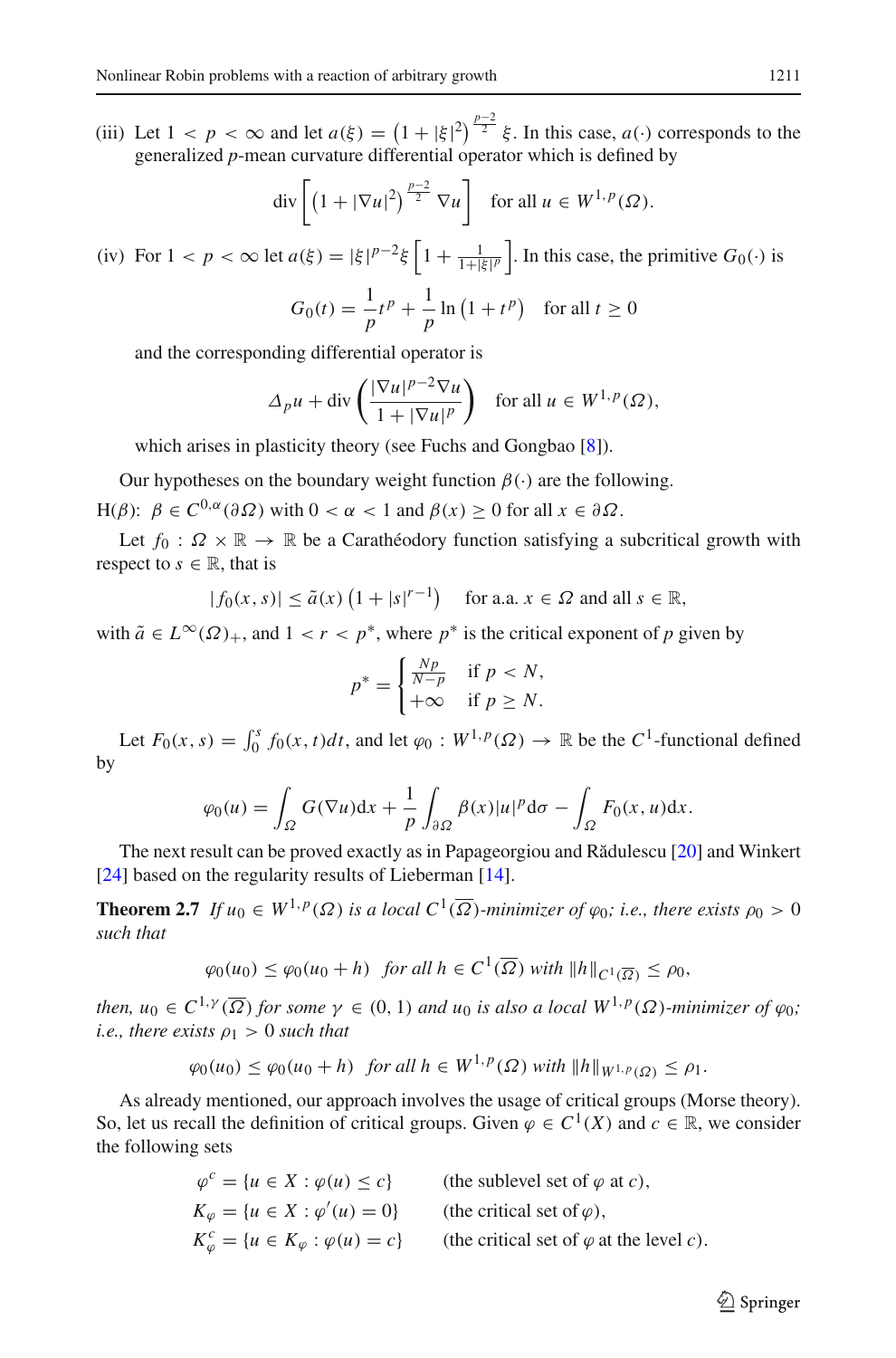For every topological pair  $(Y_1, Y_2)$  with  $Y_2 \subseteq Y_1 \subseteq X$  and every integer  $k \ge 0$ , we denote by  $H_k(Y_1, Y_2)$  the  $k =$ -relative singular homology group with integer coefficients. If  $u \in K^c_\varphi$ is isolated, then the critical groups of  $\varphi$  at *u* are defined by

$$
C_k(\varphi, u) = H_k\left(\varphi^c \cap U, \varphi^c \cap U\backslash\{u\}\right) \text{ for all integers } k \ge 0,
$$

where *U* is a neighborhood of *u* such that  $K_{\varphi} \cap \varphi^{c} \cap U = \{u\}$ . The excision property of singular homology theory implies that the definition of critical groups above is independent of the particular choice of the neighborhood *U*.

If  $\varphi \in C^1(X)$  satisfies the PS-condition and inf  $\varphi(K_{\varphi}) > -\infty$ , then the critical groups of  $\varphi$  at infinity are defined by

$$
C_k(\varphi,\infty) = H_k(X,\varphi^c) \text{ for all } k \ge 0,
$$

where  $c < \inf \varphi(K_{\varphi})$ . The second deformation theorem (see, e.g., Gasinski and Papageorgiou [\[9](#page-28-16), p. 628]) implies that this definition is independent of the level *c*.

Assuming that  $K_{\varphi}$  is finite, we define

$$
M(t, u) = \sum_{k \ge 0} \text{rank } C_k(\varphi, u)t^k \quad \text{for all } t \in \mathbb{R} \text{ and all } u \in K_{\varphi},
$$
  

$$
P(t, \infty) = \sum_{k \ge 0} \text{rank } C_k(\varphi, \infty)t^k \quad \text{for all } t \in \mathbb{R}.
$$

Then, the Morse relation says

<span id="page-5-1"></span>
$$
\sum_{u \in K_{\varphi}} M(t, u) = P(t, \infty) + (1 + t)Q(t) \quad \text{for all } t \in \mathbb{R},\tag{2.3}
$$

where  $Q(t) = \sum_{k \ge 0} \beta_k t^k$  is a formal series in  $t \in \mathbb{R}$  with nonnegative integer coefficients  $\beta_k$ .

In what follows, we denote by  $A: W^{1,p}(\Omega) \to (W^{1,p}(\Omega))^*$  the nonlinear map defined by

$$
\langle A(u), v \rangle = \int_{\Omega} \left( a(\nabla u), \nabla v \right)_{\mathbb{R}^N} dx \quad \text{for all } u, v \in W^{1, p}(\Omega).
$$

By means of Lemma [2.4,](#page-3-1) we can easily see that *A* is semicontinuous and maximal monotone.

Since our hypotheses on the reaction  $f : \Omega \times \mathbb{R} \to \mathbb{R}$  involve the spectrum of the Robin *p*-Laplacian, let us recall some basic features of this spectrum. We refer to Lê [\[13\]](#page-28-6) and Papageorgiou and Rădulescu [\[20](#page-28-7)] (see also Motreanu and Winkert [\[18\]](#page-28-17) for the Robin-Fučík-spectrum of the *p*-Laplacian) for more details. We consider the following nonlinear eigenvalue problem

$$
-\Delta_{\mu}u = \hat{\lambda}|u|^{\mu-2}u \quad \text{in } \Omega,
$$
  

$$
\frac{\partial u}{\partial n_{\mu}} = -\beta(x)|u|^{\mu-2}u \quad \text{on } \partial\Omega,
$$
 (2.4)

<span id="page-5-0"></span>where  $\beta$  fulfills H( $\beta$ ),  $\mu \in (1, p)$ , and  $\frac{\partial u}{\partial n_{\mu}} = |\nabla u|^{ \mu - 2} \frac{\partial u}{\partial n}$  for all  $u \in W^{1, \mu}(\Omega)$ . We say that  $\hat{\lambda} \in \mathbb{R}$  is an eigenvalue of the negative Robin  $\mu$ -Laplacian, henceforth denoted by  $-\Delta_{\mu}^{R}$ , if problem [\(2.4\)](#page-5-0) admits a nontrivial solution  $\hat{u} \in W^{1,\mu}(\Omega)$  known as an eigenfunction corresponding to  $\hat{\lambda}$ . We know that there exists a smallest eigenvalue denoted by  $\hat{\lambda}_1(\mu, \beta)$ which has the following properties: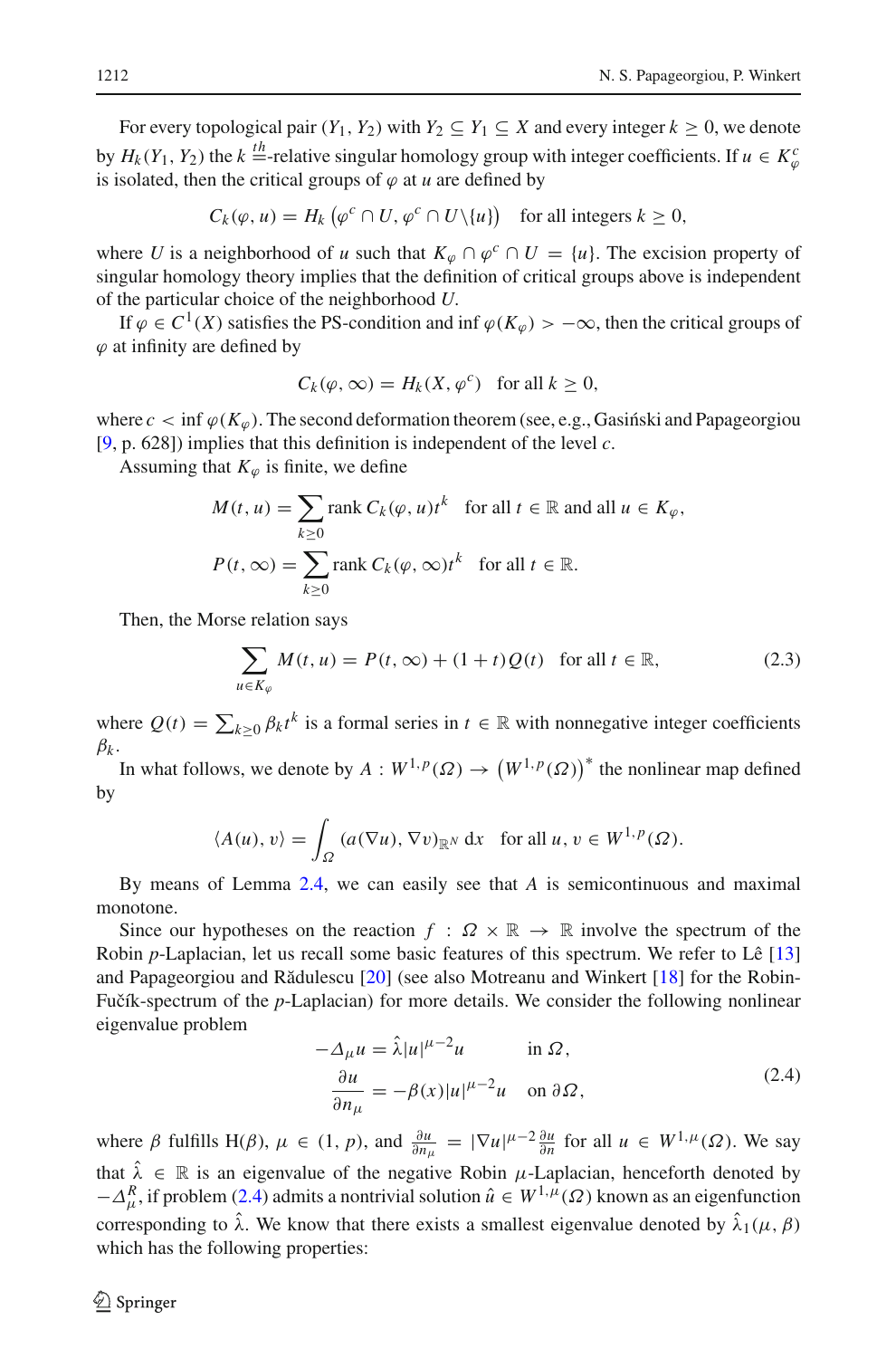- $\hat{\lambda}_1(\mu, \beta) > 0$  and  $\hat{\lambda}_1(\mu, \beta) > 0$  if  $\beta \neq 0$ ;
- $\hat{\lambda}_1(\mu, \beta)$  is isolated in the spectrum  $\hat{\sigma}(\mu, \beta)$  of  $-\Delta_{\mu}^R$ ;
- $\hat{\lambda}_1(\mu, \beta)$  is simple, that is, if  $\hat{\mu}$ ,  $\hat{\nu}$  are eigenfunctions corresponding to  $\hat{\lambda}_1(\mu, \beta)$ , then  $\hat{u} = \hat{\varepsilon} \hat{v}$  for some  $\hat{\varepsilon} \neq 0$ ;

<span id="page-6-0"></span>• 
$$
\hat{\lambda}_1(\mu,\beta) = \inf_{u \in W^{1,\mu}(\Omega)} \left\{ \frac{\int_{\Omega} |\nabla u|^{\mu} dx + \int_{\partial \Omega} \beta(x)|u|^{\mu} d\sigma}{\int_{\Omega} |u|^{\mu} dx} : u \neq 0 \right\}.
$$
 (2.5)

The infimum in [\(2.5\)](#page-6-0) is realized on the corresponding one-dimensional eigenspace. Owing to [\(2.5\)](#page-6-0), it is clear that the elements of this eigenspace do not change sign. In what follows, we denote by  $\hat{u}_1(\mu, \beta)$  the positive  $L^{\mu}$ -normalized (that is,  $\|\hat{u}_1(\mu, \beta)\|_{\mu} = 1$ ) eigenfunction corresponding to the eigenvalue  $\hat{\lambda}_1(\mu, \beta)$ . The nonlinear regularity theory (see Lieberman [\[14\]](#page-28-10)) implies  $\hat{u}_1(\mu, \beta) \in C^1(\overline{\Omega})_+\setminus\{0\}$ . Moreover, by virtue of the nonlinear maximum principle (see Pucci and Serrin [\[23](#page-28-11)]), we obtain  $\hat{u}_1(\mu, \beta) \in \text{int}(C_0^1(\overline{\Omega})_+)$ .

It is easy to check that the spectrum  $\hat{\sigma}(\mu, \beta)$  of  $-\Delta_{\mu}^{R}$  is closed, and so the second eigenvalue is well defined by

$$
\hat{\lambda}_2(\mu,\beta) = \inf \left[ \hat{\lambda} \in \hat{\sigma}(\mu,\beta) : \hat{\lambda} > \hat{\lambda}_1(\mu,\beta) \right].
$$

Now, let  $\partial B_1^{L^{\mu}} = \{u \in L^{\mu}(\Omega) : ||u||_{\mu} = 1\}$ ,  $S_{\mu} = W^{1,\mu}(\Omega) \cap \partial B_1^{L^{\mu}}$ , and  $ξ(u) =$  $\|\nabla u\|_{\mu}^{\mu} + \int_{\partial \Omega} \beta(x)|u|^{\mu} d\sigma$  for all  $u \in W^{1,\mu}(\Omega)$ . Then, due to Papageorgiou and Rădulescu [\[20\]](#page-28-7), we have the following variational characterization of  $\hat{\lambda}_2(\mu, \beta)$ .

**Proposition 2.8** *There holds*

<span id="page-6-1"></span>
$$
\hat{\lambda}_2(\mu, \beta) = \inf_{\hat{\gamma} \in \hat{\Gamma}(\mu, \beta)} \max_{-1 \le t \le 1} \xi(\hat{\gamma}(t)),
$$

 $where \ \hat{\Gamma}(\mu, \beta) = \{ \hat{\gamma} \in C \big( [-1, 1], S_{\mu} \big) : \hat{\gamma}(-1) = -\hat{u}_1(\mu, \beta), \hat{\gamma}(1) = \hat{u}_1(\mu, \beta) \}.$ 

Moreover, owing to the Ljusternik–Schnirelman theory, there exists a whole sequence  $\left(\hat{\lambda}_k(\mu, \beta)\right)_{k \geq 1}$  of eigenvalues such that  $\hat{\lambda}_k(\mu, \beta) \to +\infty$  as  $k \to +\infty$ . However, we do not know whether this sequence exhausts  $\hat{\sigma}(\mu, \beta)$ . This is true if  $p = 2$  (linear eigenvalue problem) or if  $N = 1$  (ordinary differential equation).

Finally, let us fix our notation. Given  $s \in \mathbb{R}$ , we set  $s^{\pm} = \max\{\pm s, 0\}$ . Then, for  $u \in$  $W^{1,p}(\Omega)$ , we define  $u^{\pm}(\cdot) = u(\cdot)^{\pm}$ . Recall that

$$
u^{\pm} \in W^{1,p}(\Omega), \quad |u| = u^{+} + u^{-}, \quad u = u^{+} - u^{-}.
$$

By  $|\cdot|_N$ , we denote the Lebesgue measure on  $\mathbb{R}^N$ . Furthermore, for *u*,  $v \in W^{1,p}(\Omega)$  and  $v \leq u$ , we define by [v, u] the ordered interval given by

$$
[v, u] = \left\{ y \in W^{1, p}(\Omega) : v(x) \le y(x) \le u(x) \text{ a.e. in } \Omega \right\}.
$$

#### <span id="page-6-2"></span>**3 Solutions of constant sign**

In this section, we are going to prove the existence of constant sign solutions for problem [\(1.1\)](#page-0-0). To this end, we suppose the following assumptions on the function  $f : \Omega \times \mathbb{R} \to \mathbb{R}$ .

H<sub>1</sub>:  $f : \Omega \times \mathbb{R} \to \mathbb{R}$  is a Carathéodory function such that  $f(x, 0) = 0$  for a.a.  $x \in \Omega$  and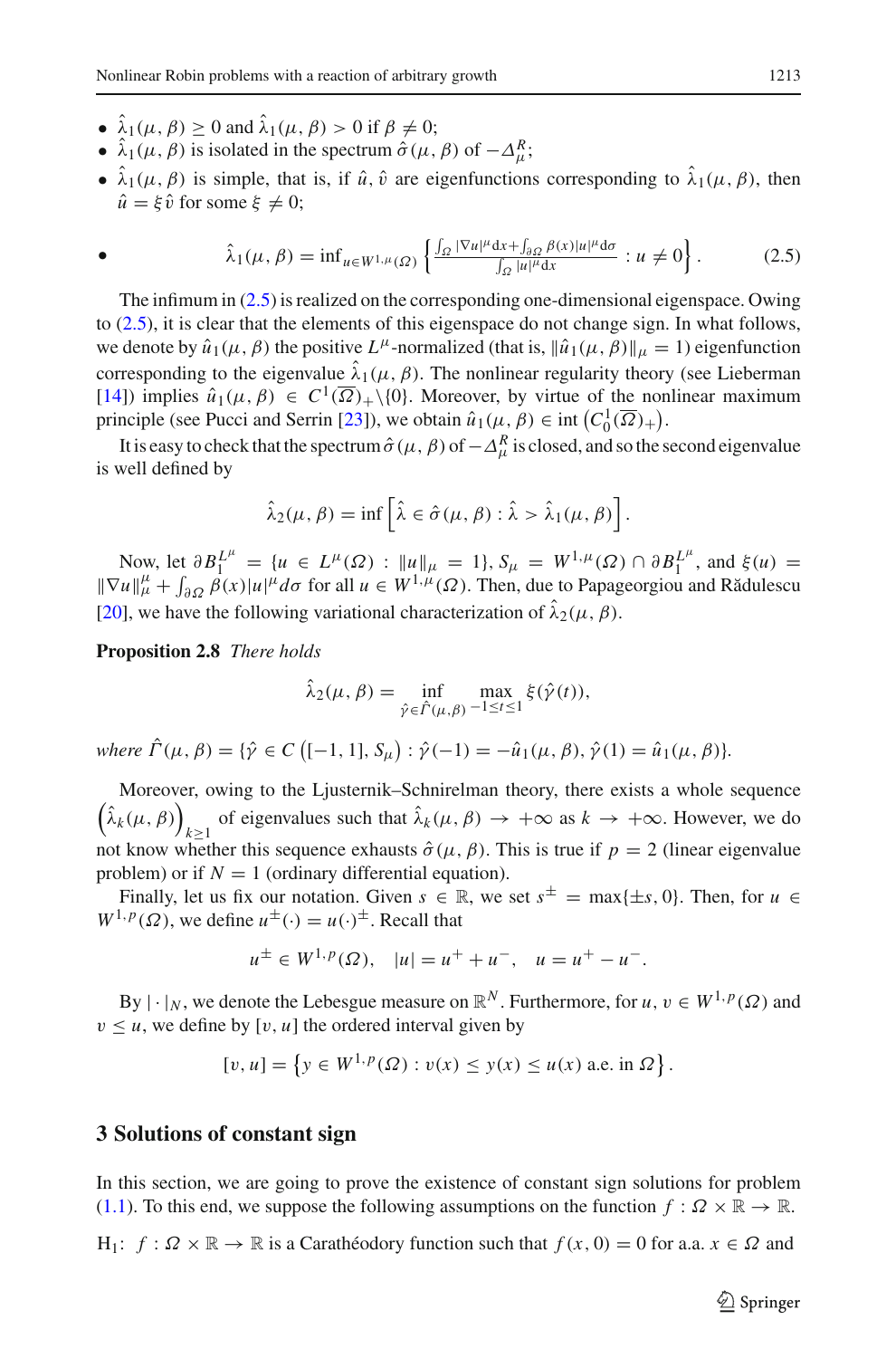(i) for every  $\rho > 0$ , there exists  $a_0 \in L^{\infty}(\Omega)$  such that

$$
|f(x, s)| \le a_{\rho}(x) \quad \text{for a.a. } x \in \Omega \text{ and all } |s| \le \rho;
$$

(ii) there exist functions  $w_+ \in W^{1,p}(\Omega) \cap C(\overline{\Omega})$  and constants  $c_+ \in \mathbb{R}$  such that

$$
w_{-}(x) \le c_{-} < 0 < c_{+} \le w_{+}(x) \text{ for all } x \in \Omega;
$$
  

$$
f(x, w_{+}(x)) \le 0 \le f(x, w_{-}(x)) \text{ for a.a. } x \in \Omega;
$$
  

$$
A(w_{-}) \le 0 \le A(w_{+}) \text{ in } (W^{1, p}(\Omega))^{*};
$$

(iii) if  $\zeta \in (1, p]$  and  $c^* > 0$  are as in hypothesis H(a) (iv), then there exists  $\eta \in L^{\infty}(\Omega)$ such that

$$
\eta(x) \ge c^* \hat{\lambda}_1(\mu, \hat{\beta}) \text{ a.e. in } \Omega, \ \eta \ne c^* \hat{\lambda}_1(\mu, \hat{\beta}), \ \hat{\beta} = \frac{1}{c^*} \beta;
$$
  
 
$$
\liminf_{s \to 0} \frac{f(x, s)}{|s|^{s-2} s} \ge \eta(x) \text{ uniformly for a.a. } x \in \Omega;
$$

(iv) if  $M_* = \max \{ ||w_+||_{\infty}, ||w_-||_{\infty} \}$ , then there exists  $\xi_* > 0$  such that

$$
f(x, s)s + \xi_*|s|^p \ge 0 \quad \text{for a.a. } x \in \Omega \text{ and all } |s| \le M_*.
$$

*Remark 3.1* In the above hypotheses, we do not employ any global growth condition on  $f(x, \cdot)$ . In fact, the particular structure of  $f(x, \cdot)$  beyond  $w_{\pm}(x)$  is irrelevant. Note that hypothesis H<sub>1</sub>(ii) is automatically satisfied if we can find  $c- < 0 < c_+$  such that

$$
f(x, c_{+}) \leq 0 \leq f(x, c_{-}) \quad \text{for a.a. } x \in \Omega.
$$

Hypotheses  $H_1(ii)$ ,(iii) imply that  $f(x, \cdot)$  exhibits an oscillatory behavior near zero and the last inequality in  $H_1(ii)$  means that

$$
\langle A(w_-), h \rangle \le 0 \le \langle A(w_+), h \rangle \quad \text{for all } h \in W^{1,p}(\Omega) \text{ with } h \ge 0.
$$

By means of H<sub>1</sub>(iii), we see that  $f(x, \cdot)$  is either  $(c - 1)$ -superlinear or  $(c - 1)$ -linear near zero. Finally, hypothesis  $H_1(iv)$  is a perturbed sign condition.

The following function fulfills these hypotheses

$$
f(s) = \begin{cases} \xi \left( |s|^{q-2} s - |s|^{p-2} s \right) & \text{if } |s| \le 1, \\ e^{|s|} - e & \text{if } |s| > 1, \end{cases}
$$

<span id="page-7-1"></span>with  $\xi > c^* \hat{\lambda}_1(\varsigma, \hat{\beta})$  and  $1 < a < p$ .

**Proposition 3.2** *Let hypotheses H(a), H(* $\beta$ *) and H<sub>1</sub> be satisfied. Then, problem* [\(1.1\)](#page-0-0) *admits at least two nontrivial constant sign solutions*

<span id="page-7-0"></span>
$$
u_0 \in \text{int}\left(C_0^1(\overline{\Omega})_+\right) \quad \text{and} \quad v_0 \in -\text{int}\left(C_0^1(\overline{\Omega})_+\right).
$$

*Proof* We begin with the positive constant sign solution. To this end, let  $\hat{f}_+ : \Omega \times \mathbb{R} \to \mathbb{R}$ be a truncation perturbation defined by

$$
\hat{f}_{+}(x,s) = \begin{cases}\n0 & \text{if } s < 0, \\
f(x,s) + s^{p-1} & \text{if } 0 \le s \le w_{+}(x), \\
f(x, w_{+}(x)) + w_{+}(x)^{p-1} & \text{if } s > w_{+}(x),\n\end{cases}
$$
\n(3.1)

 $\circledcirc$  Springer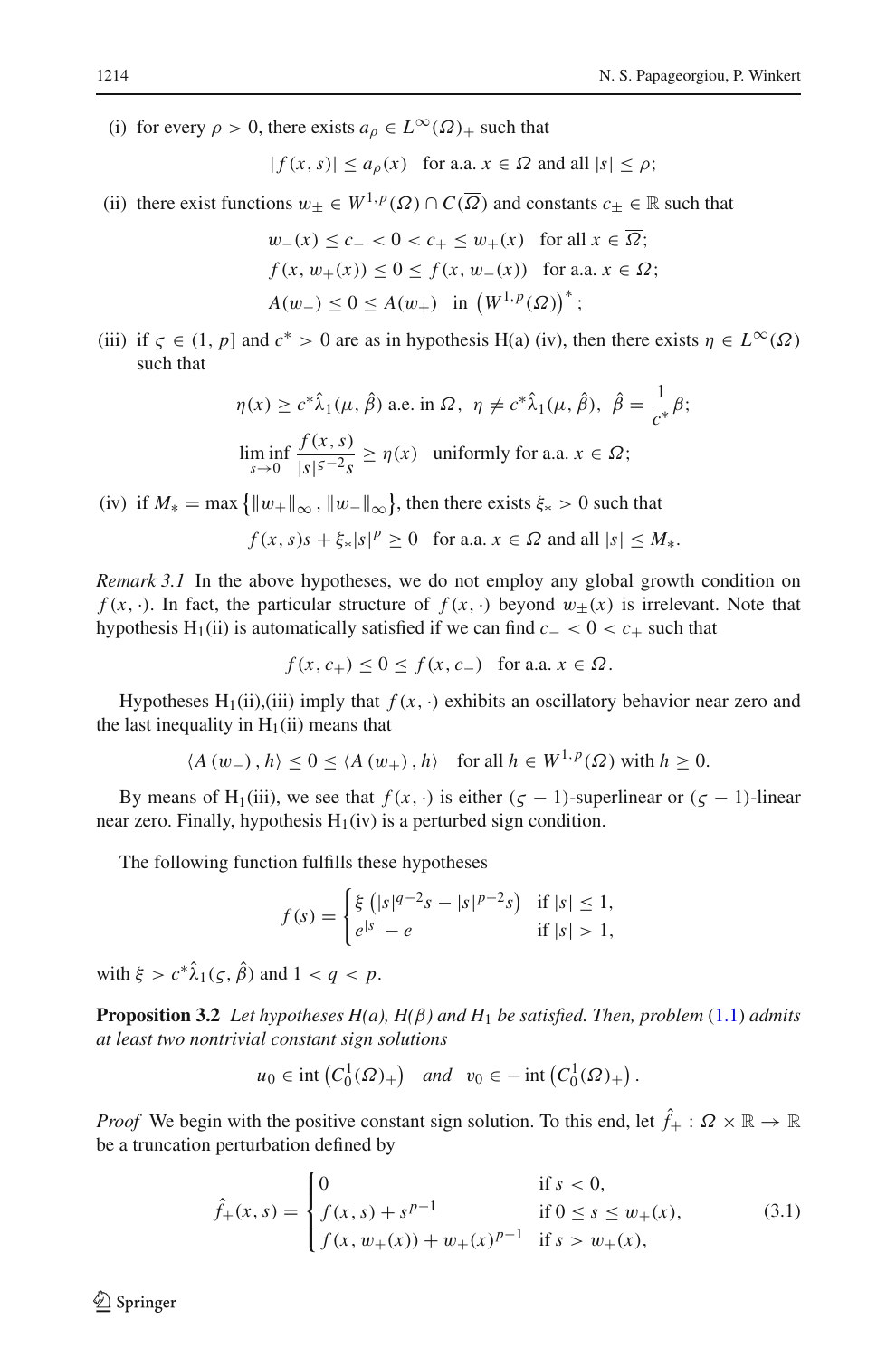which is a Carathéodory function. We set  $\hat{F}_+(x, s) = \int_0^s \hat{f}_+(x, t) dt$  and consider the  $C^1$ functional  $\hat{\varphi}_+ : W^{1,p}(\Omega) \to \mathbb{R}$  defined by

$$
\hat{\varphi}_+(u) = \int_{\Omega} G(\nabla u) dx + \frac{1}{p} ||u||_p^p + \frac{1}{p} \int_{\partial \Omega} \beta(x) (u^+)^p d\sigma - \int_{\Omega} \hat{F}_+(x, u) dx.
$$

Note that  $\hat{\varphi}_+$  is coercive due to Corollary [2.5,](#page-3-2) hypothesis H( $\beta$ ) and the truncation defined in  $(3.1)$ . Moreover, by the Sobolev embedding theorem and the compactness of the trace operator, we see that  $\hat{\varphi}_+$  is sequentially weakly lower semicontinuous. Therefore, the Weierstrass theorem implies the existence of  $u_0 \in W^{1,p}(\Omega)$  such that

<span id="page-8-3"></span>
$$
\hat{\varphi}_{+}(u_0) = \inf \left[ \hat{\varphi}_{+}(u) : u \in W^{1,p}(\Omega) \right]. \tag{3.2}
$$

Given  $\varepsilon > 0$ , by virtue of hypotheses H(a)(iv) and H<sub>1</sub>(iii), there exists  $\delta = \delta(\varepsilon) \in$  $(0, \min\{1, c_+\})$  such that

<span id="page-8-2"></span><span id="page-8-1"></span><span id="page-8-0"></span>
$$
G(\xi) \le \frac{c^* + \varepsilon}{\varsigma} |\xi|^{\varsigma} \quad \text{for all } |\xi| \le \delta \tag{3.3}
$$

and

$$
f(x, s) \ge (\eta(x) - \varepsilon) s^{\varepsilon - 1} \quad \text{for a.a. } x \in \Omega \text{ and all } s \in [0, \delta]. \tag{3.4}
$$

If  $F(x, s) = \int_0^s f(x, t) dt$ , then [\(3.4\)](#page-8-0) gives

$$
F(x, s) \ge \frac{1}{\varsigma} \left( \eta(x) - \varepsilon \right) s^{\varsigma} \quad \text{for a.a. } x \in \Omega \text{ and all } s \in [0, \delta]. \tag{3.5}
$$

Let *t*  $\in (0, 1)$  be small such that  $t\hat{u}_1(\varsigma, \hat{\beta})(x) \in (0, \delta]$  for all  $x \in \overline{\Omega}$ . Recall that  $\hat{\beta} = \frac{1}{c^*} \beta$ and that  $\hat{u}_1(\zeta, \hat{\beta}) \in \text{int}(C_0^1(\overline{\Omega})_+)$ . Then, due to [\(3.1\)](#page-7-0), [\(3.3\)](#page-8-1), [\(3.5\)](#page-8-2) and  $\zeta < p$ , we obtain

$$
\hat{\varphi}_{+}\left(t\hat{u}_{1}(\varsigma,\hat{\beta})\right) = \int_{\Omega} G\left(\nabla\left(t\hat{u}_{1}(\varsigma,\hat{\beta})\right)\right) dx + \frac{1}{p} \int_{\partial\Omega} \beta(x)\left(t\hat{u}_{1}(\varsigma,\hat{\beta})\right)^{p} d\sigma \n- \int_{\Omega} F\left(x,t\hat{u}_{1}(\varsigma,\hat{\beta})\right) dx \n\leq \frac{c^{*}+\varepsilon}{\varsigma} t^{\varsigma} \left\|\nabla\hat{u}_{1}(\varsigma,\hat{\beta})\right\|_{\varsigma}^{\varsigma} + \frac{t^{\varsigma}}{\varsigma} \int_{\partial\Omega} \beta(x)\hat{u}_{1}(\varsigma,\hat{\beta})^{s} d\sigma \n- \frac{t^{\varsigma}}{\varsigma} \int_{\Omega} (\eta(x)-\varepsilon)\hat{u}_{1}(\varsigma,\hat{\beta})^{s} dx \n= \frac{t^{\varsigma}}{\varsigma} \left[\int_{\Omega} \left(c^{*}\hat{\lambda}_{1}(\varsigma,\hat{\beta}) - \eta(x)\right)\hat{u}_{1}(\varsigma,\hat{\beta}) dx + \left(\hat{\lambda}_{1}(\varsigma,\hat{\beta}) + 1\right)\varepsilon\right].
$$
\n(3.6)

Note that by hypothesis H<sub>1</sub>(iii) and since  $\hat{u}_1(\zeta, \hat{\beta}) \in \text{int}(C_0^1(\overline{\Omega})_+)$ , we have

$$
\hat{\mu} = \int_{\Omega} \left( \eta(x) - c^* \hat{\lambda}_1(\varsigma, \hat{\beta}) \right) \hat{u}_1(\varsigma, \hat{\beta}) dx > 0.
$$

Therefore, if we choose  $\varepsilon \in \left(0, \frac{\hat{\mu}}{\hat{\lambda}_1(\varsigma, \hat{\beta})+1}\right)$  , it follows

$$
\hat{\varphi}_+\left(t\hat{u}_1(\varsigma,\hat{\beta})\right)<0,
$$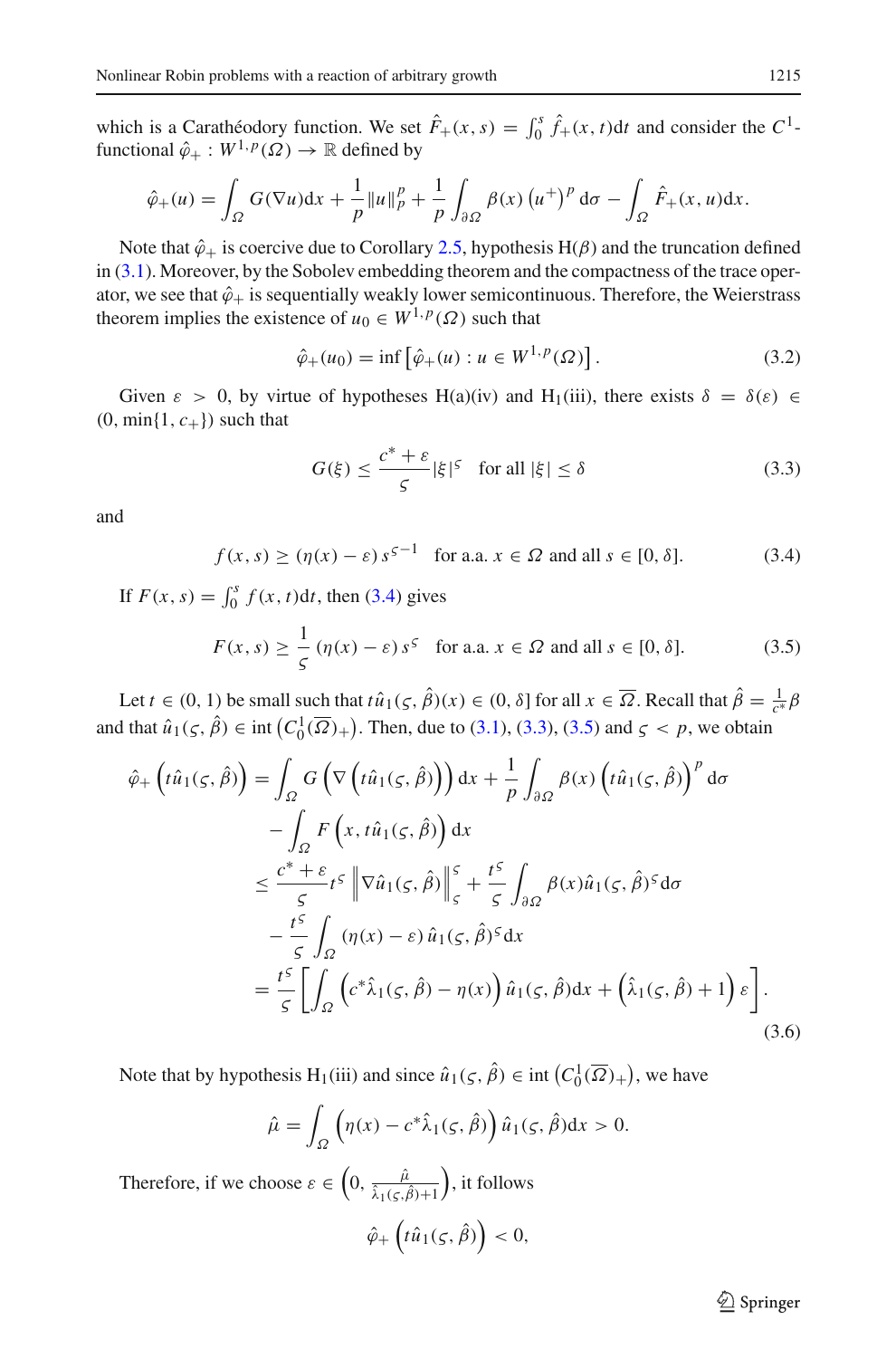that means,  $\hat{\varphi}_+(u_0) < 0 = \hat{\varphi}_+(0)$ , and thus,  $u_0 \neq 0$ . By means of [\(3.2\)](#page-8-3), there holds  $\hat{\varphi}'_+(u_0) = 0$  which results in

$$
\langle A(u_0), h \rangle + \int_{\Omega} |u_0|^{p-2} u_0 h \, \mathrm{d}x + \int_{\partial \Omega} \beta(x) \left( u_0^+ \right)^{p-1} h \, \mathrm{d}\sigma = \int_{\Omega} \hat{f}_+(x, u_0) h \, \mathrm{d}x \tag{3.7}
$$

for all  $h \in W^{1,p}(\Omega)$ . Taking  $h = -u_0^- \in W^{1,p}(\Omega)$  in [\(3.7\)](#page-9-0) and applying Lemma [2.4\(](#page-3-1)iii) combined with the truncation in  $(3.1)$  gives

<span id="page-9-0"></span>
$$
\frac{c_1}{p-1} \|\nabla u_0^-\|_p^p + \|u_0^-\|_p^p \le 0.
$$

Hence, *u*<sub>0</sub> ≥ 0 and *u*<sub>0</sub> ≠ 0. Now we choose *h* =  $(u_0 - w_+)$ <sup>+</sup> ∈ *W*<sup>1,*p*</sup>( $\Omega$ ) in [\(3.7\)](#page-9-0). Then, because of hypotheses  $H_1(ii)$  and  $H(\beta)$  along with [\(3.1\)](#page-7-0), one has

$$
\langle A(u_0), (u_0 - w_+) ^+ \rangle + \int_{\Omega} u_0^{p-1} (u_0 - w_+) ^+ \, dx + \int_{\partial \Omega} \beta(x) u_0^{p-1} (u_0 - w_+) ^+ \, d\sigma
$$
  
= 
$$
\int_{\Omega} \left( f(x, w_+) + w_+^{p-1} \right) (u_0 - w_+) ^+ \, dx
$$
  

$$
\leq \langle A(w_+), (u_0 - w_+) ^+ \rangle + \int_{\Omega} w_+^{p-1} (u_0 - w_+) ^+ \, dx + \int_{\partial \Omega} \beta(x) w_+^{p-1} (u_0 - w_+) ^+ \, d\sigma.
$$

Therefore,

$$
\left\langle A(u_0) - A(w_+), (u_0 - w_+)^\dagger \right\rangle + \int_{\Omega} \left( u_0^{p-1} - w_+^{p-1} \right) (u_0 - w_+)^\dagger dx \le 0,
$$

which implies  $|\{u_0 > w_+\}|_N = 0$  meaning  $u_0 \leq w_+$ . In summary, we have proved that  $u_0 \in [0, w_+]$ ,  $u_0 \neq 0$ . Then, by virtue of [\(3.1\)](#page-7-0), Eq. [\(3.7\)](#page-9-0) becomes

$$
\langle A(u_0), h \rangle + \int_{\partial \Omega} \beta(x) u_0^{p-1} h \mathrm{d}\sigma = \int_{\Omega} f(x, u_0) h \mathrm{d}x \quad \text{for all } h \in W^{1, p}(\Omega). \tag{3.8}
$$

Applying the nonlinear Green's identity (see, e.g., Gasiński and Papageorgiou  $[9, p. 210]$  $[9, p. 210]$ ) yields

<span id="page-9-2"></span><span id="page-9-1"></span>
$$
\langle A(u_0), h \rangle = \langle -\operatorname{div} a(\nabla u_0), h \rangle + \left\langle \frac{\partial u}{\partial n_a}, h \right\rangle_{\partial \Omega}, \tag{3.9}
$$

where  $\langle \cdot, \cdot \rangle_{\partial \Omega}$  denotes the duality brackets for the pair  $\left( W^{-\frac{1}{p'}, p'}(\partial \Omega), W^{\frac{1}{p'}, p}(\partial \Omega) \right)$ . From the representation theorem for the elements of  $W^{-1,p'}(\partial \Omega) = (W_0^{1,p}(\Omega))^{*}$  (see, e.g., Gasiński and Papageorgiou [\[9,](#page-28-16) p. 211]) and Lemma [2.4,](#page-3-1) we get

$$
\operatorname{div} a(\nabla u_0) \in W^{-1,p'}(\Omega) = \left(W_0^{1,p}(\Omega)\right)^*.
$$

From [\(3.8\)](#page-9-1) and [\(3.9\)](#page-9-2) as well as the fact that  $h|_{\partial\Omega} = 0$  for all  $h \in W_0^{1,p}(\Omega)$ , it follows

$$
\langle -\operatorname{div} a(\nabla u_0), h \rangle = \int_{\Omega} f(x, u_0) h \mathrm{d}x \quad \text{for all } h \in W_0^{1, p}(\Omega),
$$

which implies

$$
-\operatorname{div} a(\nabla u_0) = f(x, u_0) \quad \text{a.e. in } \Omega.
$$

 $\circledcirc$  Springer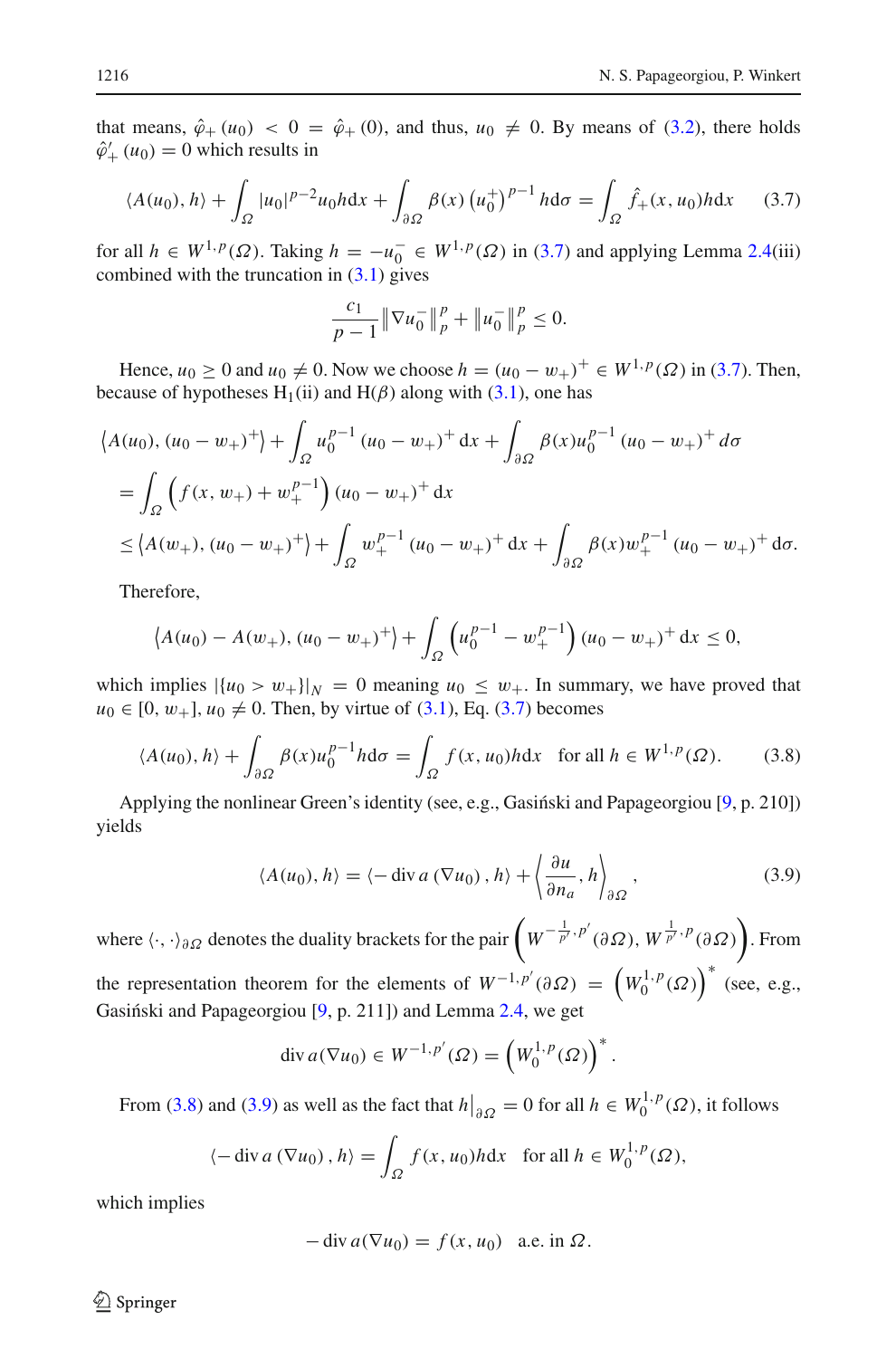Hence,  $(3.8)$  and  $(3.9)$  imply

$$
\left\langle \frac{\partial u}{\partial n_a} + \beta(x) u_0^{p-1}, h \right\rangle_{\partial \Omega} = 0 \quad \text{for all } h \in W^{1,p}(\Omega). \tag{3.10}
$$

Recall that  $\gamma_0 (W^{1,p}(\Omega)) = W^{\frac{1}{p'},p}(\partial \Omega)$  (see, e.g., Gasinski and Papageorgiou [\[9,](#page-28-16) p. 209]). So, from  $(3.10)$ , we may infer that

<span id="page-10-0"></span>
$$
\frac{\partial u}{\partial n_a} + \beta(x)u_0^{p-1} = 0 \text{ on } \partial\Omega.
$$

From Winkert [\[25\]](#page-28-18), we get  $u_0 \in L^{\infty}(\Omega)$  and the regularity results of Lieberman [\[14,](#page-28-10) p. 320] ensure that  $u_0 \in C^1(\overline{\Omega})_+\setminus\{0\}.$ 

Now, let  $\xi_* > 0$  be as in hypothesis H<sub>1</sub>(iv). Then,

$$
-\operatorname{div} a(\nabla u_0) + \xi_* u_0^{p-1} = f(x, u_0) + \xi_* u_0^{p-1} \ge 0 \text{ for a.a. } x \in \Omega,
$$

which gives

<span id="page-10-1"></span>
$$
\text{div}\, a(\nabla u_0(x)) \le \xi_* u_0^{p-1} \quad \text{for a.a. } x \in \Omega. \tag{3.11}
$$

Let  $\vartheta(t) = a_0(t)t$  for all  $t > 0$ . Then, [\(2.2\)](#page-3-0) and hypothesis H(a)(iii) lead to the following one-dimensional estimate

$$
\vartheta'(t)t = a_0'(t)t^2 + a_0(t)t \ge c_1 t^{p-1} \quad \text{for all } t > 0,
$$

which, by integration of parts and hypothesis  $H(a)(iv)$ , implies

$$
\int_0^t \vartheta'(s)sds = \vartheta(t)t - \int_0^t \vartheta(s)ds
$$
  
=  $a_0(t)t^2 - G_0(t)$   
 $\ge \tilde{c}t^p$  for all  $t > 0$ . (3.12)

Because of [\(3.11\)](#page-10-1) and [\(3.12\)](#page-10-2), we may apply the strong maximum principle of Pucci and Serrin [\[23](#page-28-11), p. 111] which yields

<span id="page-10-2"></span>
$$
u(x) > 0 \quad \text{for all } x \in \Omega.
$$

Taking into account the boundary point theorem of Pucci and Serrin [\[23,](#page-28-11) p. 120], we conclude that  $u_0 \in \text{int}\left(C_0^1(\overline{\Omega})_+\right)$ .

In order to prove the existence of a negative solution, we introduce the Carathéodory function

$$
\hat{f}_{-}(x,s) = \begin{cases} f(x, w_{-}(x)) + |w_{-}(x)|^{p-2}w_{-}(x) & \text{if } s < w_{-}(x), \\ f(x,s) + |s|^{p-2}s & \text{if } w_{-}(x) \le s \le 0, \\ 0 & \text{if } s > 0. \end{cases}
$$

Then, we set  $\hat{F}_-(x, s) = \int_0^s \hat{f}_-(x, t) dt$  and consider the  $C^1$ -functional  $\hat{\varphi}_- : W^{1,p}(\Omega) \to$ R defined by

$$
\hat{\varphi}_{-}(u) = \int_{\Omega} G(\nabla u) dx + \frac{1}{p} ||u||_{p}^{p} - \frac{1}{p} \int_{\partial \Omega} \beta(x) (u^{-})^{p} d\sigma - \int_{\Omega} \hat{F}_{-}(x, u) dx.
$$

 $\hat{\mathfrak{D}}$  Springer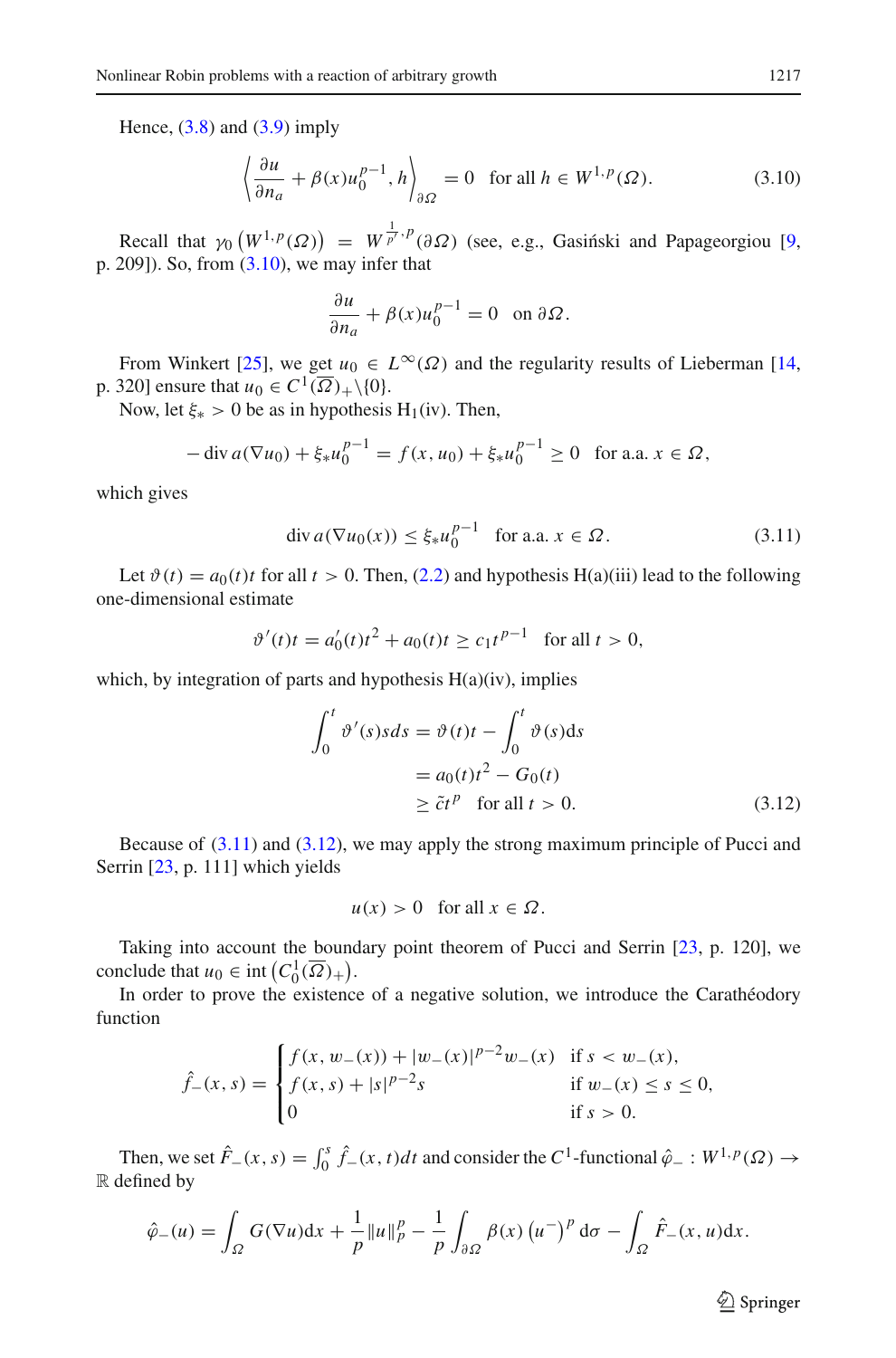Working as above with  $\hat{f}$ − and  $\hat{\varphi}$ −, we produce a negative solution  $v_0$  of [\(1.1\)](#page-0-0) such that

$$
v_0 \in [w_-, 0] \cap \left(-\operatorname{int}\left(C_0^1(\overline{\Omega})_+\right)\right).
$$

<span id="page-11-1"></span> $\Box$ 

In fact, we can produce extremal constant sign solutions for problem  $(1.1)$ , that is the smallest positive solution and the greatest negative solution. For this purpose, we introduce the following solution sets

$$
\mathcal{S}_+ = \left\{ u \in W^{1,p}(\Omega) : u \neq 0, \ u \in [0, w_+], \ u \text{ is a solution of (1.1)} \right\},
$$
  

$$
\mathcal{S}_- = \left\{ u \in W^{1,p}(\Omega) : u \neq 0, \ u \in [w_-, 0], \ u \text{ is a solution of (1.1)} \right\}.
$$

Proposition [3.2](#page-7-1) implies directly that

$$
\emptyset \neq \mathscr{S}_+ \subseteq [0, w_+] \cap \text{int}\left(C_0^1(\overline{\Omega})_+\right) \quad \text{and} \quad \emptyset \neq \mathscr{S}_- \subseteq [w_-, 0] \cap \left(-\text{int}\left(C_0^1(\overline{\Omega})_+\right)\right).
$$

Given  $\varepsilon > 0$  and  $r \in (p, p^*)$ , by virtue of hypotheses H<sub>1</sub>(i),(iii), there exists  $c_6 =$  $c_6(\varepsilon, r) > 0$  such that

$$
f(x, s)s \geq (\eta(x) - \varepsilon) |s|^{\varepsilon} - c_6 |s|^r \quad \text{for a.a. } x \in \Omega \quad \text{and all} \quad |s| \leq \rho,
$$
 (3.13)

where  $\rho = \max\{\|w_+\|_{\infty}, \|w_-\|_{\infty}\}.$ 

We consider the subsequent auxiliary Robin problem

$$
-\operatorname{div} a(\nabla u) = (\eta(x) - \varepsilon) |u|^{5-2}u - c_6|u|^{r-2}u \quad \text{in } \Omega,
$$
  

$$
\frac{\partial u}{\partial n_a} = -\beta |u|^{p-2}u \quad \text{on } \partial \Omega.
$$
 (3.14)

<span id="page-11-2"></span><span id="page-11-0"></span>**Proposition 3.3** *If hypotheses H(a) and H(*β*) are satisfied, then problem* [\(3.14\)](#page-11-0) *has a unique positive solution*  $\overline{u} \in \text{int}\left(C_0^1(\overline{\Omega})_+\right)$ *, and since* [\(3.14\)](#page-11-0) *is odd,*  $\overline{v} = -\overline{u} \in -\text{int}\left(C_0^1(\overline{\Omega})_+\right)$  *is the unique negative solution of* [\(3.14\)](#page-11-0)*.*

*Proof* First, we establish the existence of a positive solution. To this end, let  $\psi_+$ :  $W^{1,p}(\Omega) \to \mathbb{R}$  be the *C*<sup>1</sup>-functional defined by

$$
\psi_{+}(u) = \int_{\Omega} G(\nabla u) dx + \frac{1}{p} ||u^{-}||_{p}^{p} + \frac{1}{p} \int_{\partial \Omega} \beta(x) (u^{+})^{p} d\sigma
$$

$$
- \frac{1}{\varsigma} \int_{\Omega} (\eta(x) - \varepsilon) (u^{+})^{s} dx + \frac{c_{6}}{r} ||u^{+}||_{r}^{r}.
$$

Since  $r > p$  and due to Corollary [2.5,](#page-3-2) we obtain

$$
\psi_{+}(u) \geq \frac{c_{1}}{p(p-1)} \|\nabla u^{+}\|_{p}^{p} + \frac{c_{6}}{r} \|u^{+}\|_{r}^{r} + \frac{c_{1}}{p(p-1)} \|\nabla u^{-}\|_{p}^{p} + \frac{1}{p} \|u^{-}\|_{p}^{p}
$$

$$
-\frac{1}{5} \int_{\Omega} (\eta(x) - \varepsilon) (u^{+})^{5} dx
$$

$$
\geq c_{7} \Big[ \|u^{+}\|_{1,p}^{p} + \|u^{-}\|_{1,p}^{p} \Big] - c_{8} \Big( \|u\|_{1,p}^{5} + 1 \Big)
$$

$$
= c_{7} \|u\|_{1,p}^{p} - c_{8} \|u\|_{1,p}^{5} - c_{8}
$$

for some  $c_7$ ,  $c_8 > 0$ . Recall that  $\zeta < p$  we see that  $\psi_+$  is coercive. Since  $\psi_+$  is sequentially weakly lower semicontinuous as well, we find  $\overline{u} \in W^{1,p}(\Omega)$  such that

$$
\psi_+(\overline{u}) = \inf \left[ \psi_+(u) : u \in W^{1,p}(\Omega) \right]. \tag{3.15}
$$

 $\circledcirc$  Springer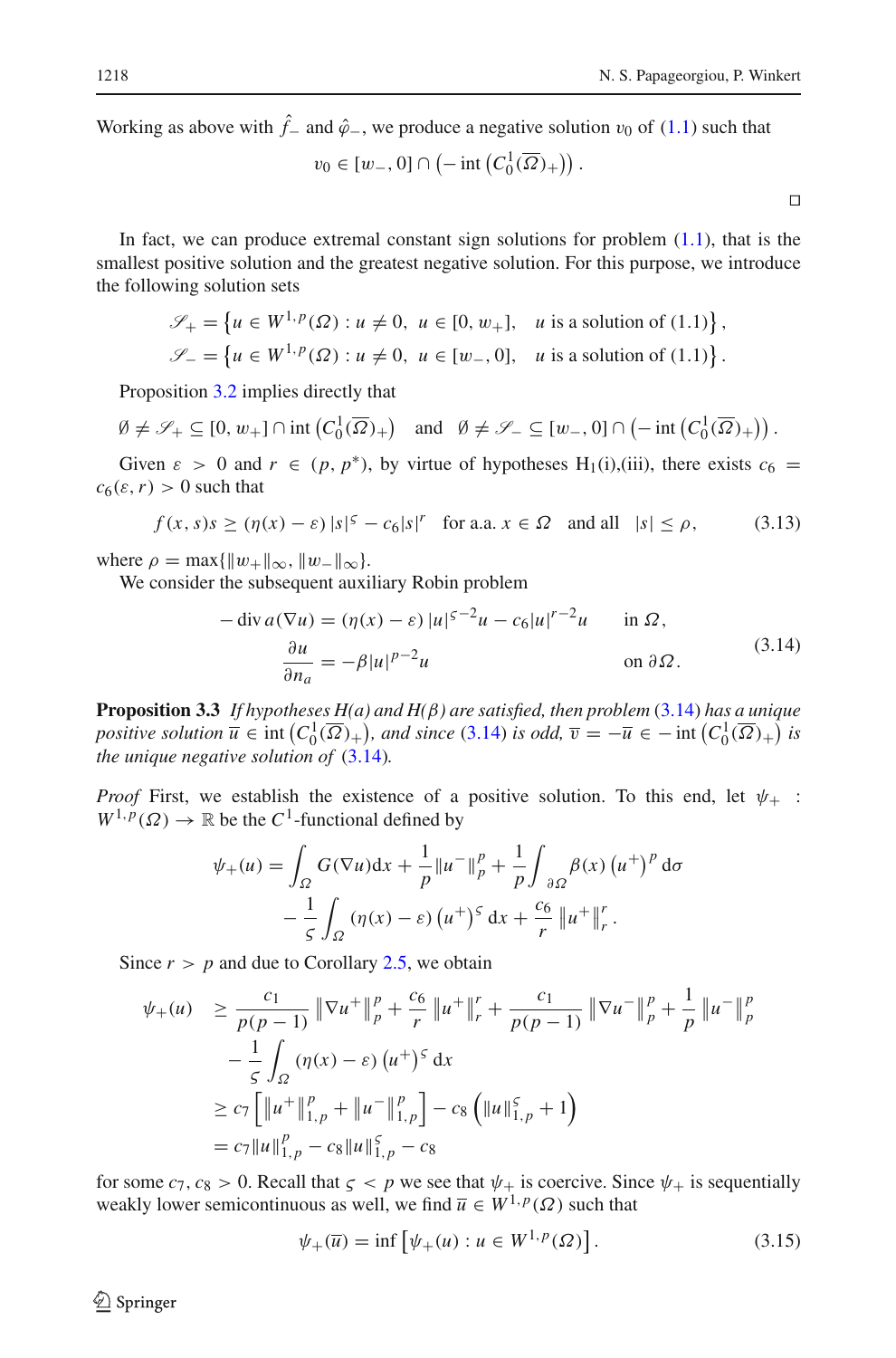Reasoning as in the proof of Proposition [3.2](#page-7-1) along with hypothesis  $H(a)(iv)$  and the assumptions on  $\eta(\cdot)$  (see H<sub>1</sub>(iii)) we get, for  $t \in (0, 1)$  sufficiently small,

$$
\psi_+\left(t\hat{u}_1(\varsigma,\hat{\beta})\right)<0.
$$

Therefore,  $\psi_+(\overline{u}) < 0 = \psi_+(0)$ ; thus,  $\overline{u} \neq 0$ . Because  $\overline{u}$  is a critical point of  $\psi_+$ , it holds  $\psi'_+(\overline{u}) = 0$  which gives

$$
\langle A(\overline{u}), h \rangle - \int_{\Omega} (\overline{u}^{-})^{p-1} h \, dx + \int_{\partial \Omega} \beta(x) (\overline{u}^{+})^{p-1} h \, d\sigma
$$
  
= 
$$
\int_{\Omega} (\eta(x) - \varepsilon) (\overline{u}^{+})^{p-1} h \, dx - c_6 \int_{\Omega} (\overline{u}^{+})^{p-1} h \, dx \quad \text{for all } h \in W^{1, p}(\Omega). \quad (3.16)
$$

We choose  $h = -\overline{u}^- \in W^{1,p}(\Omega)$  in [\(3.16\)](#page-12-0) and apply Lemma [2.4\(](#page-3-1)iii) to get

<span id="page-12-0"></span>
$$
\frac{c_1}{p-1} \left\| \nabla \overline{u}^{-} \right\|_p^p + \left\| \overline{u}^{-} \right\|_p^p \le 0,
$$

which gives  $\overline{u} \ge 0$ ,  $\overline{u} \ne 0$ . Then, [\(3.16\)](#page-12-0) becomes

$$
\langle A(\overline{u}), h \rangle + \int_{\partial \Omega} \beta(x) \overline{u}^{p-1} h d\sigma
$$
  
= 
$$
\int_{\Omega} (\eta(x) - \varepsilon) \overline{u}^{5-1} h dx - c_6 \int_{\Omega} \overline{u}^{r-1} h dx \text{ for all } h \in W^{1, p}(\Omega).
$$

As in the proof of Proposition [3.2,](#page-7-1) using the nonlinear Green's identity, we see from the equation above that  $\bar{u}$  is a positive solution of the auxiliary problem given in [\(3.14\)](#page-11-0). Note that  $\overline{u} \in L^{\infty}(\Omega)$  (see, e.g., Winkert and Zacher [\[27](#page-28-19)]). Then, the nonlinear regularity theory (see Lieberman [\[14\]](#page-28-10)) and the nonlinear maxmium principle (see Pucci and Serrin [\[23\]](#page-28-11)) imply  $\overline{u} \in \text{int}\left(C_0^1(\overline{\Omega})_+\right).$ 

In order to finish the proof, we have to show the uniqueness of  $\overline{u}$ . To this end, we consider the integral functional  $\Upsilon : L^1(\Omega) \to \mathbb{R} \cup {\infty}$  defined by

$$
\Upsilon(u) = \begin{cases} \int_{\Omega} G\left(\nabla u^{\frac{1}{s}}\right) dx + \frac{1}{p} \int_{\partial \Omega} \beta(x) |u|^{\frac{p}{s}} d\sigma & \text{if } u \ge 0, u^{\frac{1}{s}} \in W^{1,p}(\Omega), \\ +\infty & \text{otherwise.} \end{cases}
$$

Let *u*<sub>1</sub>, *u*<sub>2</sub> be in the domain of  $\Upsilon$ ; i.e., *u*<sub>1</sub>, *u*<sub>2</sub>  $\in$  dom( $\Upsilon$ ) = { $u \in L^1(\Omega)$  :  $\Upsilon(u) < +\infty$ }, and let further  $u = ((1 - t)u_1 + tu_2)^{\frac{1}{5}}$  with  $t \in [0, 1]$ . Applying Lemma 1 of Díaz and Saá [\[5](#page-28-20)], there holds

$$
|\nabla u(x)| \leq \left[ (1-t) \left| \nabla u_1(x)^{\frac{1}{5}} \right|^{5} + t \left| \nabla u_2(x)^{\frac{1}{5}} \right|^{5} \right]^{\frac{1}{5}} \quad \text{a.e. in } \Omega.
$$

Recall that  $G_0$  is increasing. Therefore, due to hypothesis  $H(a)(iv)$ , it follows

$$
G_0\left(\left|\nabla u(x)\right|\right)
$$
  
\n
$$
\leq G_0\left(\left((1-t)\left|\nabla u_1(x)^{\frac{1}{5}}\right|^5+t\left|\nabla u_2(x)^{\frac{1}{5}}\right|^5\right)^{\frac{1}{5}}\right)
$$
  
\n
$$
\leq (1-t)G_0\left(\left|\nabla u_1(x)^{\frac{1}{5}}\right|\right)+tG_0\left(\left|\nabla u_2(x)^{\frac{1}{5}}\right|\right) \text{ a.e. in } \Omega.
$$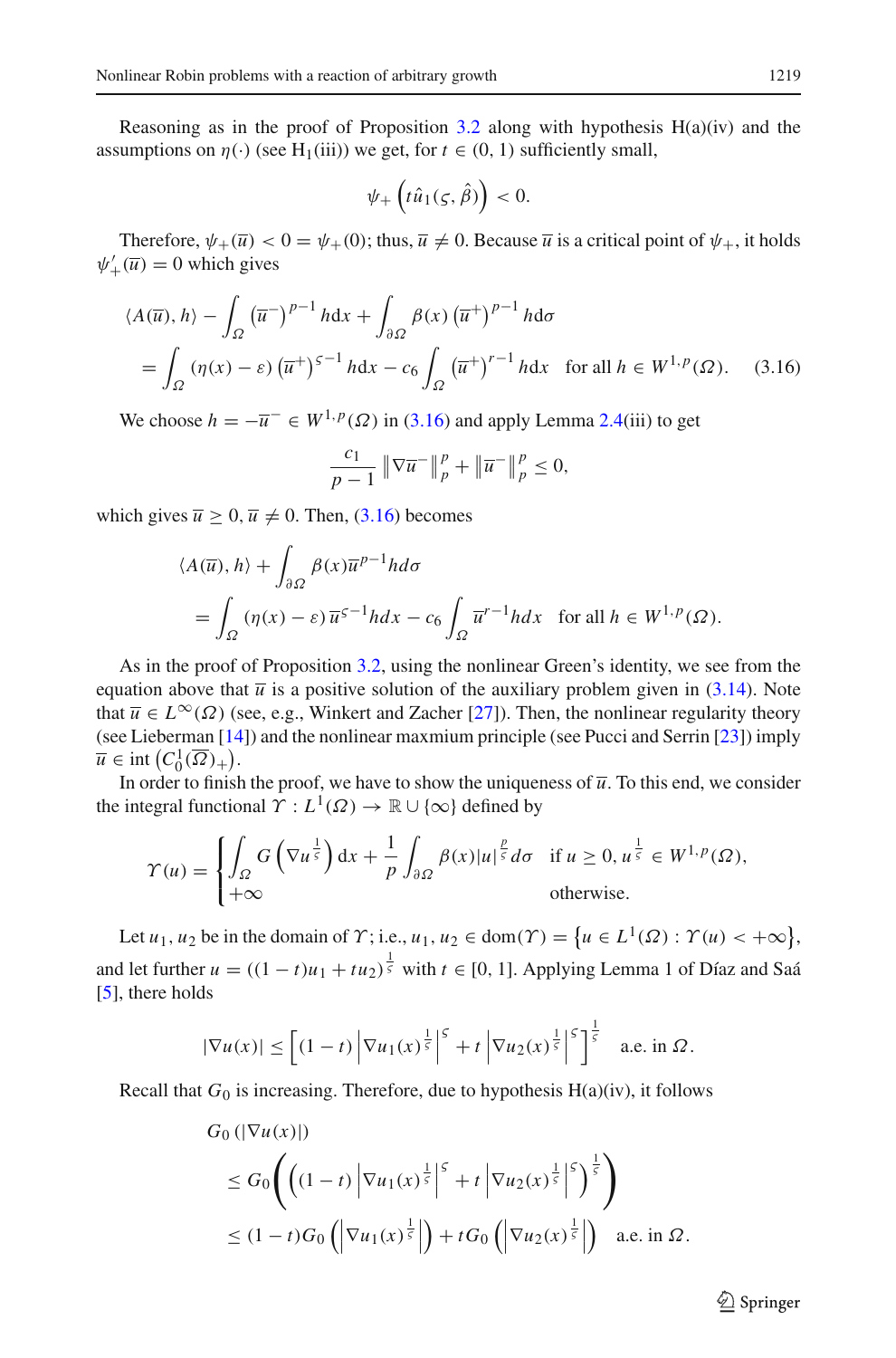Since  $G(\xi) = G_0(|\xi|)$  for all  $\xi \in \mathbb{R}^N$ , we obtain

$$
G(\nabla u(x)) \le (1-t)G\left(\nabla u_1(x)^{\frac{1}{s}}\right) + tG\left(\nabla u_2(x)^{\frac{1}{s}}\right) \quad \text{a.e. in } \Omega,
$$

which implies that  $\gamma$  is convex. By means of Fatou's lemma, we easily verify that  $\gamma$  is lower semicontinuous as well.

Now, let  $\overline{y}$  be another positive solution of [\(3.14\)](#page-11-0) and recall that  $\overline{u}$ ,  $\overline{y} \in \text{int } (C_0^1(\overline{\Omega})_+)$ . Then, for every  $h \in C^1(\overline{\Omega})$  and for  $|t|$  small enough, we have  $\overline{u}^{\varsigma} + th$ ,  $\overline{y}^{\varsigma} + th \in \text{int}(C_0^1(\overline{\Omega})_+)$ . Hence,  $\gamma$  is Gateaux differentiable at  $\overline{u}^s$  and  $\overline{v}^s$  in the direction *h*. Moreover, the chain rule and the nonlinear Green's identity give

<span id="page-13-0"></span>
$$
\Upsilon'\left(\overline{u}^{\varsigma}\right)(h) = \frac{1}{\varsigma} \int_{\Omega} \frac{-\operatorname{div} a(\nabla \overline{u})}{\overline{u}^{\varsigma - 1}} h dx, \tag{3.17}
$$

<span id="page-13-1"></span>
$$
\Upsilon'\left(\overline{\mathbf{y}}^{\zeta}\right)(h) = \frac{1}{\zeta} \int_{\Omega} \frac{-\operatorname{div} a(\nabla \overline{\mathbf{y}})}{\overline{\mathbf{y}}^{\zeta - 1}} h dx, \tag{3.18}
$$

for all  $h \in W^{1,p}(\Omega)$  (recall that  $C^1(\overline{\Omega})$  is dense in  $W^{1,p}(\Omega)$ ). Note that  $\Upsilon'$  is monotone because of the convexity of  $\Upsilon$ . Then, owing to [\(3.17\)](#page-13-0) and [\(3.18\)](#page-13-1), we obtain

$$
0 \leq \left\langle \Upsilon' \left( \overline{u}^{\varsigma} \right) - \Upsilon' \left( \overline{y}^{\varsigma} \right), \overline{u}^{\varsigma} - \overline{y}^{\varsigma} \right\rangle_{L^{1}(\Omega)}
$$
  
\n
$$
= \frac{1}{\varsigma} \int_{\Omega} \left( \frac{-\operatorname{div} a(\nabla \overline{u})}{\overline{u}^{\varsigma - 1}} + \frac{\operatorname{div} a(\nabla \overline{y})}{\overline{y}^{\varsigma - 1}} \right) \left( \overline{u}^{\varsigma} - \overline{y}^{\varsigma} \right) dx
$$
  
\n
$$
= \frac{1}{\varsigma} \int_{\Omega} \left( \frac{(\eta(x) - \varepsilon) \overline{u}^{\varsigma - 1} - c_6 \overline{u}^{r - 1}}{\overline{u}^{\varsigma - 1}} - \frac{(\eta(x) - \varepsilon) \overline{y}^{\varsigma - 1} - c_6 \overline{y}^{r - 1}}{\overline{y}^{\varsigma - 1}} \right) \left( \overline{u}^{\varsigma} - \overline{y}^{\varsigma} \right) dx
$$
  
\n
$$
= \frac{c_6}{\varsigma} \int_{\Omega} \left( \overline{y}^{r - \varsigma} - \overline{u}^{r - \varsigma} \right) \left( \overline{u}^{\varsigma} - \overline{y}^{\varsigma} \right) dx
$$
  
\n
$$
\leq 0,
$$

since  $r > \zeta$ . Thus,  $\overline{u} = \overline{v} \in \text{int} \left( C_0^1(\overline{\Omega})_+ \right)$  is the unique positive solution of [\(3.14\)](#page-11-0).

The fact that problem [\(3.14\)](#page-11-0) is odd implies that  $\overline{v} = -\overline{u} \in -\text{int}\left(C_0^1(\overline{\Omega})_+\right)$  is the unique negative solution of  $(3.14)$ .

<span id="page-13-3"></span>**Proposition 3.4** *Let hypotheses H(a), H*(β*) and H*<sup>1</sup> *be satisfied. Then, there holds*

<span id="page-13-2"></span>
$$
\overline{u} \le u \quad \text{for all } u \in \mathcal{S}_+ \quad \text{and} \quad v \le \overline{v} \quad \text{for all } v \in \mathcal{S}_-.
$$

*Proof* Let  $u \in \mathscr{S}_+$  and introduce the Carathédory function  $k : \Omega \times \mathbb{R} \to \mathbb{R}$  defined by

$$
k(x,s) = \begin{cases} 0 & \text{if } s < 0, \\ (\eta(x) - \varepsilon) s^{\varepsilon - 1} - c_6 s^{r - 1} + s^p & \text{if } 0 \le s \le u(x), \\ (\eta(x) - \varepsilon) u(x)^{\varepsilon - 1} - c_6 u(x)^{r - 1} + u(x)^p & \text{if } s > u(x). \end{cases}
$$
(3.19)

Setting  $K(x, s) = \int_0^s k(x, t)dt$ , we consider the  $C^1$ -functional  $\hat{\psi}: W^{1,p}(\Omega) \to \mathbb{R}$  given by

$$
\hat{\psi}(u) = \int_{\Omega} G(\nabla u) dx + \frac{1}{p} ||u||_{p}^{p} + \frac{1}{p} \int_{\partial \Omega} \beta(x) (u^{+})^{p} d\sigma - \int_{\Omega} K(x, u) dx.
$$

By means of the truncation defined in [\(3.19\)](#page-13-2) and Corollary [2.5,](#page-3-2) it follows that  $\hat{\psi}$  is coercive. Since  $\hat{\psi}$  is also sequentially weakly lower semicontinuous, we find an element  $\overline{u}_* \in W^{1,p}(\Omega)$ such that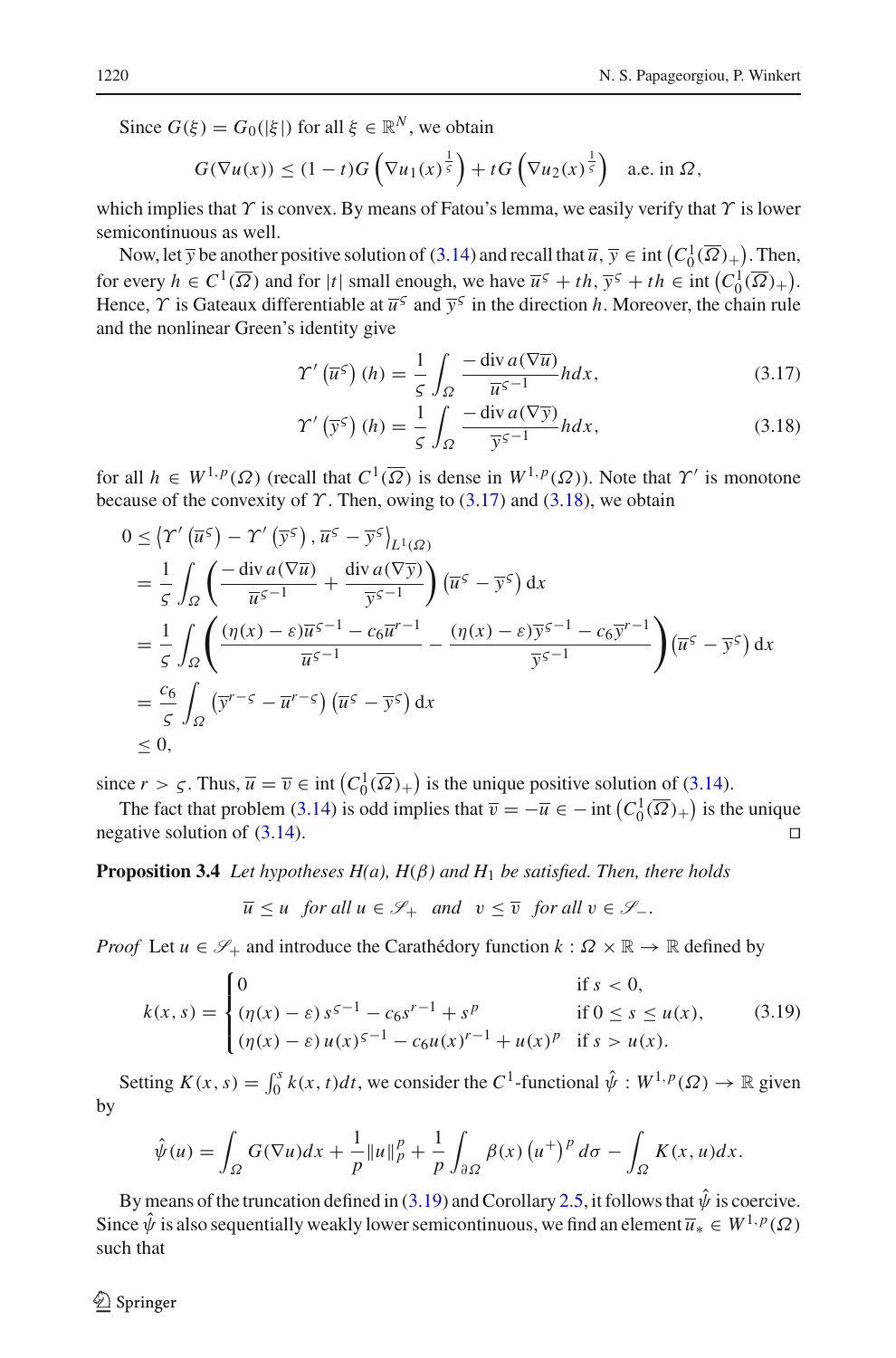$$
\hat{\psi}(\overline{u}_*) = \inf \left[ \hat{\psi}(u) : u \in W^{1,p}(\Omega) \right]. \tag{3.20}
$$

Recall that  $u \in \text{int}(C_0^1(\overline{\Omega})_+)$ , so we can choose  $t \in (0, 1)$  small enough such that  $t\hat{u}_1(\varsigma,\hat{\beta})\leq u$ . Then, as in the proof of Proposition [3.2,](#page-7-1) we may show that  $\hat{\psi}(t\hat{u}_1(\varsigma,\hat{\beta})< 0$ meaning that  $\hat{\psi}(\overline{u}_*) < 0 = \hat{\psi}(0)$ . Hence,  $\overline{u}_* \neq 0$ .

Because of  $\psi'(\overline{u}_*) = 0$ , we have

$$
\langle A(\overline{u}_*), h \rangle + \int_{\Omega} |\overline{u}_*|^{p-2} \overline{u}_* h \, dx + \int_{\partial \Omega} \beta(x) (\overline{u}_*^+)^{p-1} h \, d\sigma
$$
  
= 
$$
\int_{\Omega} k(x, \overline{u}_*) h \, dx \quad \text{for all } h \in W^{1, p}(\Omega). \tag{3.21}
$$

If  $h = -\overline{u}_{*} \in W^{1,p}(\Omega)$  in [\(3.21\)](#page-14-0), then, by reason of Lemma [2.4\(](#page-3-1)iii) and [\(3.19\)](#page-13-2), it follows

<span id="page-14-0"></span>
$$
\frac{c_1}{p-1} \|\nabla \overline{u}_*\|_p^p + \|\overline{u}_*\|_p^p \le 0,
$$

therefore,  $\overline{u}_* \geq 0$ ,  $\overline{u}_* \neq 0$ . On the other side, if we choose  $h = (\overline{u}_* - u)^+ \in W^{1,p}(\Omega)$  in  $(3.21)$ , we obtain

$$
\langle A(\overline{u}_*), (\overline{u}_* - u)^+ \rangle + \int_{\Omega} \overline{u}_*^{p-1} (\overline{u}_* - u)^+ \, dx + \int_{\partial \Omega} \beta(x) \overline{u}_*^{p-1} (\overline{u}_* - u)^+ \, d\sigma
$$
  
= 
$$
\int_{\Omega} \left[ (\eta(x) - \varepsilon) u^{\varepsilon - 1} - c_6 u^{r-1} + u^{p-1} \right] (\overline{u}_* - u)^+ \, dx
$$
  

$$
\leq \langle A(u), (\overline{u}_* - u)^+ \rangle + \int_{\Omega} u^{p-1} (\overline{u}_* - u)^+ \, dx + \int_{\partial \Omega} \beta(x) u^{p-1} (\overline{u}_* - u)^+ \, d\sigma,
$$

where we used the definition of the truncation in [\(3.19\)](#page-13-2) and the fact that  $u \in \mathscr{S}_+$  (see [\(3.13\)](#page-11-1)). Finally, we derive

$$
\left\langle A(\overline{u}_*) - A(u), (\overline{u}_* - u)^+ \right\rangle + \int_{\Omega} \left( \overline{u}_*^{p-1} - u^{p-1} \right) (\overline{u}_* - u)^+ dx \le 0,
$$

which gives  $|{\bar{u}_* > u}|_N = 0$ , hence  ${\bar{u}_* \le u}$ . We have proved that

<span id="page-14-1"></span>
$$
\overline{u}_* \in [0, u], \ \overline{u}_* \neq 0. \tag{3.22}
$$

Then, by virtue of  $(3.19)$ , Eq.  $(3.21)$  becomes

$$
\langle A(\overline{u}_*), h \rangle + \int_{\partial \Omega} \beta(x) \overline{u}_*^{p-1} h \, d\sigma = \int_{\Omega} \left[ (\eta(x) - \varepsilon) \overline{u}_*^{c-1} - c_6 \overline{u}_*^{r-1} \right] h \, dx
$$

for all  $h \in W^{1,p}(\Omega)$ . Hence,  $\overline{u}_*$  is a nontrivial positive solution of problem [\(3.14\)](#page-11-0). Taking into account Proposition [3.3,](#page-11-2) we infer that  $\overline{u}_* = \overline{u} \in \text{int}\left(C_0^1(\overline{\Omega})_+\right)$ . Because of [\(3.22\)](#page-14-1), it follows

$$
\overline{u} \le u \quad \text{for all } u \in \mathcal{S}_+.
$$

Following the same ideas, we can prove that  $v \leq \overline{v}$  for all  $v \in \mathscr{S}_-$ .

<span id="page-14-2"></span>Now we are in the position to prove the existence of extremal constant sign solutions of problem  $(1.1)$ .

**Proposition 3.5** *If hypotheses H(a), H(*β*) and H*<sup>1</sup> *hold, then problem* [\(1.1\)](#page-0-0) *has a smallest positive solution*  $u_* \in \text{int}\left(C_0^1(\overline{\Omega})_+\right)$  and a greatest negative solution  $v_* \in -\text{int}\left(C_0^1(\overline{\Omega})_+\right)$ .

 $\hat{\mathfrak{D}}$  Springer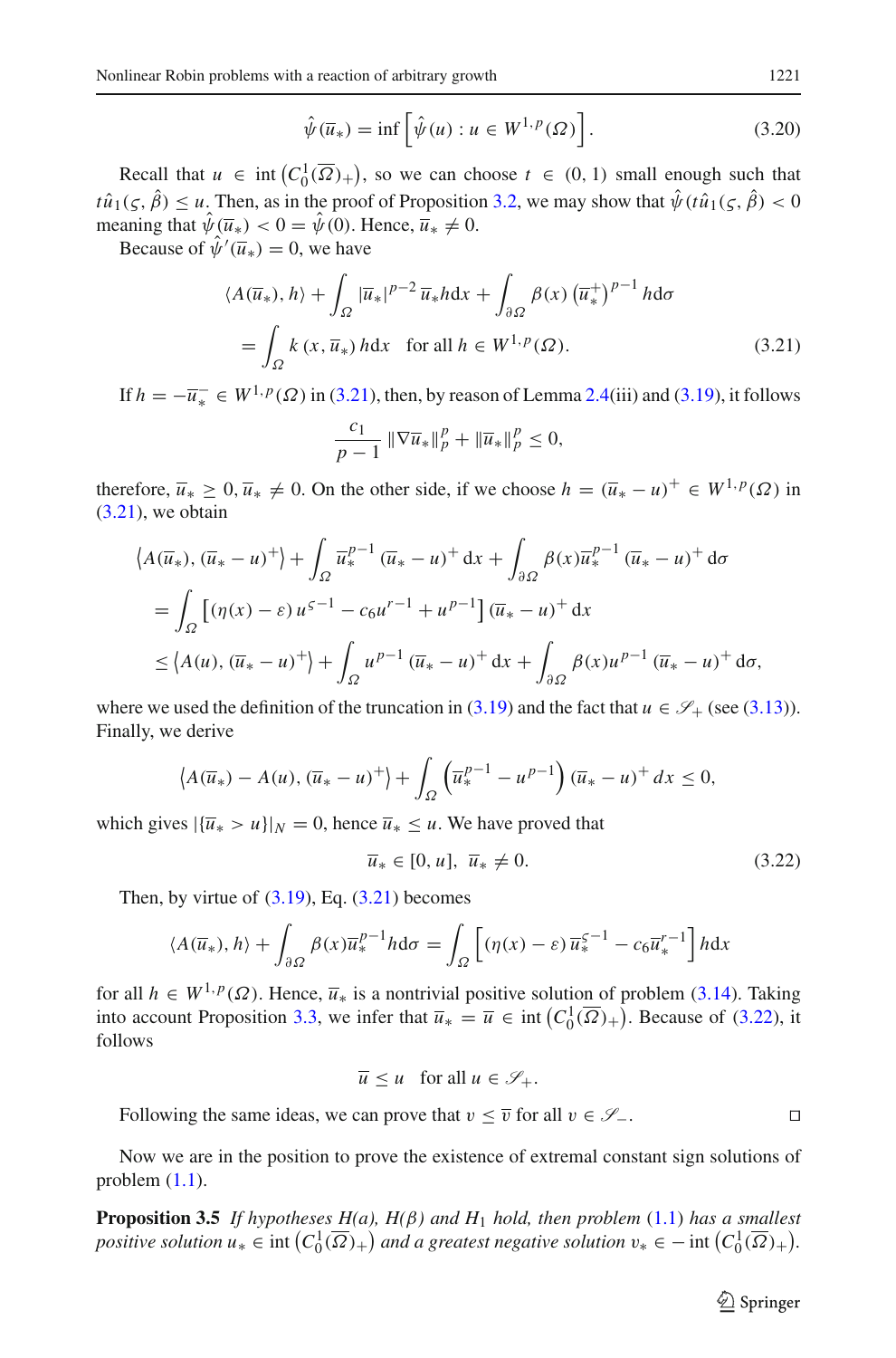*Proof* Owing to Dunford and Schwartz [\[6,](#page-28-21) p. 336], we find a sequence  $(u_n)_{n>1} \subseteq \mathcal{S}_+$  such that

$$
\inf \mathscr{S}_+ = \inf_{n \ge 1} u_n.
$$

<span id="page-15-0"></span>Recall that  $u_n \in [0, w_+] \cap \text{int}\left(C_0^1(\overline{\Omega})_+\right)$  and

$$
-\operatorname{div} a(\nabla u_n) = f(x, u_n) \quad \text{in } \Omega,
$$
  

$$
\frac{\partial u_n}{\partial n_a} = -\beta(x)u_n^{p-1} \quad \text{on } \partial\Omega.
$$
 (3.23)

Since  $u_n \in L^{\infty}(\Omega)$ , we may apply the regularity results of Lieberman; that is, there exist  $\gamma > 0$  and  $c_9 > 0$  such that

$$
u_n \in C^{1,\gamma}(\overline{\Omega})
$$
 and  $||u_n||_{C^{1,\gamma}(\overline{\Omega})} \leq c_9$  for all  $n \geq 1$ .

Exploiting the compact embedding of  $C^{1,\gamma}(\overline{\Omega})$  into  $C^1(\overline{\Omega})$  and passing to a suitable subsequence if necessary, we have

<span id="page-15-1"></span>
$$
u_n \to u_* \quad \text{in } C^1(\overline{\Omega}) \quad \text{as} \quad n \to \infty. \tag{3.24}
$$

Combining  $(3.9)$  and  $(3.23)$  yields

$$
\langle A(u_n), h \rangle - \left\langle \frac{\partial u_n}{\partial n_a}, h \right\rangle_{\partial \Omega} = \int_{\Omega} f(x, u_n) h dx \quad \text{for all } h \in W^{1, p}(\Omega)
$$

which implies, again due to  $(3.23)$ ,

$$
\langle A(u_n), h \rangle + \int_{\partial \Omega} \beta(x) u_n^{p-1} h d\sigma = \int_{\Omega} f(x, u_n) h dx \text{ for all } h \in W^{1, p}(\Omega).
$$

Passing to the limit as  $n \to \infty$  and using [\(3.24\)](#page-15-1), we obtain

$$
\langle A(u_*) , h \rangle + \int_{\partial \Omega} \beta(x) u_*^{p-1} h d\sigma = \int_{\Omega} f(x, u_*) h dx \text{ for all } h \in W^{1, p}(\Omega).
$$

Therefore,  $u_*$  is a solution of [\(1.1\)](#page-0-0), and by Proposition [3.4,](#page-13-3) we know that  $\overline{u} \leq u_n$  for all  $n > 1$  which ensures that

$$
\overline{u}\leq u_*
$$

In summary, we have  $u_* \in \mathcal{S}_+$  and  $u_* = \inf \mathcal{S}_+$ . Similarly, we prove that  $v_* \in \mathcal{S}_-$  such that  $v_* = \sup \mathcal{S}_-$ . □

#### **4 Nodal solutions**

By applying the extremal constant sign solutions obtained in the previous section, we can now generate nodal (sign changing) solutions of problem [\(1.1\)](#page-0-0). To do this, we strengthen the condition on  $f(x, \cdot)$  near zero and consider two different cases. In the first one, we suppose that  $f(x, \cdot)$  is ( $\zeta$  − 1)-superlinear near zero, and in the second case, we assume that  $f(x, \cdot)$ is  $(\zeta - 1)$ -linear near zero. The proofs of the two cases differ.

In the first case, the hypotheses on  $f : \Omega \times \mathbb{R} \to \mathbb{R}$  are the following.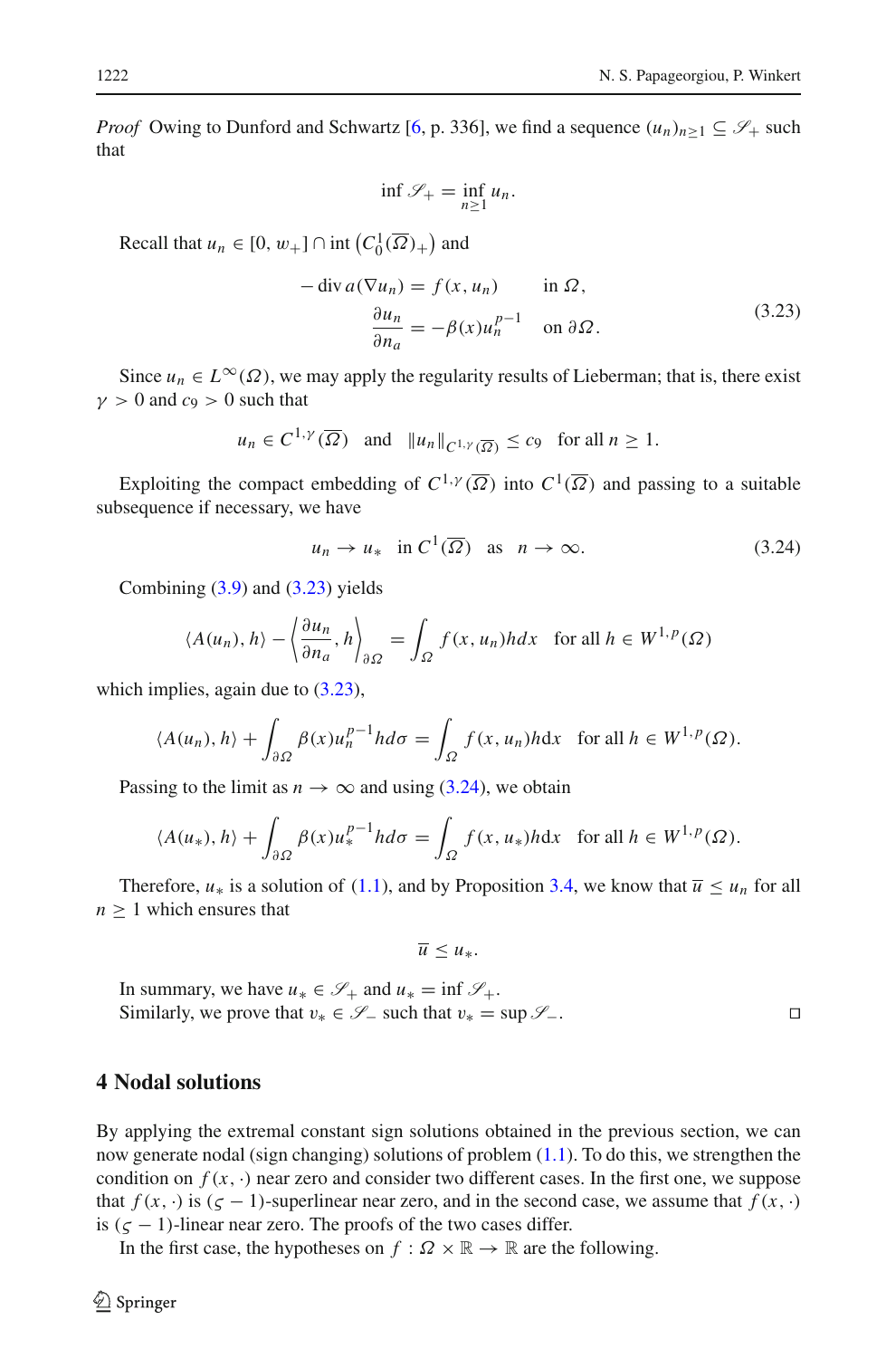- H<sub>2</sub>:  $f : \Omega \times \mathbb{R} \to \mathbb{R}$  is a Carathéodory function such that  $f(x, 0) = 0$  for a.a.  $x \in \Omega$ , hypotheses  $H_2(i)$ ,(ii),(iv) are the same as the corresponding hypotheses  $H_1(i)$ ,(ii),(iv) and
- (iii) if  $F(x, s) = \int_0^s f(x, t)dt$ , then there exist  $\delta_0 \in (0, \min{\{\pm c_{\pm}, 1\}})$  and  $q \in (1, \theta)$  such that

<span id="page-16-1"></span><span id="page-16-0"></span>
$$
c_{10}|s|^q \le f(x,s)s \le qF(x,s),
$$

for a.a.  $x \in \Omega$ , for all  $|s| < \delta_0$ , and for some  $c_{10} > 0$ .

We first introduce the following truncation functions  $e: \Omega \times \mathbb{R} \to \mathbb{R}$  and  $d: \partial \Omega \times \mathbb{R} \to \mathbb{R}$ .

$$
e(x,s) = \begin{cases} f(x,w_-) + |w_-(x)|^{p-2}w_-(x) & \text{if } s < w_-(x), \\ f(x,s) + |s|^{p-2}s & \text{if } w_-(x) \le s \le w_+(x), \\ f(x,w_+) + w_+(x)^{p-1} & \text{if } s > w_+(x), \end{cases}
$$
(4.1)

and

$$
d(x,s) = \begin{cases} \beta(x)|w_{-}(x)|^{p-2}w_{-}(x) & \text{if } s < w_{-}(x), \\ \beta(x)|s|^{p-2}s & \text{if } w_{-}(x) \le s \le w_{+}(x), \\ \beta(x)w_{+}(x)^{p-1} & \text{if } s > w_{+}(x). \end{cases}
$$
(4.2)

Setting  $E(x, s) = \int_0^s e(x, t)dt$  and  $D(x, s) = \int_0^s d(x, t)dt$ , we define the  $C^1$ -functional  $\varphi: W^{1,p}(\Omega) \to \mathbb{R}$  given by

$$
\varphi(u) = \int_{\Omega} G(\nabla u) dx + \frac{1}{p} ||u||_{p}^{p} + \int_{\partial \Omega} D(x, u) d\sigma - \int_{\Omega} E(x, u) dx.
$$

In the first step, we have to compute the critical groups of  $\varphi$  at the origin. Note that a similar computation under stronger hypotheses and for  $G(\xi) = \frac{1}{\xi} |\xi|^p$  for all  $\xi \in \mathbb{R}^N$  was done by Moroz  $[16]$  $[16]$  ( $p = 2$ ) and Jiu-Su  $[12]$  $[12]$  ( $1 < p < \infty$ ). In both works, the ambient space is  $W_0^{1,p}(\Omega)$ .

<span id="page-16-5"></span>**Proposition 4.1** *Let hypotheses H(a), H(* $\beta$ *) and H<sub>2</sub> be satisfied, and suppose that*  $K_{\varphi}$  *is finite. Then,*

<span id="page-16-4"></span><span id="page-16-3"></span><span id="page-16-2"></span>
$$
C_k(\varphi, 0) = 0 \text{ for all } k \ge 0.
$$

*Proof* Regarding hypotheses H<sub>2</sub>(i),(iii) and [\(4.1\)](#page-16-0), there exist  $c_{11} > 0$  and  $r > p$  such that

$$
E(x, s) \ge \frac{c_{10}}{q} |s|^q - c_{11} |s|^r \text{ for a.a. } x \in \Omega \text{ and all } s \in \mathbb{R}.
$$
 (4.3)

Moreover, hypotheses  $H(a)(iv)$  and Corollary [2.5](#page-3-2) imply

$$
G(\xi) \le c_{12} (|\xi|^5 + |\xi|^p) \quad \text{for all } \xi \in \mathbb{R}^N \text{ and some } c_{12} > 0. \tag{4.4}
$$

Let *u* ∈ *W*<sup>1,*p*</sup>( $\Omega$ ) and *t* ∈ (0, 1). Then, due to [\(4.2\)](#page-16-1), [\(4.3\)](#page-16-2) and [\(4.4\)](#page-16-3), it follows

$$
\varphi(tu) = \int_{\Omega} G(\nabla(tu))dx + \frac{t^p}{p} ||u||_p^p + \int_{\partial\Omega} D(x, tu)d\sigma - \int_{\Omega} E(x, tu)dx
$$
  
\n
$$
\leq c_{12} (t^5 ||\nabla u||_2^c + t^p ||\nabla u||_p^p) + \frac{t^p}{p} ||u||_p^p + \frac{t^p}{p} c_{13} ||u||_{p,\partial\Omega}^p
$$
  
\n
$$
+ c_{11}t^r ||u||_r^r - \frac{c_{10}}{q} t^q ||u||_q^q
$$
\n(4.5)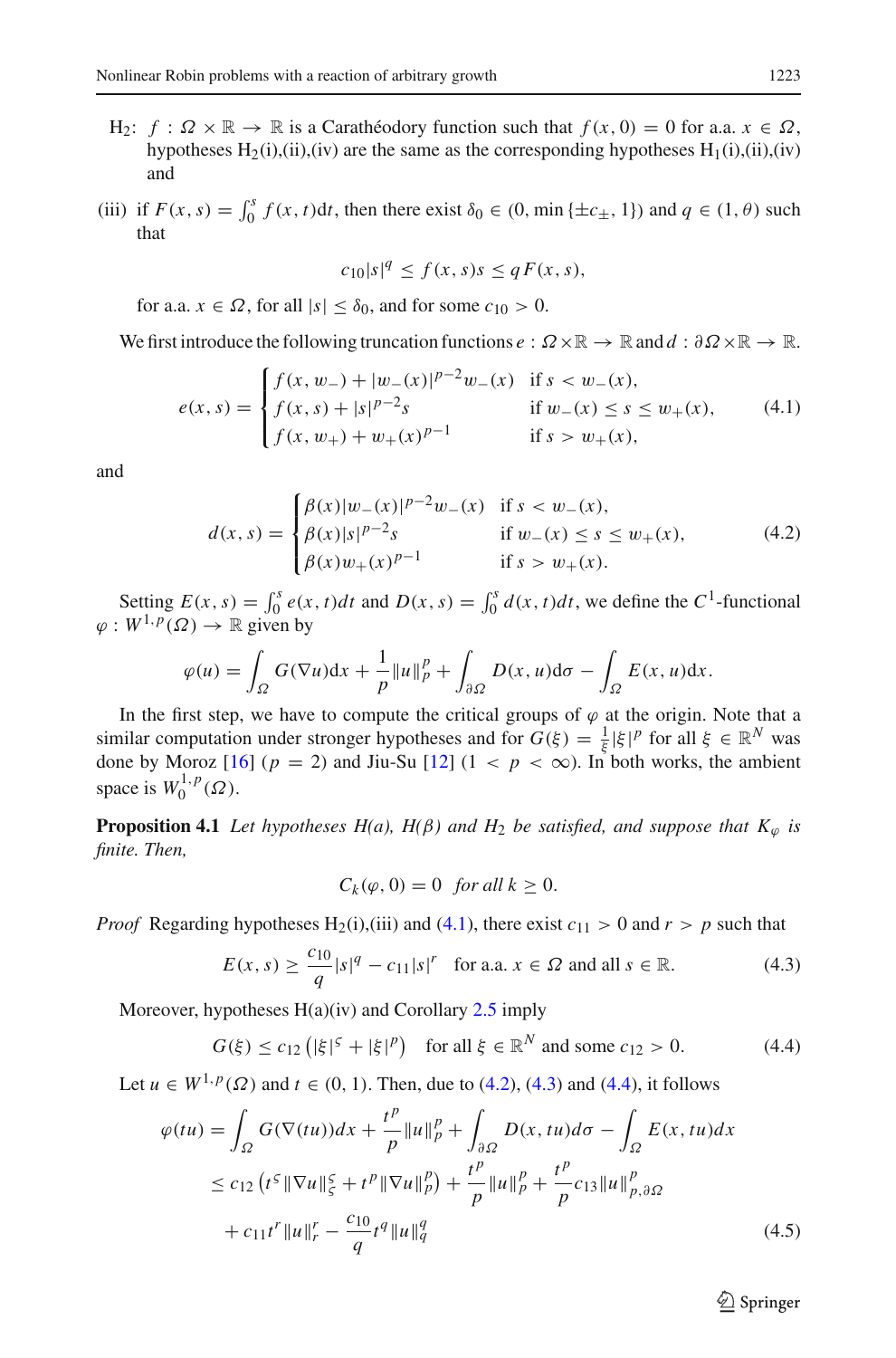for some  $c_{13} > 0$ . Since  $q < \zeta < p < r$ , with view to [\(4.5\)](#page-16-4), we can find  $t^* = t^*(u) \in (0, 1)$ small enough such that

<span id="page-17-7"></span><span id="page-17-1"></span>
$$
\varphi(tu) < 0 \quad \text{for all } t \in \left(0, t^*\right). \tag{4.6}
$$

Let  $u \in W^{1,p}(\Omega)$  with  $0 < ||u||_{1,p} \le 1$  and  $\varphi(u) = 0$ . Then, owing to  $d(x, s)s \ge 1$  $\zeta D(x, s)$  on  $\partial \Omega \times \mathbb{R}$ , we obtain

$$
\frac{d}{dt}\varphi(tu)\Big|_{t=1} = \langle \varphi'(u), u \rangle
$$
\n
$$
= \int_{\Omega} (a(\nabla u), \nabla u)_{\mathbb{R}^N} dx + \|u\|_p^p + \int_{\partial \Omega} d(x, u)u d\sigma - \int_{\Omega} e(x, u)u dx
$$
\n
$$
\geq \int_{\Omega} \left[ (a(\nabla u), \nabla u)_{\mathbb{R}^N} - \theta G(\nabla u) \right] dx + \left( 1 - \frac{\theta}{p} \right) \|u\|_p^p
$$
\n
$$
+ (\theta - q) \int_{\Omega} E(x, u) dx + \int_{\Omega} \left[ q E(x, u) - e(x, u)u \right] dx. \tag{4.7}
$$

Hypotheses  $H_2(i)$ , (iii) and [\(4.1\)](#page-16-0) imply

$$
qE(x, s) - e(x, s)s \ge -c_{14}|s|^{r} \quad \text{for a.a } x \in \Omega \text{ and all } s \in \mathbb{R}, \tag{4.8}
$$

where  $c_{14}$  is a positive constant. Applying [\(4.3\)](#page-16-2), [\(4.8\)](#page-17-0) and hypotheses  $H(a)(iv)$  in [\(4.7\)](#page-17-1), we obtain, as  $\zeta > q$ ,

<span id="page-17-0"></span>
$$
\frac{d}{dt}\varphi(tu)\Big|_{t=1} \geq \tilde{c}\|\nabla u\|_p^p + \left(1 - \frac{S}{p}\right)\|u\|_p^p - c_{15}\|u\|_r^p
$$

for some  $c_{15} > 0$ . Therefore,

$$
\frac{d}{dt}\varphi(tu)\Big|_{t=1} \ge c_{16}||u||_{1,p}^p - c_{17}||u||_{1,p}^r \quad \text{for some } c_{16}, c_{17} > 0. \tag{4.9}
$$

From [\(4.9\)](#page-17-2) and since  $r > p$ , we can find  $\rho \in (0, 1)$  small enough such that

$$
\left. \frac{d}{dt} \varphi(tu) \right|_{t=1} > 0 \quad \text{for all } u \in W^{1,p}(\Omega) \text{ with } 0 < \|u\|_{1,p} \le \rho, \ \varphi(u) = 0. \tag{4.10}
$$

Fixing  $u \in W^{1,p}(\Omega)$  with  $0 < ||u||_{1,p} \le \rho$  and  $\varphi(u) = 0$ , we claim that

<span id="page-17-6"></span><span id="page-17-3"></span><span id="page-17-2"></span>
$$
\varphi(tu) \le 0 \quad \text{for all } t \in [0, 1]. \tag{4.11}
$$

We argue indirectly and suppose we can find  $t_0 \in (0, 1)$  such that  $\varphi(t_0 u) > 0$ . Since  $\varphi(u) = 0$  and  $\varphi$  is continuous, by Bolzano's theorem, we have

$$
t_* = \min \{ t \in [t_0, 1] : \varphi(tu) = 0 \} > t_0 > 0.
$$

Then,

$$
\varphi(tu) > 0 \quad \text{for all } t \in [t_0, t_*). \tag{4.12}
$$

We set  $v = t_*u$ . Then,  $0 < ||v||_{1,p} \le ||u||_{1,p} \le \rho$  and  $\varphi(v) = 0$ . So, from [\(4.10\)](#page-17-3), it follows

<span id="page-17-5"></span><span id="page-17-4"></span>
$$
\left. \frac{d}{dt}\varphi(tv)\right|_{t=1} > 0. \tag{4.13}
$$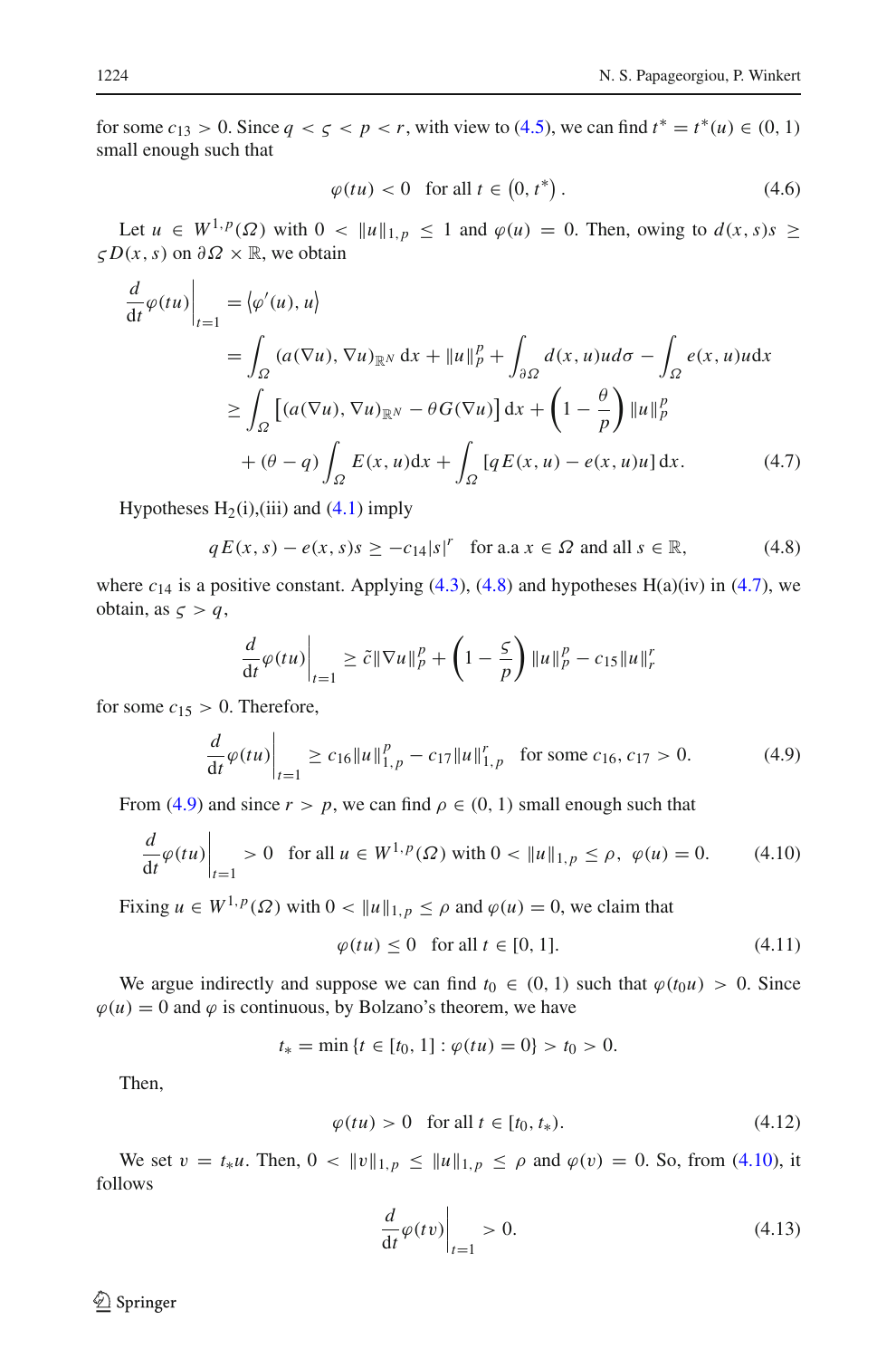Note that, because of [\(4.12\)](#page-17-4),

$$
\varphi(v) = \varphi(t_*u) = 0 < \varphi(tu) \quad \text{for all } t \in [t_0, t_*),
$$

which implies

$$
\frac{d}{dt}\varphi(tv)\Big|_{t=1} = t_*\frac{d}{dt}\varphi(tu)\Big|_{t=t_*} = t_*\lim_{t \to t_*^-}\frac{\varphi(tu)}{t-t_*} \le 0.
$$
\n(4.14)

Comparing  $(4.13)$  and  $(4.14)$ , we reach a contradiction. This proves  $(4.11)$ .

Let  $\rho \in (0, 1)$  be small such that  $K_{\varphi} \cap \overline{B}_{\rho} = \{0\}$ . We consider the deformation *h*:  $[0, 1] \times (\varphi^0 \cap \overline{B}_{\rho}) \to \varphi^0 \cap \overline{B}_{\rho}$  defined by

<span id="page-18-0"></span>
$$
h(t, u) = (1 - t)u.
$$

By reason of [\(4.10\)](#page-17-3) and [\(4.11\)](#page-17-6), we see that this deformation is well defined and that  $\varphi^0 \cap \overline{B}_\rho$  is contractible in itself.

Let  $u \in \overline{B}_{\rho}$  with  $\varphi(u) > 0$ . We are going to show that there exists an unique  $t(u) \in (0, 1)$ such that

<span id="page-18-1"></span>
$$
\varphi(t(u)u) = 0.\tag{4.15}
$$

Taking into account  $(4.6)$  along with Bolzano's theorem, we verify that such a  $t(u) \in (0, 1)$ exists. We only need to show its uniqueness. Arguing by contradiction, suppose that there exist

$$
0 < t_1 = t(u)_1 < t_2 = t(u)_2 < 1 \quad \text{such that} \quad \varphi(t_1 u) = \varphi(t_2 u) = 0.
$$

Relation [\(4.11\)](#page-17-6) gives

$$
\varphi(t t_2 u) \le 0 \quad \text{for all } t \in [0, 1],
$$

which implies that

$$
\frac{t_1}{t_2} \in (0, 1) \text{ is a maximizer of } t \to \varphi(t t_2 u) \quad \text{on } [0, 1].
$$

We conclude that

$$
\frac{t_1}{t_2} \frac{d}{dt} \varphi(t t_2 u) \bigg|_{t = \frac{t_1}{t_2}} = \frac{d}{dt} \varphi(t t_1 u) \bigg|_{t=1} = 0,
$$

which contradicts [\(4.10\)](#page-17-3). This proves the uniqueness of  $t(u) \in (0, 1)$  satisfying [\(4.15\)](#page-18-1). We have

$$
\varphi(tu) < 0 \quad \text{for all } t \in (0, t(u)) \quad \text{and} \quad \varphi(tu) > 0 \quad \text{for all } t \in (t(u), 1].
$$

Consider the function  $E_1 : \overline{B}_\rho \setminus \{0\} \to (0, 1]$  defined by

$$
E_1(u) = \begin{cases} 1 & \text{if } u \in \overline{B}_{\rho} \setminus \{0\}, \ \varphi(u) \le 0, \\ t(u) & \text{if } u \in \overline{B}_{\rho} \setminus \{0\}, \varphi(u) > 0, \end{cases}
$$

it is easy to check that  $E_1$  is continuous. Let  $E_2 : \overline{B}_\rho \setminus \{0\} \to (\varphi^0 \cap \overline{B}_\rho) \setminus \{0\}$  be defined by

$$
E_2(u) = \begin{cases} u & \text{if } u \in \overline{B}_{\rho} \setminus \{0\}, \ \varphi(u) \le 0, \\ E_1(u)u & \text{if } u \in \overline{B}_{\rho} \setminus \{0\}, \varphi(u) > 0. \end{cases}
$$

 $\hat{\mathfrak{D}}$  Springer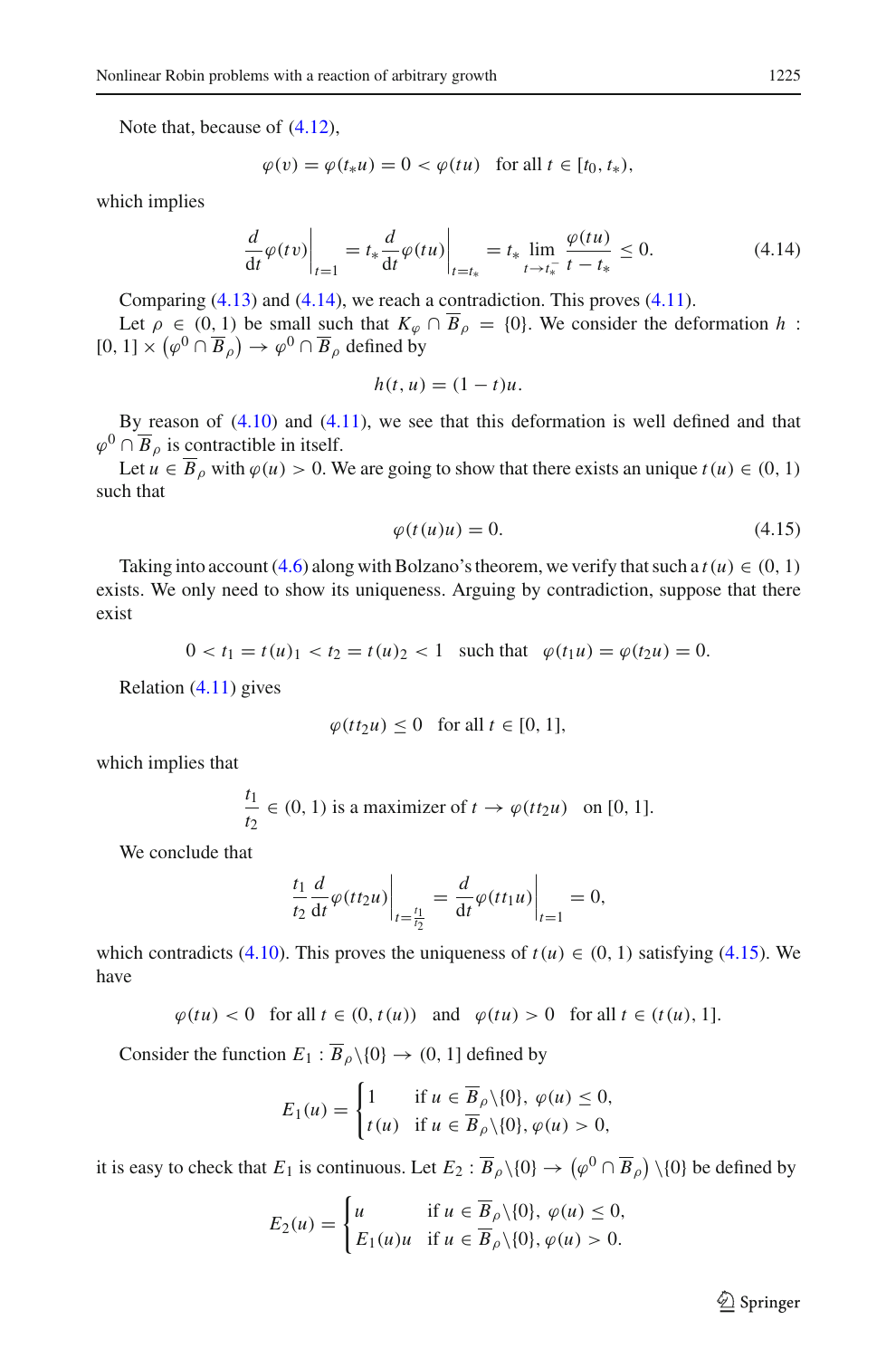Evidently,  $E_2$  is continuous and

$$
E_2\Big|_{(\varphi^0\cap\overline{B}_\rho)\setminus\{0\}} = \mathrm{id}\Big|_{(\varphi^0\cap\overline{B}_\rho)\setminus\{0\}}.
$$

We conclude that  $(\varphi^0 \cap \overline{B}_{\rho}) \setminus \{0\}$  is a retract of  $\overline{B}_{\rho} \setminus \{0\}$  and the latter is contractible. It follows that  $(\varphi^0 \cap \overline{B}_\rho) \setminus \{0\}$  is contractible in itself. Moreover, we have seen before that  $\varphi^0 \cap \overline{B}_\rho$  is contractible in itself. Then, from Granas and Dugundji [\[10,](#page-28-24) p. 389], we have

$$
H_k\left(\varphi^0 \cap \overline{B}_\rho, \left(\varphi^0 \cap \overline{B}_\rho\right) \setminus \{0\}\right) = 0 \text{ for all } k \ge 0,
$$

which implies

<span id="page-19-3"></span>
$$
C_k(\varphi, 0) = 0 \quad \text{for all } k \ge 0.
$$

<span id="page-19-0"></span> $\Box$ 

Using this proposition, we can prove the existence of a nodal solution of  $(1.1)$ . In what follows, we denote by  $u_* \in \text{int}\left(C_0^1(\overline{\Omega})_+\right)$  and  $v_* \in \text{-int}\left(C_0^1(\overline{\Omega})_+\right)$  the two extremal constant sign solutions of [\(1.1\)](#page-0-0) obtained in Proposition [3.5.](#page-14-2)

**Proposition 4.2** *Let H(a), H(*β*), and H*<sup>2</sup> *be satisfied. Then, problem* [\(1.1\)](#page-0-0) *admits a nodal solution*  $y_0 \in [v_*, u_*] \cap C^1(\overline{\Omega})$ *.* 

*Proof* We introduce the Carathéodory functions  $\eta : \Omega \times \mathbb{R} \to \mathbb{R}$ ,  $\gamma : \partial \Omega \times \mathbb{R} \to \mathbb{R}$  defined by

$$
\eta(x,s) = \begin{cases}\nf(x, v_*(x)) + |v_*(x)|^{p-2}v_*(x) & \text{if } s < v_*(x), \\
f(x, s) + |s|^{p-2}s & \text{if } v_*(x) \le s \le u_*(x), \\
f(x, u_*(x)) + u_*(x)^{p-1} & \text{if } s > u_*(x),\n\end{cases} \tag{4.16}
$$

and

<span id="page-19-1"></span>
$$
\gamma(x,s) = \begin{cases} \beta(x)|v_*(x)|^{p-2}v_*(x) & \text{if } s < v_*(x), \\ \beta(x)|s|^{p-2}s & \text{if } v_*(x) \le s \le u_*(x), \\ \beta(x)u_*(x)^{p-1} & \text{if } s > u_*(x). \end{cases}
$$
(4.17)

Let  $H(x, s) = \int_0^s \eta(x, t) dt$ ,  $\Gamma(x, s) = \int_0^s \gamma(x, t) dt$  and let  $\psi : W^{1, p}(\Omega) \to \mathbb{R}$  be the *C*1-functional given by

$$
\psi(u) = \int_{\Omega} G(\nabla u) dx + \frac{1}{p} ||u||_{p}^{p} + \int_{\partial \Omega} \Gamma(x, u) d\sigma - \int_{\Omega} H(x, u) dx.
$$

Additionally, we consider the positive and negative truncations of  $\eta(x, \cdot)$  and  $\gamma(x, \cdot)$ , that is,

$$
\eta_{\pm}(x, s) = \eta(x, \pm s^{\pm})
$$
 and  $\gamma_{\pm}(x, s) = \gamma(x, \pm s^{\pm})$ .

We set  $H_{\pm}(x, s) = \int_0^s \eta_{\pm}(x, t) dt$ ,  $\Gamma_{\pm}(x, s) = \int_0^s \gamma_{\pm}(x, t) dt$  and consider the  $C^1$ functionals  $\psi_{\pm}: W^{1,p}(\Omega) \to \mathbb{R}$  defined by

$$
\psi_{\pm}(u) = \int_{\Omega} G(\nabla u) dx + \frac{1}{p} ||u||_p^p + \int_{\partial \Omega} \Gamma_{\pm}(x, u) d\sigma - \int_{\Omega} H_{\pm}(x, u) dx.
$$

<span id="page-19-2"></span> $\mathcal{L}$  Springer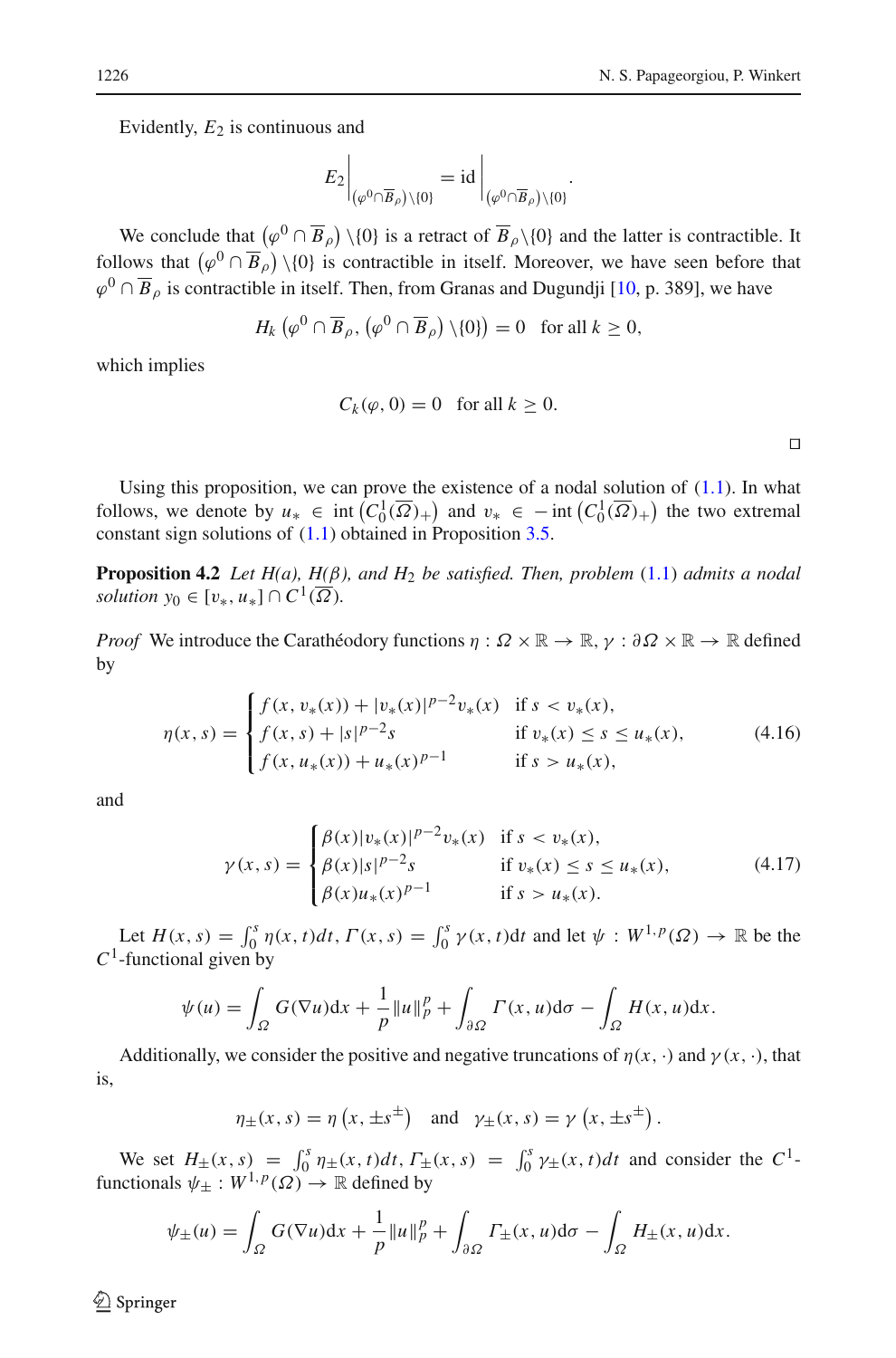**Claim 1** *K*<sup> $\psi$ </sup> ⊆ [ $v_*$ ,  $u_*$ ], *K*<sub> $\psi_+$ </sub> = { $v_*$ ,  $W_{\psi_-}$  = { $v_*$ ,  $v_0$ } Let  $u \in K_{\psi}$ , that is,  $\psi'(u) = 0$  which results in

<span id="page-20-0"></span>
$$
\langle A(u), h \rangle + \int_{\Omega} |u|^{p-2} u h \, \mathrm{d}x + \int_{\partial \Omega} \gamma(x, u) h \, \mathrm{d}\sigma = \int_{\Omega} \eta(x, u) h \, \mathrm{d}x \tag{4.18}
$$

for all *h* ∈ *W*<sup>1,*p*</sup>(Ω). Choosing *h* =  $(u - u_*)^+$  ∈ *W*<sup>1,*p*</sup>(Ω) in [\(4.18\)](#page-20-0) and applying [\(4.16\)](#page-19-0), [\(4.17\)](#page-19-1) gives

$$
\langle A(u), (u - u_*)^+ \rangle + \int_{\Omega} u^{p-1} (u - u_*)^+ \, dx + \int_{\partial \Omega} \beta(x) u_*^{p-1} (u - u_*)^+ \, d\sigma
$$
  
= 
$$
\int_{\Omega} \left[ f(x, u_*) + u_*^{p-1} \right] (u - u_*)^+ \, dx
$$
  
= 
$$
\langle A(u_*) , (u - u_*)^+ \rangle + \int_{\Omega} u_*^{p-1} (u - u_*)^+ \, dx + \int_{\partial \Omega} \beta(x) u_*^{p-1} (u - u_*)^+ \, d\sigma,
$$

which implies

$$
\langle A(u) - A(u_*) , (u - u_*)^+ \rangle + \int_{\Omega} \left( u^{p-1} - u_*^{p-1} \right) (u - u_*)^+ \, \mathrm{d}x = 0.
$$

Therefore,  $|\{u > u_*\}|_N = 0$ , hence,  $u \le u_*$ . Similarly, if we choose  $h = (v_* - u)^+ \in$  $W^{1,p}(\Omega)$ , then we obtain  $v_* \leq u$ . Thus,  $u \in [v_*, u_*]$  meaning  $K_w \subseteq [v_*, u_*]$ . In the same way, we can show that

$$
K_{\psi_+} \subseteq [0, u_*] \quad \text{and} \quad K_{\psi_-} \subseteq [v_*, 0].
$$

But the extremality of  $u_*$  and  $v_*$  implies

$$
K_{\psi_+} = \{0, u_*\}
$$
 and  $K_{\psi_-} = \{v_*, 0\}.$ 

This proves Claim [1.](#page-19-2)

By virtue of Claim [1,](#page-19-2) we may assume that  $K_{\psi}$  is finite. Otherwise, due to [\(4.16\)](#page-19-0) and [\(4.17\)](#page-19-1), we already have infinity nodal solutions and so we are done.

<span id="page-20-2"></span>**Claim 2**  $u_* \in \text{int}\left(C_0^1(\overline{\Omega})_+\right)$  and  $v_* \in -\text{int}\left(C_0^1(\overline{\Omega})_+\right)$  are local minimizers of  $\psi$ .

It is clear that  $\psi_+$  is coercive due to the presence of the truncations. Since it is also sequentially weakly lower semicontinuous, we find  $\overline{u}_* \in W^{1,p}(\Omega)$  such that

<span id="page-20-1"></span>
$$
\psi_+(\overline{u}_*) = \inf \left[ \psi_+(u) : u \in W^{1,p}(\Omega) \right]. \tag{4.19}
$$

As before (see the proof of Proposition [3.2\)](#page-7-1), for  $|t| \in (0, 1)$  small enough such that at least

$$
t\hat{u}_1(\varsigma,\hat{\beta}) \in [v_*, u_*], |t|\hat{u}_1(\varsigma,\hat{\beta}) \le \delta_0 \text{ for all } x \in \overline{\Omega}
$$

 $(\text{recall that } u_* \in \text{int}\left(C_0^1(\overline{\Omega})_+\right) \text{ and } v_* \in -\text{int}\left(C_0^1(\overline{\Omega})_+\right), \text{ hence such a } |t| \in (-1, 1) \text{ can be }$ found) and using hypothesis  $H_2(iii)$ , we obtain

$$
\psi_+\left(t\hat{u}_1(\varsigma,\hat{\beta})\right)<0.
$$

Therefore,  $\psi_+(\overline{u}_*) < 0 = \psi_+(0)$ , and thus,  $\overline{u}_* \neq 0$ . Since  $\overline{u}_*$  is a global minimizer of  $\psi_+$  (see [\(4.19\)](#page-20-1)), there holds  $\overline{u}_* \in K_{\psi_+} \setminus \{0\}$ , which implies, due to Claim [1,](#page-19-2) that  $\overline{u}_* = u_* \in$ int  $(C_0^1(\overline{\Omega})_+).$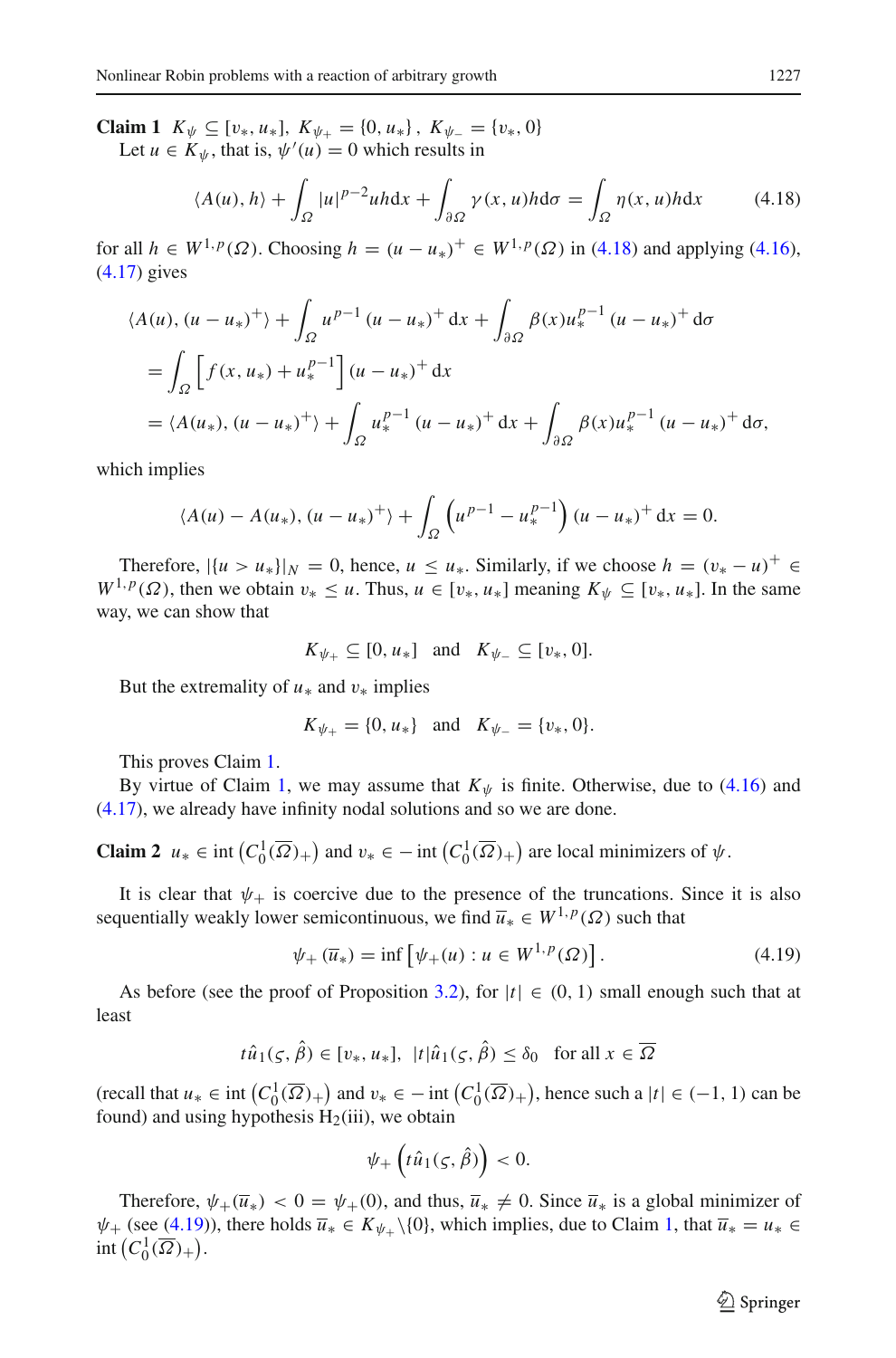As  $\psi|_{C^1(\overline{\Omega})_+} = \psi_+|_{C^1(\overline{\Omega})_+}$ , it follows that  $u_* \in \text{int}(C_0^1(\overline{\Omega})_+)$  is a local  $C^1(\overline{\Omega})$ minimizer of  $\psi$ . Invoking Theorem [2.7,](#page-4-0) we infer that  $u_*$  is a local  $W^{1,p}(\Omega)$ -minimizer of  $\psi$ .

The second assertion can be shown in the same way, using  $\psi$  – instead of  $\psi$ +. This proves Claim [2.](#page-20-2)

Without any loss of generality, we may assume that  $\psi_{+}(v_{*}) \leq \psi_{+}(\mu_{*})$  (the analysis is similar if the opposite inequality holds). Since  $u_* \in \text{int}\left(C_0^1(\overline{\Omega})_+\right)$  is a local  $W^{1,p}(\Omega)$ minimizer of  $\psi$  (see Claim [2\)](#page-20-2), there exists  $\rho \in (0, 1)$  such that

$$
\psi(v_*) \le \psi(u_*) < \inf \left[ \psi(u) : \|u - u_*\|_{1,p} = \rho \right] = m_\rho, \quad \|v_* - u_*\|_{1,p} > \rho \tag{4.20}
$$

(see Aizicovici et al. [\[1](#page-28-25), Proof of Proposition 29]). Recall that the functional is coercive; hence, it satisfies the PS-condition. This fact along with [\(4.20\)](#page-21-0) permits the use of the mountain pass theorem stated in Theorem [2.2.](#page-1-0) This yields  $y_0 \in W^{1,p}(\Omega)$  such that

<span id="page-21-0"></span>
$$
y_0 \in K_{\psi} \quad \text{and} \quad m_{\rho} \le \psi(y_0). \tag{4.21}
$$

Then, by means of Claim [1,](#page-19-2) we have  $y_0 \in [v_*, u_*]$ . From this and [\(4.20\)](#page-21-0), [\(4.21\)](#page-21-1), it follows that  $y_0 \neq u_*, y_0 \neq v_*$  and  $y_0$  is a solution of [\(1.1\)](#page-0-0) (see the definition of the truncations in  $(4.16)$ ,  $(4.17)$ ). Moreover, the nonlinear regularity theory implies that  $y_0 \in [v_*, u_*] \cap C^1(\overline{\Omega})$ . Since  $y_0$  is a critical point of  $\psi$  of mountain pass type, we have

<span id="page-21-4"></span><span id="page-21-2"></span><span id="page-21-1"></span>
$$
C_1(\psi, y_0) \neq 0 \tag{4.22}
$$

(see, e.g., Motreanu et al. [\[17](#page-28-26), p. 176]).

We consider now the homotopy  $\hat{h}(t, u)$  defined by

$$
\hat{h}(t, u) = (1 - t)\psi(u) + t\varphi(u) \text{ for all } (t, u) \in [0, 1] \times W^{1, p}(\Omega).
$$

Suppose we could find sequences  $(t_n)_{n\geq 1} \subseteq [0, 1]$  and  $(u_n)_{n\geq 1} \subseteq W^{1, p}(\Omega)$  such that

 $t_n \to t \in [0, 1], \quad u_n \to 0 \text{ in } W^{1, p}(\Omega)$ , and  $\hat{h}'_u(t_n, u_n) = 0 \text{ for all } n \ge 1.$  (4.23)

This gives

$$
\langle A(u_n), h \rangle + \int_{\Omega} |u_n|^{p-2} u_n h \, dx + (1 - t_n) \int_{\partial \Omega} \gamma(x, u_n) h \, d\sigma + t_n \int_{\partial \Omega} d(x, u_n) h \, d\sigma
$$
  
=  $(1 - t_n) \int_{\Omega} \eta(x, u_n) h \, dx + t_n \int_{\Omega} e(x, u_n) h \, dx \quad \text{for all } h \in W^{1, p}(\Omega).$ 

As before, we can show that  $u_n \in [w_-, w_+]$  for all  $n \ge 1$  and via the nonlinear Green's identity (see the proof of Proposition [3.2\)](#page-7-1) we obtain

$$
-\operatorname{div} a(\nabla u_n) + |u_n|^{p-2} u_n = (1 - t_n)\eta(x, u_n) + t_n e(x, u_n) \quad \text{in } \Omega,
$$

$$
\frac{\partial u}{\partial n_a} = -(1 - t_n)\gamma(x, u_n) - t_n d(x, u_n) \quad \text{on } \partial \Omega.
$$

The regularity results of Lieberman [\[14](#page-28-10), p. 320] imply the existence of  $\lambda \in (0, 1)$  and  $c_{18} > 0$  such that

$$
u_n \in C^{1,\lambda}(\overline{\Omega})
$$
 and  $||u_n||_{C^{1,\lambda}(\overline{\Omega})} \leq c_{18}$  for all  $n \geq 1$ . (4.24)

The compact embedding of  $C^{1,\lambda}(\overline{\Omega})$  into  $C^1(\overline{\Omega})$  along with [\(4.23\)](#page-21-2) and [\(4.24\)](#page-21-3) yields

<span id="page-21-3"></span>
$$
u_n \to 0
$$
 in  $C^1(\overline{\Omega})$  as  $n \to \infty$ .

 $\mathcal{L}$  Springer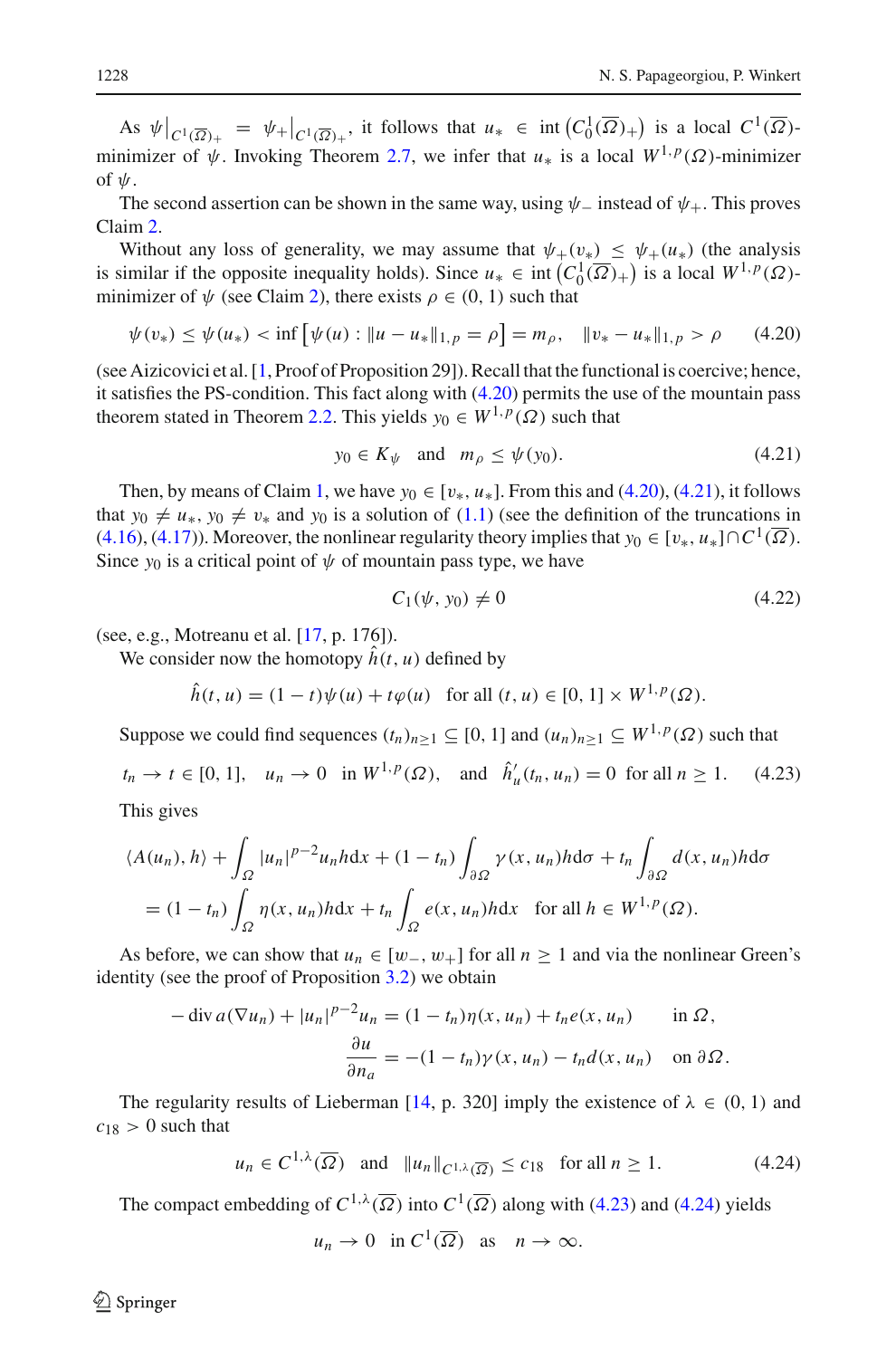Hence,  $u_n \in [v_*, u_*]$  for all  $n \ge n_0 \ge 1$ , and because of Claim [1,](#page-19-2) it follows  $(u_n)_{n \ge n_0} \subseteq$  $K_{\psi}$  which contradicts the fact that  $K_{\psi}$  is finite. Therefore, [\(4.23\)](#page-21-2) cannot happen, and then, the homotopy invariance of critical groups (see Motreanu et al. [\[17](#page-28-26)]) implies that

$$
C_k(\psi, 0) = C_k(\varphi, 0) \text{ for all } k \ge 0.
$$

Using this together with Proposition [4.1,](#page-16-5) there holds

<span id="page-22-1"></span><span id="page-22-0"></span>
$$
C_k(\psi, 0) = 0 \quad \text{for all } k \ge 0. \tag{4.25}
$$

Comparing [\(4.22\)](#page-21-4) and [\(4.25\)](#page-22-0), we see that  $y_0 \neq 0$ . Hence,  $y_0 \in [v_*, u_*] \cap C^1(\overline{\Omega})$  is nodal.  $\Box$ 

Now we can state the first multiplicity result for problem [\(1.1\)](#page-0-0)

**Theorem 4.3** *Let hypotheses H(a), H(*β*) and H*<sup>2</sup> *be satisfied. Then, problem* [\(1.1\)](#page-0-0) *has at least three nontrivial solutions*

$$
u_0 \in \text{int}\left(C_0^1(\overline{\Omega})_+\right), \quad v_0 \in -\text{int}\left(C_0^1(\overline{\Omega})_+\right), \quad \text{and} \quad y_0 \in [v_0, u_0] \cap C^1(\overline{\Omega}) \text{ nodal}.
$$

*Remark 4.4* An interesting question was posed by the referee, namely whether we can describe the nodal regions of the solution *y*0. It seems to us that in this generality this cannot be done. However, for more particular reaction terms and differential operators maybe more information can be provided for the nodal solution. This is an interesting open problem worth pursuing further.

In Theorem [4.3,](#page-22-1) hypothesis  $H_2(iii)$  dictates the presence of a concave nonlinearity near zero (recall that  $1 < q < \theta < \zeta \le p$ ). Next, we examine what happens if  $f(x, \cdot)$  is  $(\zeta - 1)$ linear near zero. For example, suppose that  $a(\xi) = |\xi|^{p-2}\xi$  for all  $\xi \in \mathbb{R}^N$  with  $1 < p < \infty$ ; that is, the differential operator is the *p*-Laplacian. Then,  $c_1 = p - 1$ , and we can take  $\zeta = p$ (see hypothesis H(a)(iv)). In this case, the reaction  $f(x, \cdot)$  will be  $(p - 1)$ -linear near zero, and so the geometry near the origin changes from the previous case.

- H<sub>3</sub>:  $f : \Omega \times \mathbb{R} \to \mathbb{R}$  is a Carathéodory function such that  $f(x, 0) = 0$  for a.a.  $x \in \Omega$ . hypotheses  $H_3(i)$ ,(ii),(iv) are the same as the corresponding hypotheses  $H_1(i)$ ,(ii),(iv) and
- (iii) there exists constants  $c_{19}$ ,  $c_{20} > 0$  such that

$$
c^*\hat{\lambda}_2(\varsigma,\hat{\beta}) < c_{19}
$$

and

$$
c_{19} \le \liminf_{s \to 0} \frac{f(x, s)}{|s|^{5-2} s} \le \limsup_{s \to 0} \frac{f(x, s)}{|s|^{5-2} s} \le c_{20}
$$

uniformly for a.a.  $x \in \Omega$ .

*Remark 4.5* Note that Proposition [4.1](#page-16-5) is no longer true under hypothesis  $H_3$  because the geometry near the origin is now different and so the approach changes. The idea in the current case is to use Proposition [2.8](#page-6-1) instead.

<span id="page-22-2"></span>**Theorem 4.6** *If hypotheses H(a), H(* $\beta$ *) and H<sub>3</sub> <i>hold, then problem* [\(1.1\)](#page-0-0) *has at least three nontrivial solutions*

$$
u_0 \in \text{int}\left(C_0^1(\overline{\Omega})_+\right), \quad v_0 \in -\text{int}\left(C_0^1(\overline{\Omega})_+\right), \quad \text{and} \quad y_0 \in [v_0, u_0] \cap C^1(\overline{\Omega}) \text{ nodal.}
$$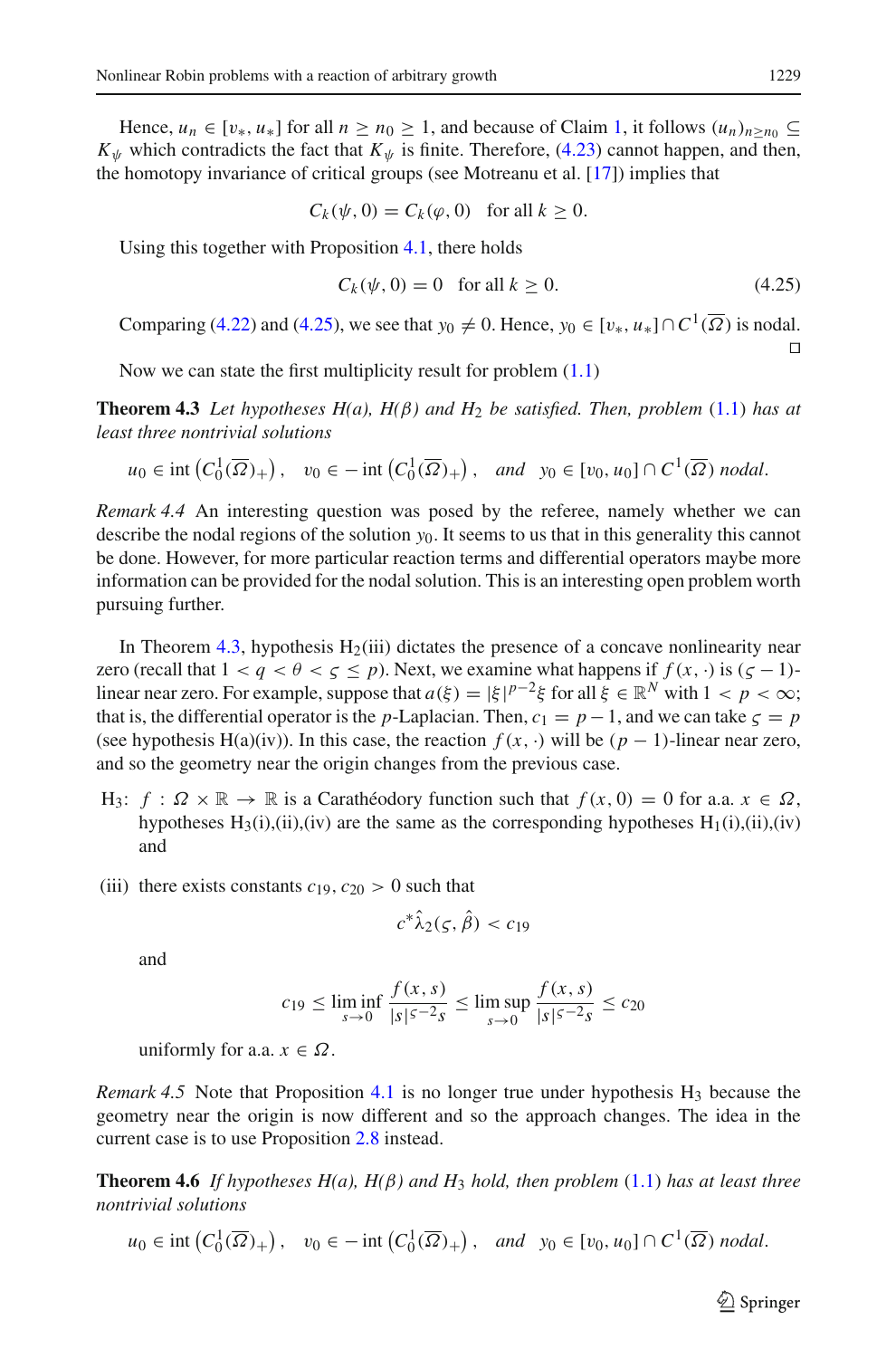*Proof* Evidently, the results of Sect. [3](#page-6-2) remain valid, and so we can find extremal constant sign solutions  $u_* \in \text{int}\left(C_0^1(\overline{\Omega})_+\right)$  and  $v_* \in -\text{int}\left(C_0^1(\overline{\Omega})_+\right)$  of [\(1.1\)](#page-0-0). Then, as in the proof of Proposition [4.2,](#page-19-3) defining the  $C^1$ -functionals  $\psi$  and  $\psi_+$ , the mountain pass theorem (see Theorem [2.2\)](#page-1-0) implies the existence of a solution  $y_0 \in [v_*, u_*] \cap C^1(\overline{\Omega})$  of problem [\(1.1\)](#page-0-0). We need to show that  $y_0 \neq 0$ . From the mountain pass theorem, it follows

<span id="page-23-0"></span>
$$
m_{\rho} \le \psi(y_0) = \inf_{\gamma \in \Gamma} \max_{0 \le t \le 1} \psi(\gamma(t)),
$$
\n(4.26)

where  $\Gamma = \{ \gamma \in C \left( [0, 1], W^{1, p}(\Omega) \right) : \gamma(0) = v_*, \gamma(1) = u_* \}.$  According to [\(4.26\)](#page-23-0), in order to establish the nontriviality of  $y_0$ , it suffices to produce a path  $\gamma_* \in \Gamma$  such that  $\psi\big|_{\gamma_*}$  < 0. For this purpose, we introduce the following Banach  $C^1$ -manifolds

$$
S_{\varsigma} = W^{1,p}(\Omega) \cap \partial B_1^{L^{\varsigma}} \quad \text{and} \quad S_{\varsigma}^c = S_{\varsigma} \cap C^1(\overline{\Omega}).
$$

Recall that  $B_1^{L^s} = \{ u \in L^s(\Omega) : ||u||_{\zeta} = 1 \}$  and note that  $S_{\zeta}^c$  is dense in  $S_{\zeta}$ . We consider the subsequent sets of paths

$$
\hat{\Gamma}(\varsigma, \hat{\beta}) = \left\{ \hat{\gamma} \in C \left( [-1, 1], S_{\varsigma} \right) : \hat{\gamma}(-1) = \hat{u}_1(\varsigma, \hat{\beta}), \ \hat{\gamma}(1) = \hat{u}_1(\varsigma, \hat{\beta}) \right\},
$$
\n
$$
\hat{\Gamma}_c(\varsigma, \hat{\beta}) = \left\{ \hat{\gamma} \in C \left( [-1, 1], S_{\varsigma}^c \right) : \hat{\gamma}(-1) = \hat{u}_1(\varsigma, \hat{\beta}), \ \hat{\gamma}(1) = \hat{u}_1(\varsigma, \hat{\beta}) \right\}
$$

**Claim**  $\Gamma_c(\varsigma, \beta)$  is dense in  $\Gamma(\varsigma, \beta)$ .

Let  $\hat{\gamma} \in \hat{\Gamma}(\zeta, \hat{\beta})$  and  $\varepsilon \in (0, 1)$ . Consider the multifunction  $T_{\varepsilon} : [-1, 1] \to 2^{C^1(\overline{\Omega})}$ defined by

$$
T_{\varepsilon}(t) = \begin{cases} \left\{ u \in C^{1}(\overline{\Omega}) : \left\| u - \hat{\gamma}(t) \right\|_{1, p} < \varepsilon \right\} & \text{if } -1 < t < 1, \\ \left\{ \pm \hat{u}_{1}(\varsigma, \hat{\beta}) \right\} & \text{if } t = \pm 1, \end{cases}
$$

we easily verify that  $T_{\varepsilon}$  has nonempty and convex values. Moreover,  $T_{\varepsilon}(t)$  is open for all  $t \in (-1, 1)$ , while  $T_{\varepsilon}(\pm 1)$  are singletons. In addition, the continuity of  $\hat{\gamma}$  implies that the multifunction  $T_{\varepsilon}$  is lower semicontinuous (see Papageorgiou and Kyritsi [\[19,](#page-28-27) p. 458]). Therefore, we can apply Theorem 3.1 of Michael [\[15\]](#page-28-28) to obtain a continuous path  $\hat{\gamma}_{\varepsilon}$  :  $[-1, 1] \rightarrow C^1(\overline{\Omega})$  such that

<span id="page-23-1"></span>
$$
\hat{\gamma}_{\varepsilon}(t) \in T_{\varepsilon}(t) \quad \text{for all } t \in [-1, 1].
$$

Now, let  $\varepsilon_n = \frac{1}{n}, n \ge 1$ , and let  $(\hat{\gamma}_n = \hat{\gamma}_{\varepsilon_n})_{n \ge 1} \subseteq C([-1, 1], C^1(\overline{\Omega}))$  be as above. We have

$$
\|\hat{\gamma}_n(t) - \hat{\gamma}(t)\|_{1,p} < \frac{1}{n} \quad \text{for all } t \in (-1, 1),
$$
\n
$$
\hat{\gamma}_n(\pm 1) = \pm \hat{u}_1(\varsigma, \hat{\beta}) \quad \text{for all } n \ge 1. \tag{4.27}
$$

Since  $\hat{\gamma}(t) \in \partial B_1^{L^s}$  for all  $t \in [-1, 1]$ , we may assume, due to [\(4.27\)](#page-23-1), that  $\|\hat{\gamma}_n(t)\|_{\mathcal{S}} \neq 0$ for all  $t \in [-1, 1]$  and all  $n \geq 1$ . We set

<span id="page-23-2"></span>
$$
\hat{\gamma}_n^0(t) = \frac{\hat{\gamma}_n(t)}{\|\hat{\gamma}_n(t)\|_{\varsigma}} \quad \text{for all } t \in [-1, 1] \text{ and all } n \ge 1.
$$
 (4.28)

 $\circledcirc$  Springer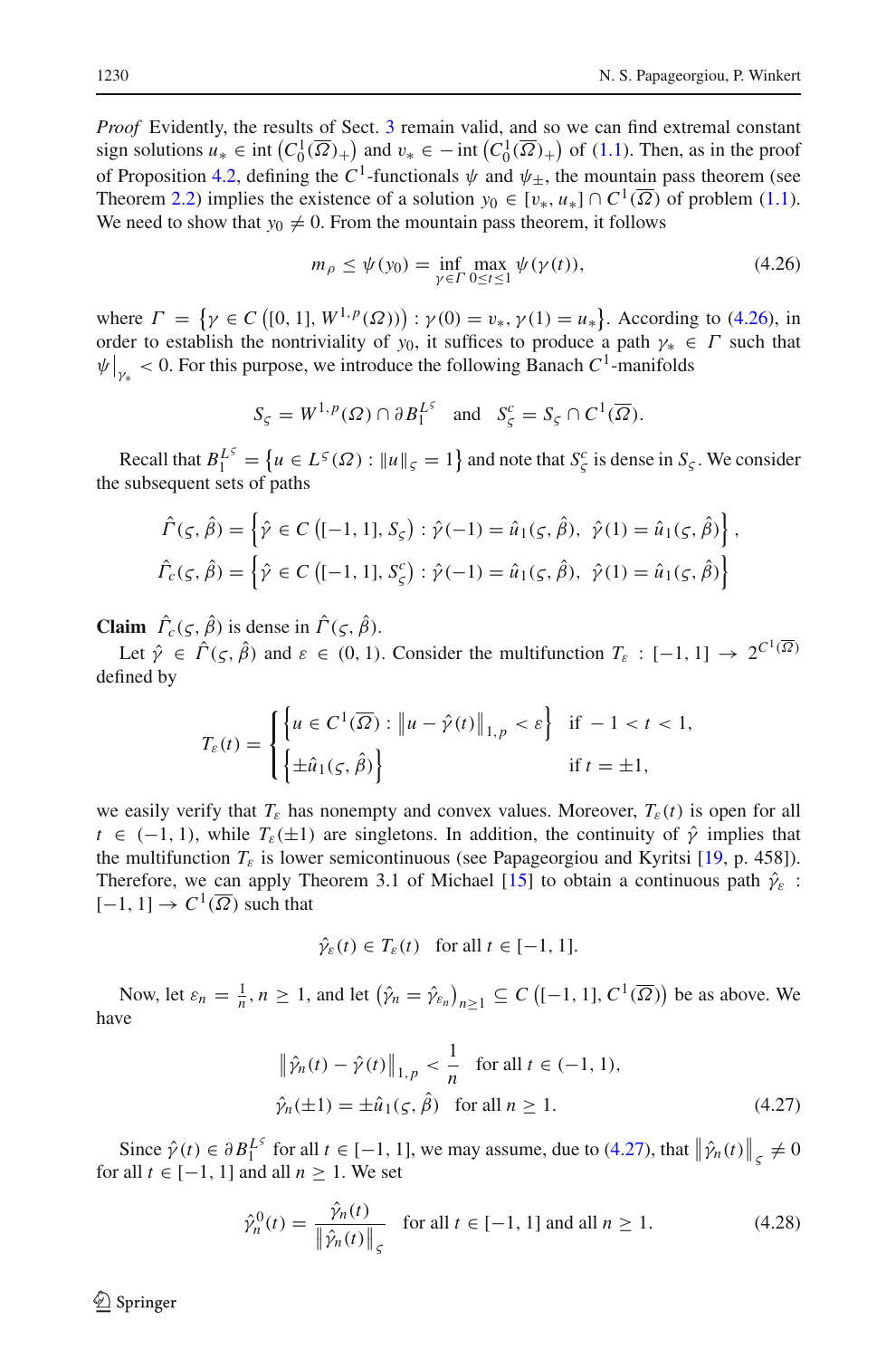Clearly,  $\hat{\gamma}_n^0 \in C([-1, 1], S^c_{\zeta})$  and  $\hat{\gamma}_n^0(\pm 1) = \pm \hat{u}_1(\zeta, \hat{\beta})$ . Moreover, due to [\(4.27\)](#page-23-1) and  $(4.28)$ , we obtain

$$
\begin{split} \left\| \hat{\gamma}_{n}^{0}(t) - \hat{\gamma}(t) \right\|_{1, p} &\leq \left\| \hat{\gamma}_{n}^{0}(t) - \hat{\gamma}_{n}(t) \right\|_{1, p} + \left\| \hat{\gamma}_{n}(t) - \hat{\gamma}(t) \right\|_{1, p} \\ &\leq \frac{\left| 1 - \left\| \hat{\gamma}_{n}(t) \right\|_{\varsigma} \right|}{\left\| \hat{\gamma}_{n}(t) \right\|_{\varsigma}} \left\| \hat{\gamma}_{n}(t) \right\|_{1, p} + \frac{1}{n} \quad \text{for all } t \in [-1, 1] \quad \text{and all } n \geq 1. \end{split}
$$

Note that, because  $\hat{\gamma}(t) \in S_{\varsigma}$  for all  $t \in [-1, 1]$ , [\(4.27\)](#page-23-1), and the embedding  $W^{1,p}(\Omega) \hookrightarrow$  $L^{\varsigma}(\Omega)$ ,

$$
\max_{-1 \le t \le 1} \left| 1 - \| \hat{\gamma}_n(t) \|_{S} \right| = \max_{-1 \le t \le 1} \left| \| \hat{\gamma}(t) \|_{S} - \| \hat{\gamma}_n(t) \|_{S} \right|
$$
  
\n
$$
\le \max_{-1 \le t \le 1} \left| \hat{\gamma}(t) - \hat{\gamma}_n(t) \right|_{S}
$$
  
\n
$$
\le c_{21} \max_{-1 \le t \le 1} \left| \hat{\gamma}(t) - \hat{\gamma}_n(t) \right|_{1,p}
$$
  
\n
$$
\le \frac{c_{21}}{n}
$$

for some  $c_{21} > 0$  and for all  $n \ge 1$ . Therefore,  $\Gamma_c(\varsigma, \beta)$  is dense in  $\Gamma(\varsigma, \beta)$ . This proves the Claim.

The Claim combined with Proposition [2.8](#page-6-1) imply, for given  $\delta > 0$ , the existence of  $\hat{\gamma}_0 \in$  $\Gamma_c(\varsigma,\beta)$  such that

<span id="page-24-2"></span><span id="page-24-1"></span><span id="page-24-0"></span>
$$
\max_{-1 \le t \le 1} \xi(\hat{\gamma}_0(t)) \le \hat{\lambda}_2(\varsigma, \hat{\beta}) + \delta. \tag{4.29}
$$

Recall that  $\xi(u) = \|\nabla u\|_p^p + \int_{\partial\Omega} \hat{\beta}(x) |u|^p d\sigma$  for all  $u \in W^{1,p}(\Omega)$ . Given  $\varepsilon \in$  $(0, c_{19} - c^* \hat{\lambda}_1(\varsigma, \hat{\beta}))$ , owing to hypotheses H(a)(iv) and H<sub>3</sub>(iii), we can find  $\hat{\delta} = \hat{\delta}(\varepsilon) \in$  $(0, \delta)$  such that

$$
F(x, s) \ge \frac{c_{19} - \varepsilon}{5} |s|^5 \quad \text{for a.a. } x \in \Omega \quad \text{and all } |s| \le \hat{\delta}, \tag{4.30}
$$

<span id="page-24-3"></span>
$$
G(\xi) \le \frac{c^* + \varepsilon}{\varsigma} |\xi|^{\varsigma} \quad \text{for all } |\xi| \le \hat{\delta}.\tag{4.31}
$$

Since  $\hat{\gamma}_0 \in \hat{\Gamma}_c(\varsigma, \hat{\beta})$  and  $u_* \in \text{int}\left(C_0^1(\overline{\Omega})_+\right), v_* \in -\text{int}\left(C_0^1(\overline{\Omega})_+\right)$ , we find  $\lambda \in (0, 1)$ small enough such that, for all  $t \in [-1, 1]$ ,

$$
\lambda \hat{\gamma}_0(t) \in [v_*, u_*] \quad \text{and} \quad \lambda \left| \hat{\gamma}_0(t)(x) \right|, \lambda \left| \nabla \hat{\gamma}_0(t)(x) \right| \le \hat{\delta} \quad \text{for all } x \in \overline{\Omega}. \tag{4.32}
$$

Now, applying [\(4.16\)](#page-19-0), [\(4.17\)](#page-19-1), [\(4.29\)](#page-24-0), [\(4.30\)](#page-24-1), [\(4.31\)](#page-24-2), [\(4.32\)](#page-24-3) and using the fact that  $\left\| \hat{\gamma}_0(t) \right\|_{\varsigma} = 1$  and  $\varsigma < p$ , we get

<span id="page-24-4"></span>
$$
\psi\left(\lambda\hat{\gamma}_{0}(t)\right) = \int_{\Omega} G\left(\lambda\nabla\hat{\gamma}_{0}(t)\right) dx + \frac{\lambda^{p}}{p} \int_{\partial\Omega} \beta(x) \left|\hat{\gamma}_{0}(t)\right|^{p} d\sigma - \int_{\Omega} F\left(x, \lambda\hat{\gamma}_{0}(t)\right) dx
$$
  
\n
$$
\leq \frac{c^{*} + \varepsilon}{\varsigma} \lambda^{5} \left\|\nabla\hat{\gamma}_{0}(t)\right\|_{p}^{p} + \frac{\lambda^{5}}{\varsigma} c^{*} \int_{\partial\Omega} \hat{\beta}(x) \left|\hat{\gamma}_{0}(t)\right|^{p} d\sigma - \frac{\lambda^{5}}{\varsigma} (c_{19} - \varepsilon)
$$
  
\n
$$
= \frac{\lambda^{5}}{\varsigma} \left[c^{*}\xi\left(\hat{\gamma}_{0}(t)\right) + \varepsilon \left(\left\|\nabla\hat{\gamma}_{0}(t)\right\|_{p}^{p} + 1\right) - c_{19}\right]
$$
  
\n
$$
\leq \frac{\lambda^{5}}{\varsigma} \left[c^{*}\hat{\lambda}_{2}(\varsigma, \hat{\beta}) + c^{*}\delta + \varepsilon c_{22} - c_{19}\right]
$$
(4.33)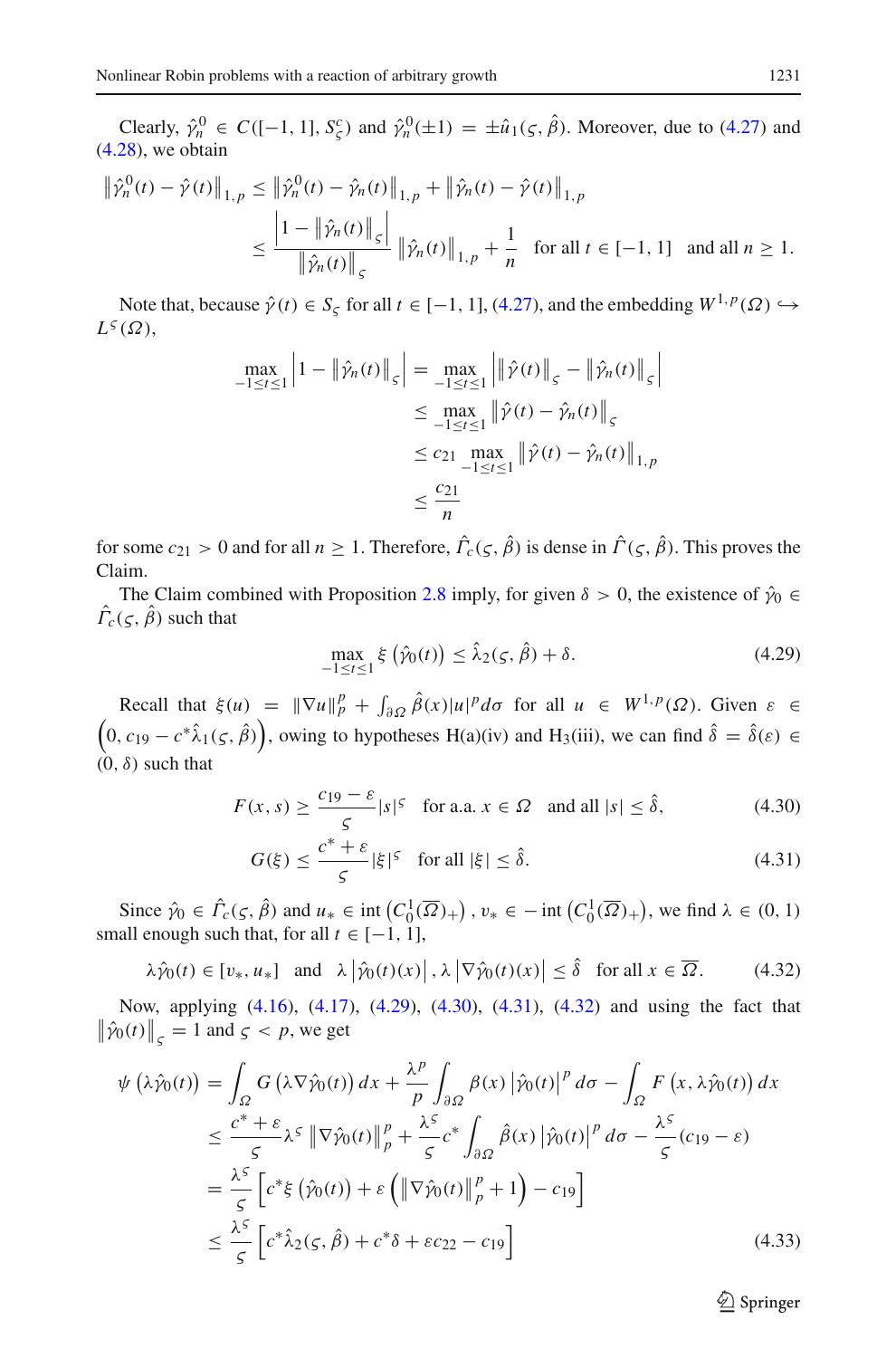for some  $c_{22} > 0$  and for all  $t \in [-1, 1]$ . Since  $c_{19} > c^* \hat{\lambda}_2(\varsigma, \hat{\beta})$ , choosing  $\varepsilon > 0$  and  $\delta > 0$ small enough, from  $(4.33)$ , it follows

$$
\psi\left(\lambda\hat{\gamma}_0(t)\right) < 0 \quad \text{for all } t \in [-1, 1].
$$

We easily see that  $\hat{\gamma} := \lambda \hat{\gamma}_0$  is a continuous path in  $W^{1,p}(\Omega)$  which connects  $-\lambda \hat{u}_1(\zeta, \hat{\beta})$ and  $\lambda \hat{u}_1(\varsigma, \hat{\beta})$  satisfying

<span id="page-25-1"></span><span id="page-25-0"></span>
$$
\psi\big|_{\hat{\mathcal{V}}} < 0. \tag{4.34}
$$

Next, we have to construct a continuous path in  $W^{1,p}(\Omega)$  connecting  $\lambda \hat{u}_1(\varsigma, \hat{\beta})$  and  $u_*$ . For this purpose, let

$$
\mu = \psi_{+}(u_{*}) = \inf \left[ \psi_{+}(u) : u \in W^{1,p}(\Omega) \right] < 0 = \psi_{+}(0) \tag{4.35}
$$

(see the proof of Proposition  $4.2$ ). The second deformation theorem (see, e.g., Gasiński and Papageorgiou [\[9,](#page-28-16) p. 628]) implies the existence of a deformation  $h: [0, 1] \times (\psi_+^0 \setminus K^0_{\psi_+})$  $) \rightarrow$  $\psi_+^0$  such that

<span id="page-25-2"></span>
$$
h(0, u) = u \quad \text{for all } u \in \psi^0_+ \backslash K^0_{\psi_+}, \tag{4.36}
$$

$$
h\left(1, \psi_+^0 \backslash K_{\psi_+}^0\right) \subseteq \psi_+^\mu, \tag{4.37}
$$

and

<span id="page-25-3"></span>
$$
\psi_{+}(h(t, u)) \le \psi_{+}(h(s, u)) \tag{4.38}
$$

for all *s*, *t* ∈ [0, 1] with  $0 \le s \le t \le 1$  and all  $u \in \psi^0_+ \setminus K^0_{\psi^-}$ .

Recall, owing to Claim [1](#page-19-2) in the proof of Proposition [4.2,](#page-19-3) that  $K_{\psi_+} = \{0, u_*\}$ . Therefore, due to [\(4.34\)](#page-25-0) and [\(4.35\)](#page-25-1),

<span id="page-25-5"></span><span id="page-25-4"></span>
$$
\psi_{+}^{\mu} = \{u_{*}\}\tag{4.39}
$$

and

$$
\psi_+\left(\lambda\hat{u}_1(\varsigma,\hat{\beta})\right)=\psi\left(\lambda\hat{u}_1(\varsigma,\hat{\beta})\right)=\psi\left(\hat{\gamma}(1)\right)<0.
$$

Therefore,  $\lambda \hat{u}_1(\varsigma, \hat{\beta}) \in \psi_+^0 \setminus K_{\psi_+}^0 = \psi_+^0 \setminus \{0\}$ . This means we can define

$$
\hat{\gamma}_+(t) = h\left(t, \lambda \hat{u}_1(\varsigma, \hat{\beta})\right)^+ \quad \text{for all } t \in [0, 1]. \tag{4.40}
$$

Then, by virtue of [\(4.34\)](#page-25-0), [\(4.36\)](#page-25-2), [\(4.37\)](#page-25-3), [\(4.38\)](#page-25-4), and [\(4.39\)](#page-25-5), it follows

$$
\hat{\gamma}_{+}(0) = h\left(0, \lambda \hat{u}_{1}(\varsigma, \hat{\beta})\right)^{+} = \lambda \hat{u}_{1}(\varsigma, \hat{\beta})
$$
\n
$$
\hat{\gamma}_{+}(1) = h\left(1, \lambda \hat{u}_{1}(\varsigma, \hat{\beta})\right)^{+} = u_{*},
$$
\n
$$
\psi\left(\hat{\gamma}_{+}(t)\right) = \psi_{+}\left(\hat{\gamma}_{+}(t)\right) \leq \psi_{+}\left(\lambda \hat{u}_{1}(\varsigma, \hat{\beta})\right) = \psi\left(\lambda \hat{u}_{1}(\varsigma, \hat{\beta})\right) < 0.
$$

Hence,  $\hat{\gamma}_+$  is a continuous path connecting  $\lambda \hat{u}_1(\varsigma, \hat{\beta})$  and  $u_*$  fulfilling

<span id="page-25-6"></span>
$$
\psi\big|_{\hat{\gamma}_+} < 0. \tag{4.41}
$$

 $\circledcirc$  Springer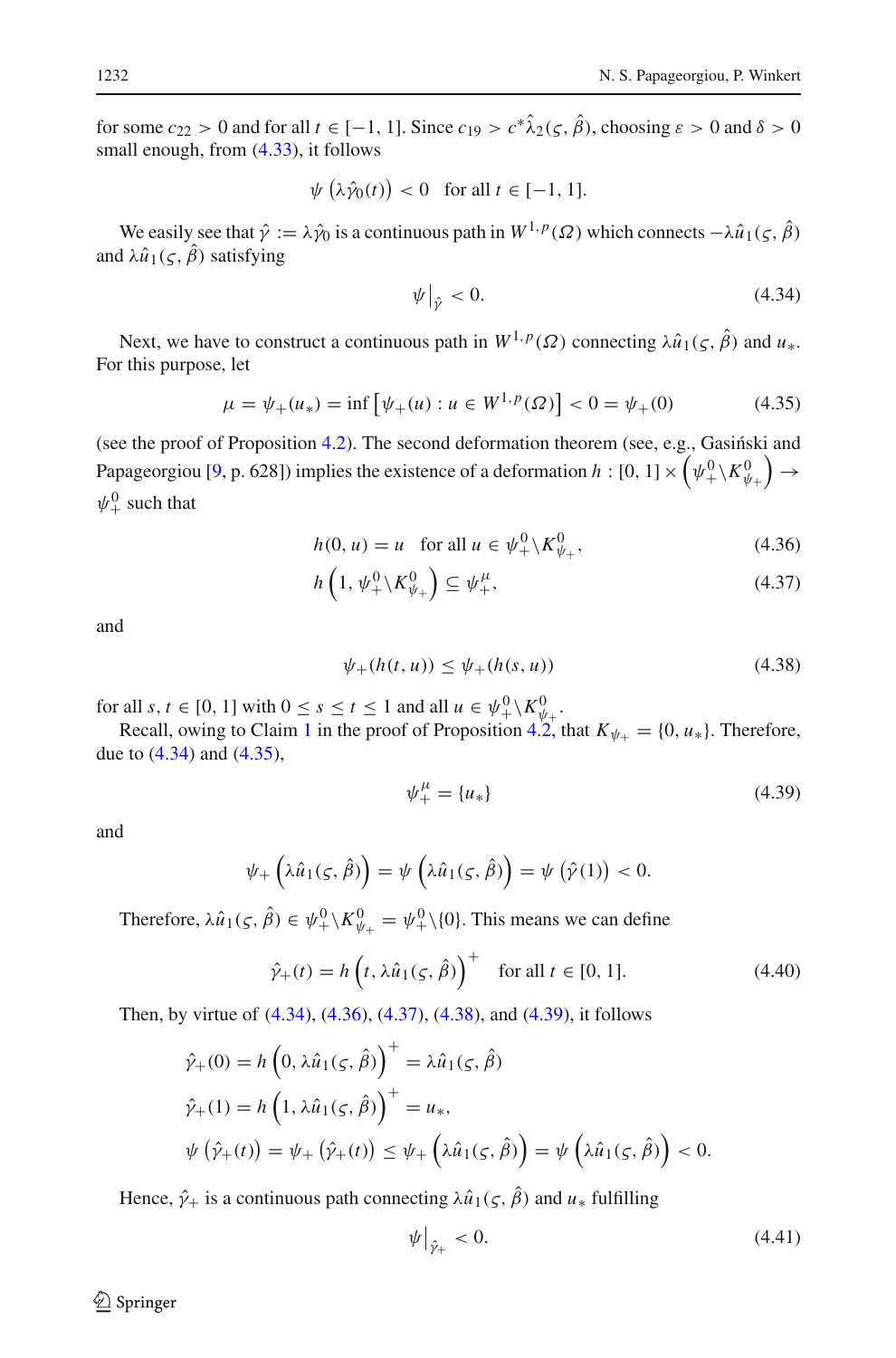In a similar fashion, using the functional  $\psi_-$  instead of  $\psi_+$ , we may construct a continuous path  $\hat{\gamma}$  in  $W^{1,p}(\Omega)$  which connects  $-\lambda \hat{u}_1(\varsigma,\hat{\beta})$  and  $v_*$  satisfying

<span id="page-26-0"></span>
$$
\psi\big|_{\hat{\gamma}_-} < 0. \tag{4.42}
$$

The union of the curves  $\hat{\gamma}_-$ ,  $\hat{\gamma}$ , and  $\hat{\gamma}_+$  forms a continuous path  $\gamma_* \in \Gamma$  such that, because of [\(4.34\)](#page-25-0), [\(4.41\)](#page-25-6), and [\(4.42\)](#page-26-0),

$$
\psi\big|_{\gamma_*}<0.
$$

This implies that  $y_0 \in [v_*, u_*] \cap C^1(\overline{\Omega})$  is a nodal solution of [\(1.1\)](#page-0-0).

In order to prove the existence of a second nodal solution of  $(1.1)$ , we will consider the special case when  $a(\xi) = \xi$  is the Laplacian and the reaction  $f(x, \cdot)$  is linear near zero and differentiable. To be more precise, the problem under consideration is given by

$$
-\Delta u = f(x, u) \quad \text{in } \Omega,
$$
  

$$
\frac{\partial u}{\partial n} = -\beta(x)u \quad \text{on } \partial \Omega.
$$
 (4.43)

<span id="page-26-1"></span>The reason that we consider the above special case of problem  $(1.1)$  is because we will use tools from Morse theory, in particular critical groups. As it is well known, the strongest and more definitive results on critical groups can be produced in the context of Hilbert spaces and for  $C^2$ -functionals. In fact, in problem [\(4.43\)](#page-26-1) we could have used a general strongly elliptic second-order differential operator but for simplicity in the exposition we have decided to proceed with the Laplacian. For the general problem [\(1.1\)](#page-0-0), additional nodal solutions can be produced if we introduce symmetry structure in the problem something that we wanted to avoid in this paper.

The new hypotheses on  $f : \Omega \times \mathbb{R} \to \mathbb{R}$  read as follows.

- H<sub>4</sub>: *f* :  $\Omega \times \mathbb{R}$  →  $\mathbb{R}$  is a measurable function such that *f*(*x*, ·) ∈ *C*<sup>1</sup>( $\mathbb{R}$ ), *f*(*x*, 0) = 0 for a.a.  $x \in \Omega$  and
- (i) for every  $\rho > 0$ , there exists  $a_{\rho} \in L^{\infty}(\Omega)_{+}$  such that

 $|f'_{s}(x, s)| \le a_{\rho}(x)$  for a.a.  $x \in \Omega$  and all  $|s| \le \rho$ ;

(ii) there exist functions  $w_+ \in H^1(\Omega) \cap C(\overline{\Omega})$  and constants  $c_+ \in \mathbb{R}$  such that

$$
w_{-}(x) \le c_{-} < 0 < c_{+} \le w_{+}(x) \quad \text{for all } x \in \overline{\Omega};
$$
\n
$$
f(x, w_{+}(x)) \le 0 \le f(x, w_{-}(x)) \quad \text{for a.a. } x \in \Omega;
$$
\n
$$
A(w_{-}) \le 0 \le A(w_{+}) \quad \text{in } \left(H^{1}(\Omega)\right)^{*};
$$

(iii) there exist constants  $c_{23}$ ,  $c_{24} > 0$  and  $m \ge 2$  such that

$$
\hat{\lambda}_m(2,\beta) < c_{23} \leq c_{24} < \hat{\lambda}_{m+1}(2,\beta),
$$

and

$$
c_{23} \le f'_s(x,0) = \lim_{s \to 0} \frac{f(x,s)}{s} \le c_{24}
$$

uniformly for a.a.  $x \in \Omega$ .

<span id="page-26-2"></span>*Remark 4.7* Note that in this case, using the mean value theorem, we see that if  $M_* =$  $\max\left\{\|w_{+}\|_{\infty}, \|w_{-}\|_{\infty}\right\}$ , then there exists  $\xi_* > 0$  such that  $s \mapsto f(x, s) + \xi_* s$  is nondecreasing on  $[-M_*, M_*]$  for a.a.  $x \in \Omega$ .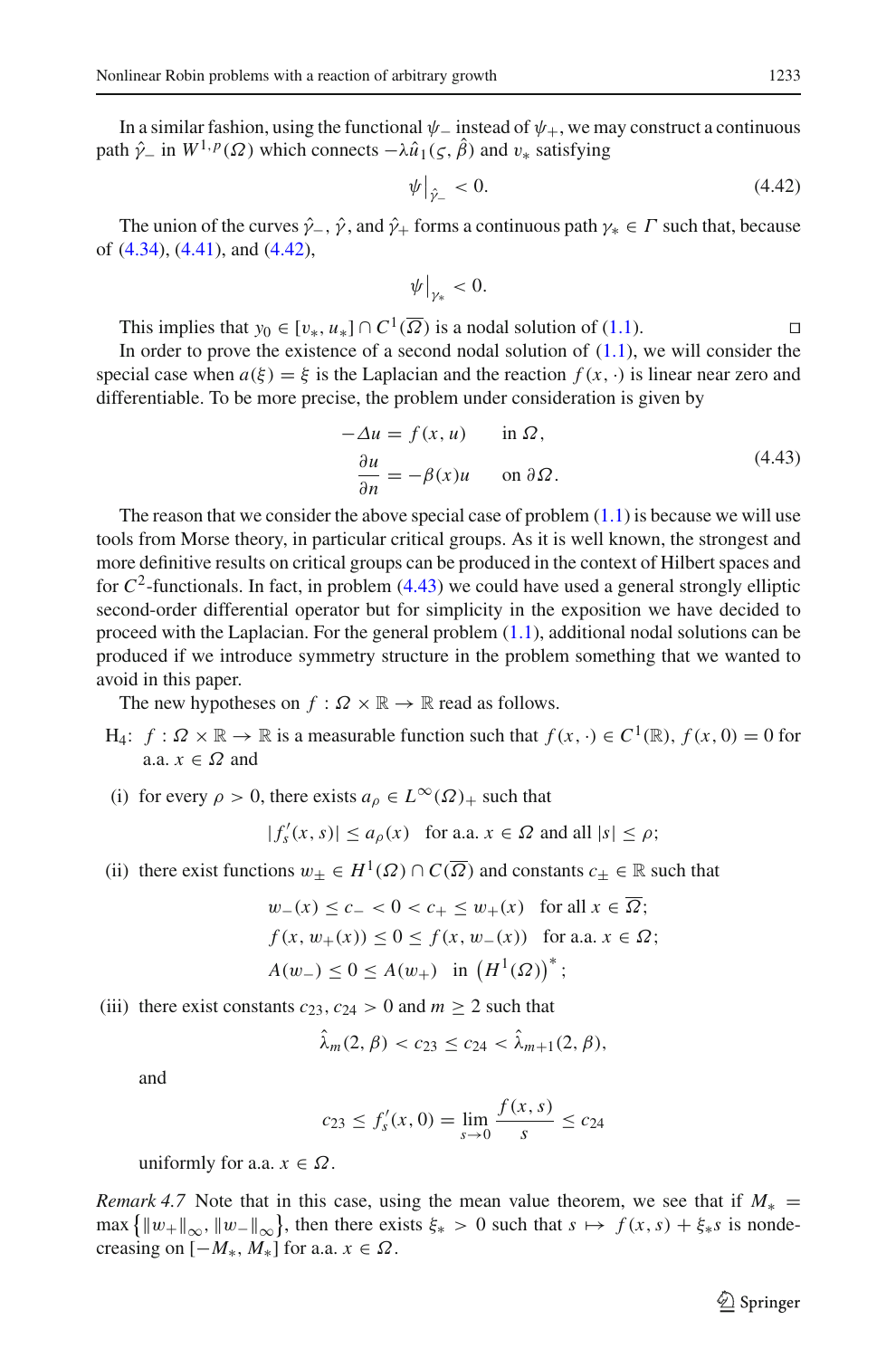**Theorem 4.8** *Let hypotheses H(*β*) and H*<sup>4</sup> *be satisfied. Then, problem* [\(4.43\)](#page-26-1) *admits at least four nontrivial solutions*

$$
u_0 \in \text{int}\left(C_0^1(\overline{\Omega})_+\right), \quad v_0 \in -\text{int}\left(C_0^1(\overline{\Omega})_+\right), \quad \text{and} \quad y_0, \hat{y} \in \text{int}_{C^1(\overline{\Omega})}[v_0, u_0] \text{ nodal}.
$$

*Proof* Because of Theorem [4.6,](#page-22-2) we already have three nontrivial solutions

$$
u_0 \in \text{int}\left(C_0^1(\overline{\Omega})_+\right), \quad v_0 \in -\text{int}\left(C_0^1(\overline{\Omega})_+\right), \quad \text{and} \quad y_0 \in [v_0, u_0] \cap C^1(\overline{\Omega}) \text{ nodal.}
$$

In addition, by virtue of Proposition [3.5,](#page-14-2) we may assume that  $u_0$  and  $v_0$  are extremal constant sign solutions of [\(4.43\)](#page-26-1).

Let  $\xi_* > 0$  be as postulated in Remark [4.7.](#page-26-2) Since  $y_0 \le u_0$ , we obtain

$$
-\Delta u_0 + \xi_* u_0 = f(x, u_0) + \xi_* u_0 \ge f(x, y_0) + \xi_* y_0 = -\Delta y_0 + \xi_* y_0 \quad \text{a.e. in } \Omega.
$$

This implies

$$
\Delta(u_0 - y_0) \le \xi_*(u_0 - y_0) \quad \text{a.e. in } \Omega,
$$

which, in view of Pucci and Serrin [\[23\]](#page-28-11), results in  $u_0 - y_0 \in \text{int}\left(C_0^1(\overline{\Omega})_+\right)$ . Similarly, we can show that  $y_0 - v_0 \in \text{int}\left(C_0^1(\overline{\Omega})_+\right)$ . Therefore,

<span id="page-27-1"></span><span id="page-27-0"></span>
$$
y_0 \in \text{int}_{C^1(\overline{\Omega})} [v_0, u_0]. \tag{4.44}
$$

Using the notation from the proof of Proposition [4.2,](#page-19-3) we know that  $u_0$  and  $v_0$  are local minimizers of the functional  $\psi$ , hence

$$
C_k(\psi, u_0) = C_k(\psi, v_0) = \delta_{k,0} \mathbb{Z} \quad \text{for all } k \ge 0.
$$
 (4.45)

Additionally, the proof of Theorem [4.6](#page-22-2) had shown that  $y_0$  is a critical point of  $\psi$  of mountain pass type. Thus, from Motreanu et al. [\[17,](#page-28-26) p. 177] and since [\(4.44\)](#page-27-0), we have

<span id="page-27-2"></span>
$$
C_k(\psi, y_0) = \delta_{k,1}\mathbb{Z} \quad \text{for all } k \ge 0. \tag{4.46}
$$

Note that  $u = 0$  is a nondegenerate critical point of  $\psi$  of Morse index

$$
d_m = \dim \bigoplus_{i=1}^m E\left(\hat{\lambda}_i(2,\beta)\right) \ge 2
$$

with  $E(\hat{\lambda}_i(2,\beta))$  being the eigenspace corresponding to the eigenvalue  $\hat{\lambda}_i(2,\beta)$ . Hence,

<span id="page-27-3"></span>
$$
C_k(\psi, 0) = \delta_{k,d_m} \mathbb{Z} \quad \text{for all } k \ge 0.
$$
 (4.47)

Finally, since  $\psi$  is coercive, it follows that

<span id="page-27-4"></span>
$$
C_k(\psi, \infty) = \delta_{k,0}\mathbb{Z} \quad \text{for all } k \ge 0. \tag{4.48}
$$

Supposing  $K_{\psi} = \{0, u_0, v_0, v_0\}$ , from [\(4.45\)](#page-27-1), [\(4.46\)](#page-27-2), [\(4.47\)](#page-27-3), [\(4.48\)](#page-27-4) and the Morse relation with  $t = -1$  (see  $(2.3)$ ), we obtain

$$
(-1)^{d_m} + 2(-1)^0 + (-1)^1 = (-1)^0,
$$

which implies  $(-1)^{d_m} = 0$ , a contradiction. Thus, there exists  $\hat{y} \in K_{\psi} \subseteq [v_0, u_0]$  with  $\hat{y} \notin \{0, u_0, v_0, y_0\}$ . Hence,  $\hat{y}$  is a second nodal solution of [\(4.43\)](#page-26-1). Similarly, as done for  $y_0$ , we can show that  $\hat{y} \in \text{int}_{C^1(\overline{\Omega})}[v_0, u_0].$